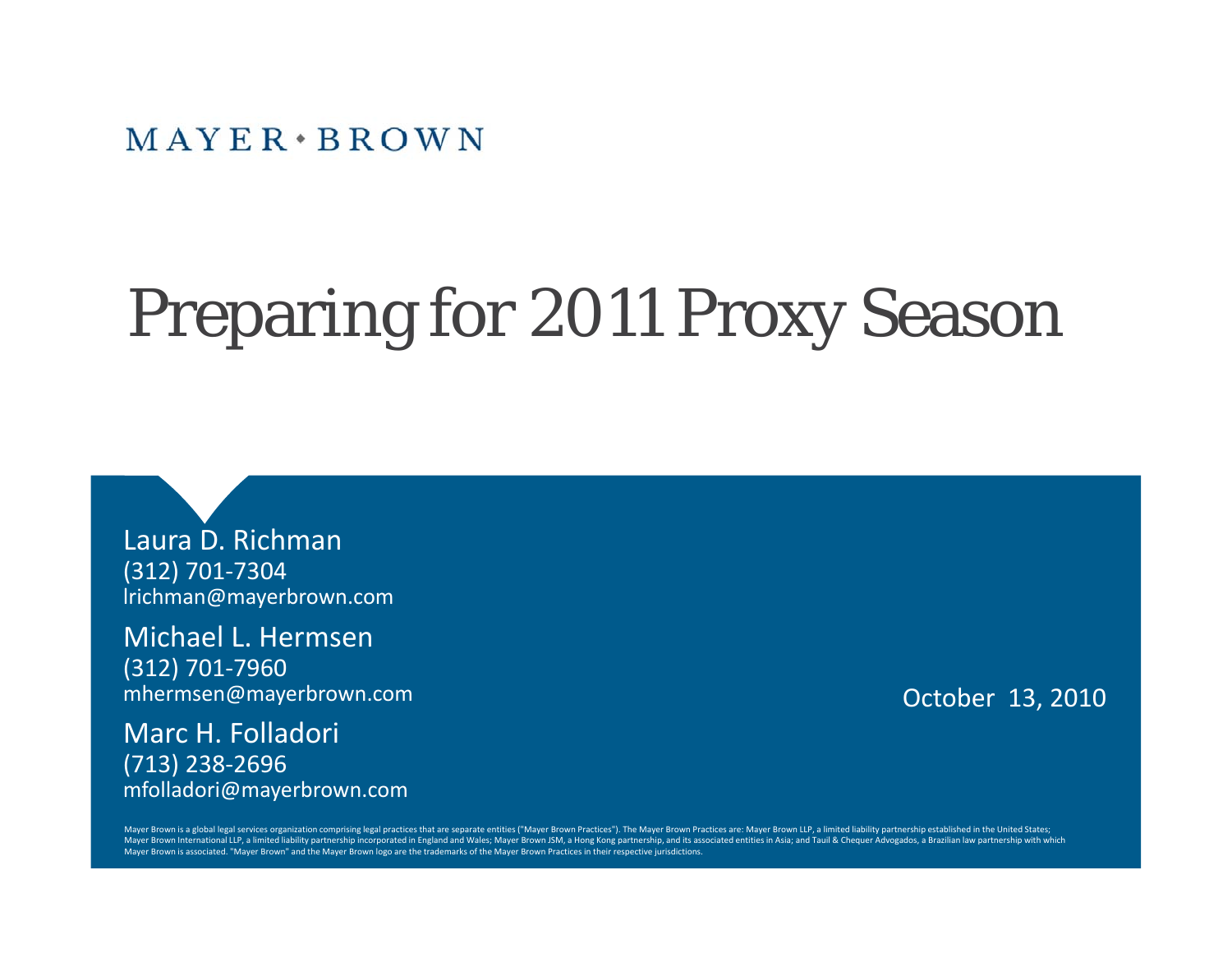$MAYER * BROWN$ 

# 2010 Proxy Precedent and SEC Comments

Laura Richman*Counsel*1.312.701.7304lrichman@mayerbrown.com

Mayer Brown is a global legal services organization comprising legal practices that are separate entities ("Mayer Brown Practices"). The Mayer Brown Practices are: Mayer Brown LLP, a limited liability partnership establish Mayer Brown International LLP, a limited liability partnership incorporated in England and Wales; Mayer Brown JSM, a Hong Kong partnership, and its associated entities in Asia; and Tauil & Chequer Advogados, a Brazilian la Mayer Brown is associated. "Mayer Brown" and the Mayer Brown logo are the trademarks of the Mayer Brown Practices in their respective jurisdictions.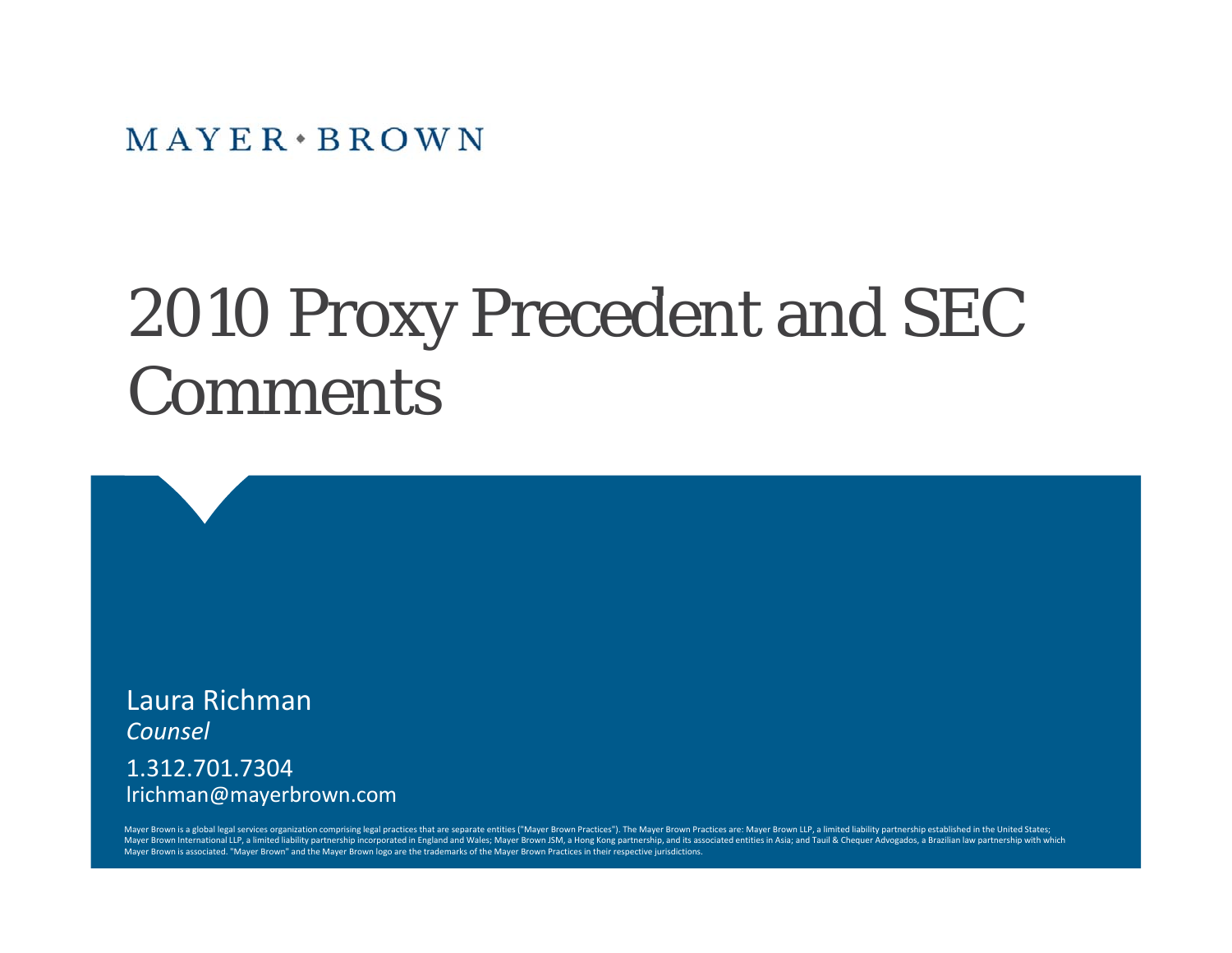## Compensation Risk Disclosure Varying Approaches

- Part of Risk Oversight section
- Part of CD&A
- Part of Compensation Committee section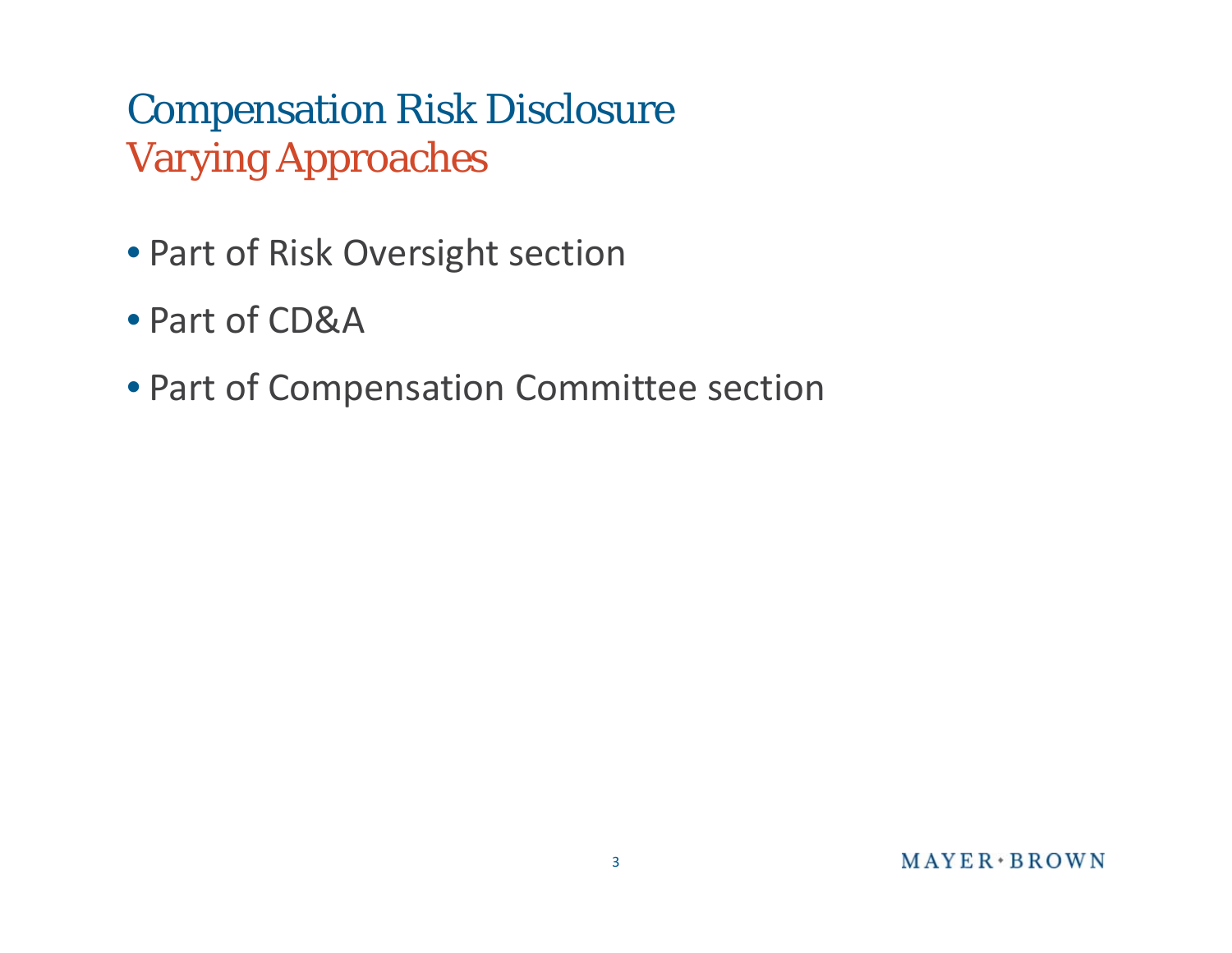### Compensation Risk Disclosure—Description as part of Risk Oversi ght

# **Verizon**

• As part of its oversight of the Company's executive compensation program, the Human Resources Committee considers the impact of the Company's executive compensation program, and the incentives created by the compensation awards that it administers, on the Company's risk profile. In addition, the Company reviews all of its compensation policies and procedures, including the incentives that they create and factors that may reduce the likelihood of excessive risk taking, to determine whether they present a significant risk to the Company. Based on this review, the Company has concluded that its compensation policies and procedures are not reasonably likely to have a material adverse effect on the Company.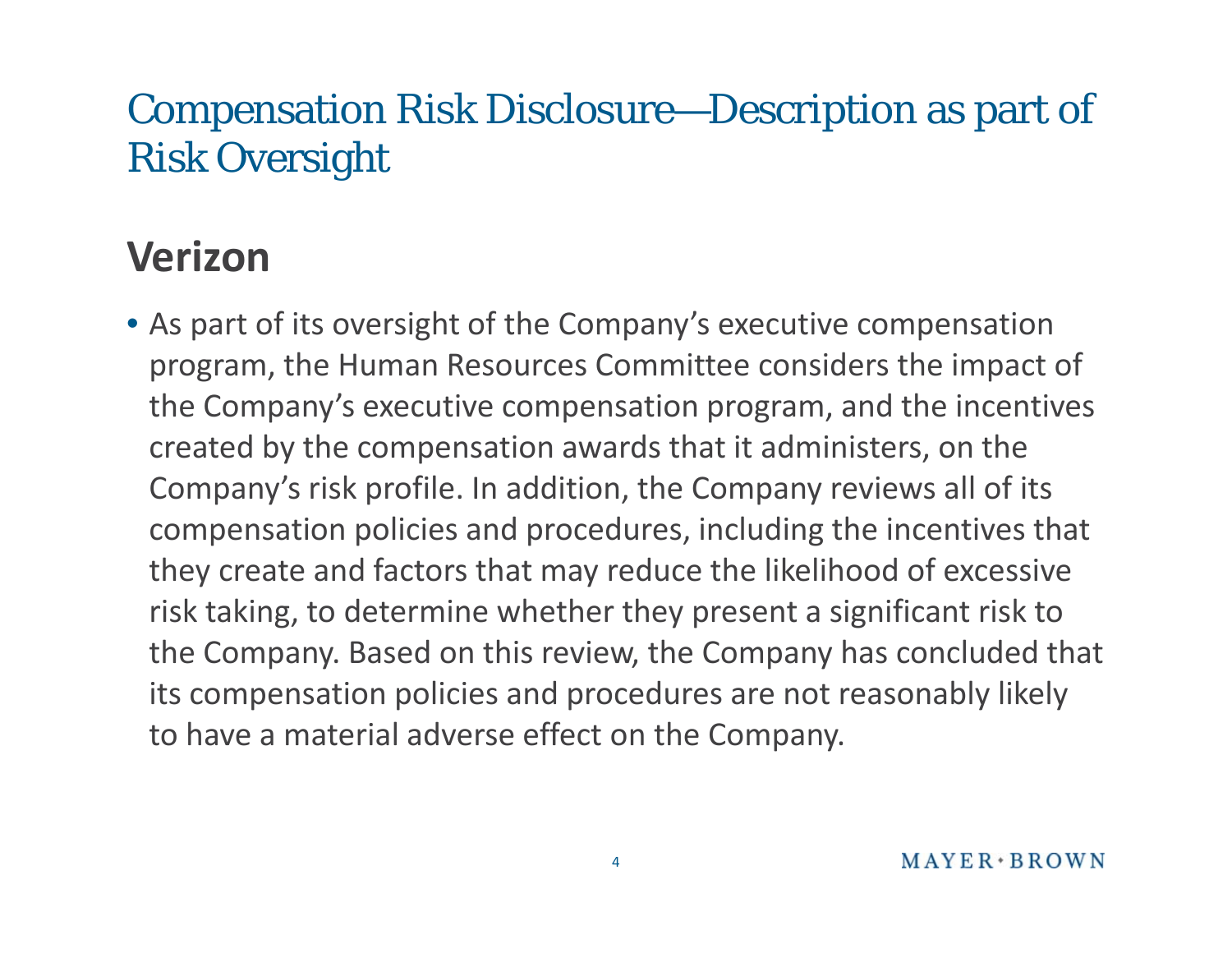### Compensation Risk as Part of CD&A

#### **CVS Caremark**

#### Risk Assessment

The Committee oversaw the performance of a risk assessment of the Company's executive compensation programs to ascertain any potential material risks that may be created by the compensation program. Because performance ‐based incentives play a large role in our executive compensation program, it is important to ensure that these incentives do not result in our NEOs taking actions that may conflict with the Company's long-term interests. The Committee considered the findings of the assessment conducted internally and concluded that the Company's compensation programs are designed and administered with the appropriate balance of risk and reward in relation to its overall business strategy and do not encourage executives to take unnecessary or excessive risks. The Committee considered the following attributes of the program:

• the balance between short‐ and long‐term incentives;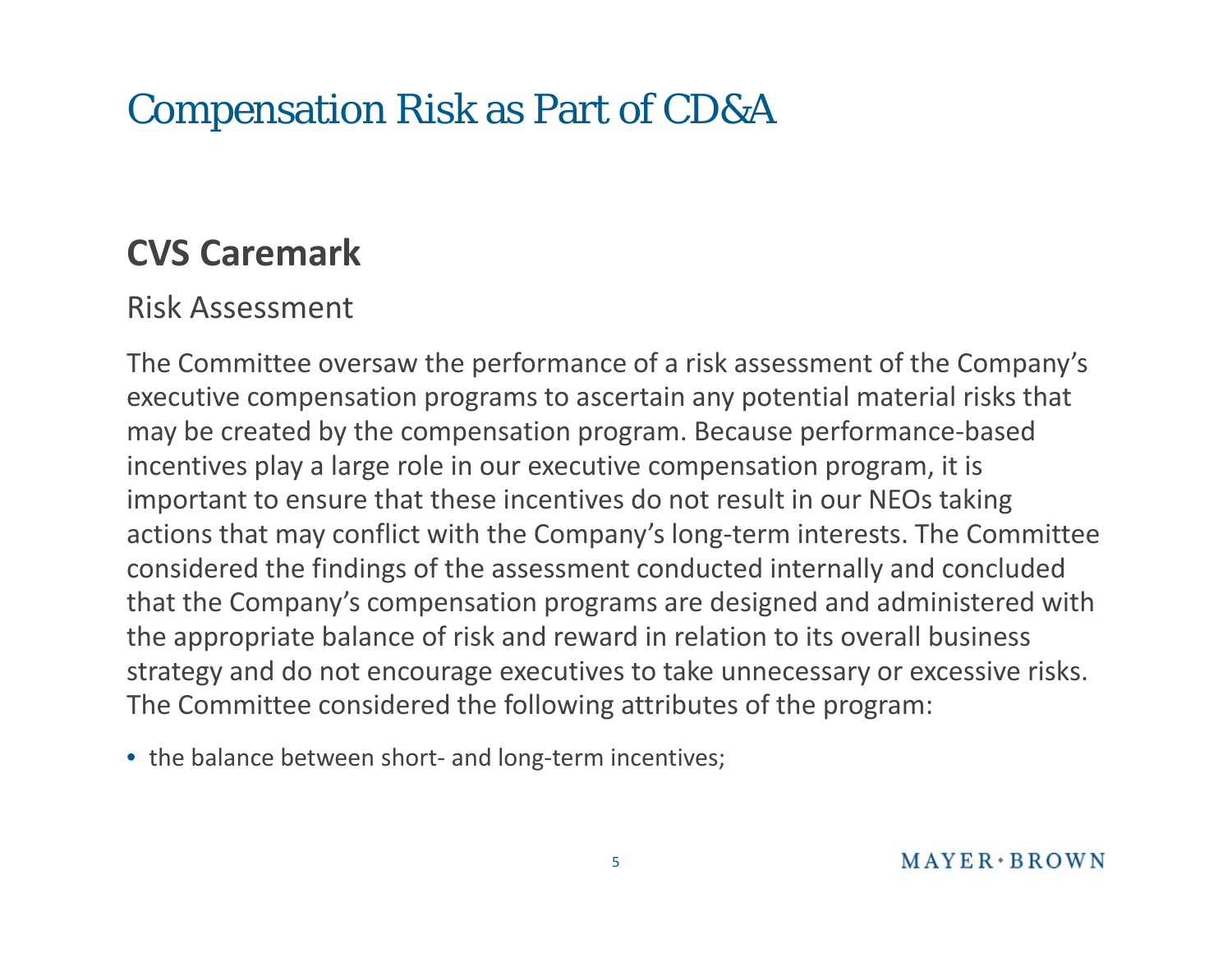### Compensation Risk as Part of CD&A Cont'd.

- consideration of qualitative as well as quantitative performance factors in determining compensation payouts, including minimum and maximum performance thresholds, funding that is based on actual results measured against pre‐approved financial and operational goals and metrics that are clearly defined in all plans;
- the use of different types of equity compensation awards that provide a balance of incentives;
- incentive compensation with a large stock component where value is best realized through long‐term appreciation of shareholder value;
- incentive compensation components that are paid or vest over an extended period;
- stock ownership guidelines that are reasonable and align executives' interests with those of shareholders; and
- a recoupment policy that allows the Company to recover compensation paid in situations of fraud or material financial misconduct.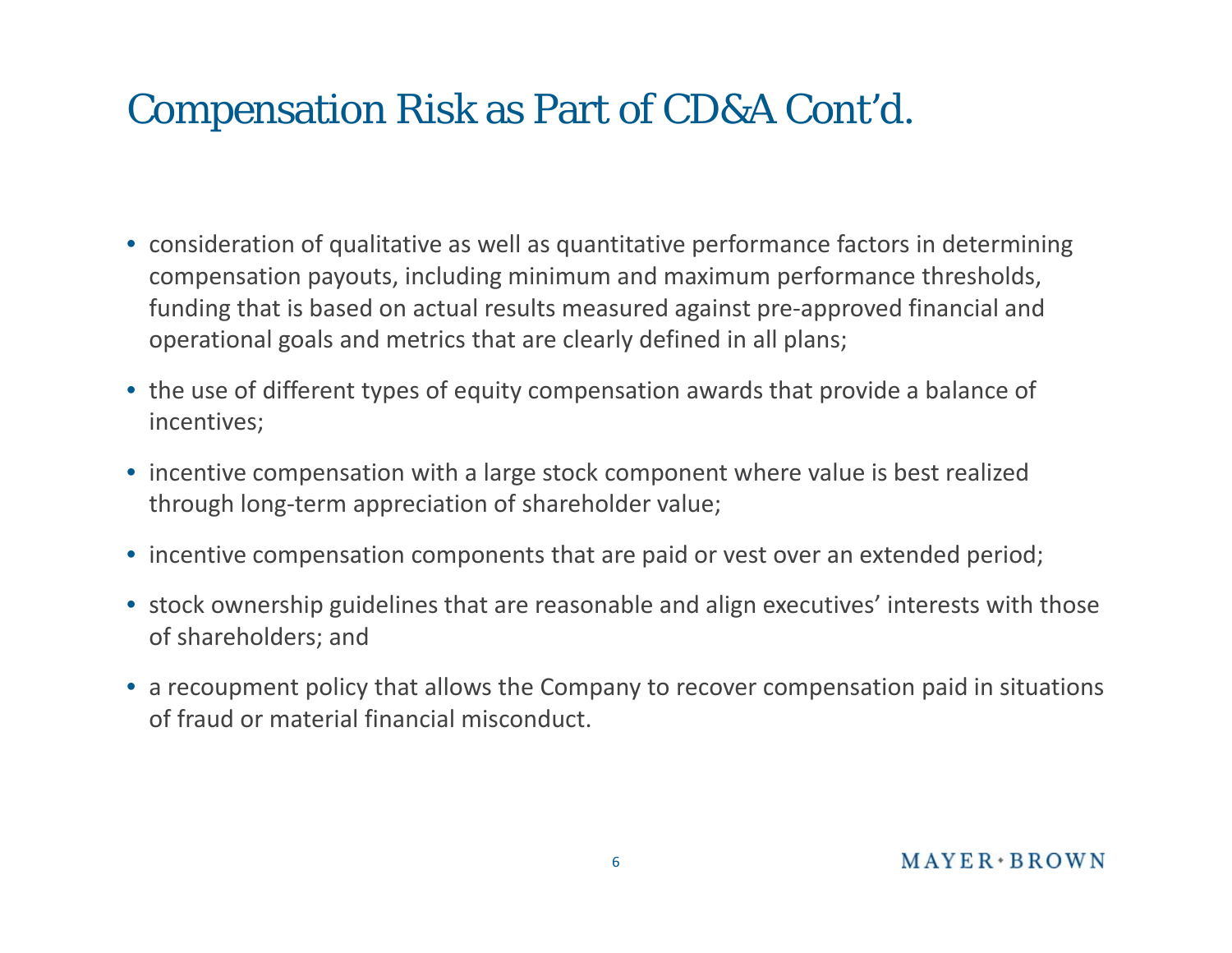## Compensation Risk as Part of CD&A Cont'd.

#### **IBM**

#### Section 2: Additional Information **Compensation Program as it Relates to Risk**

IBM management, the Committee and the Committee's outside consultant review IBM's compensation policies and practices, with a focus on incentive programs, to ensure that they do not encourage excessive risk taking. Specifically, this review includes the annual cash incentive program that covers 80% of IBM executives and the LTIP that covers all executives. This year the review was expanded to include the incentive plans that cover the remaining 20% of IBM's executives. These plans are designed to drive financial results at specific client accounts or groups of client accounts. Based on this comprehensive review, we concluded that our compensation program does not encourage excessive risk taking for the following reasons:

• The proxy statement then provides seven bullet points of reasons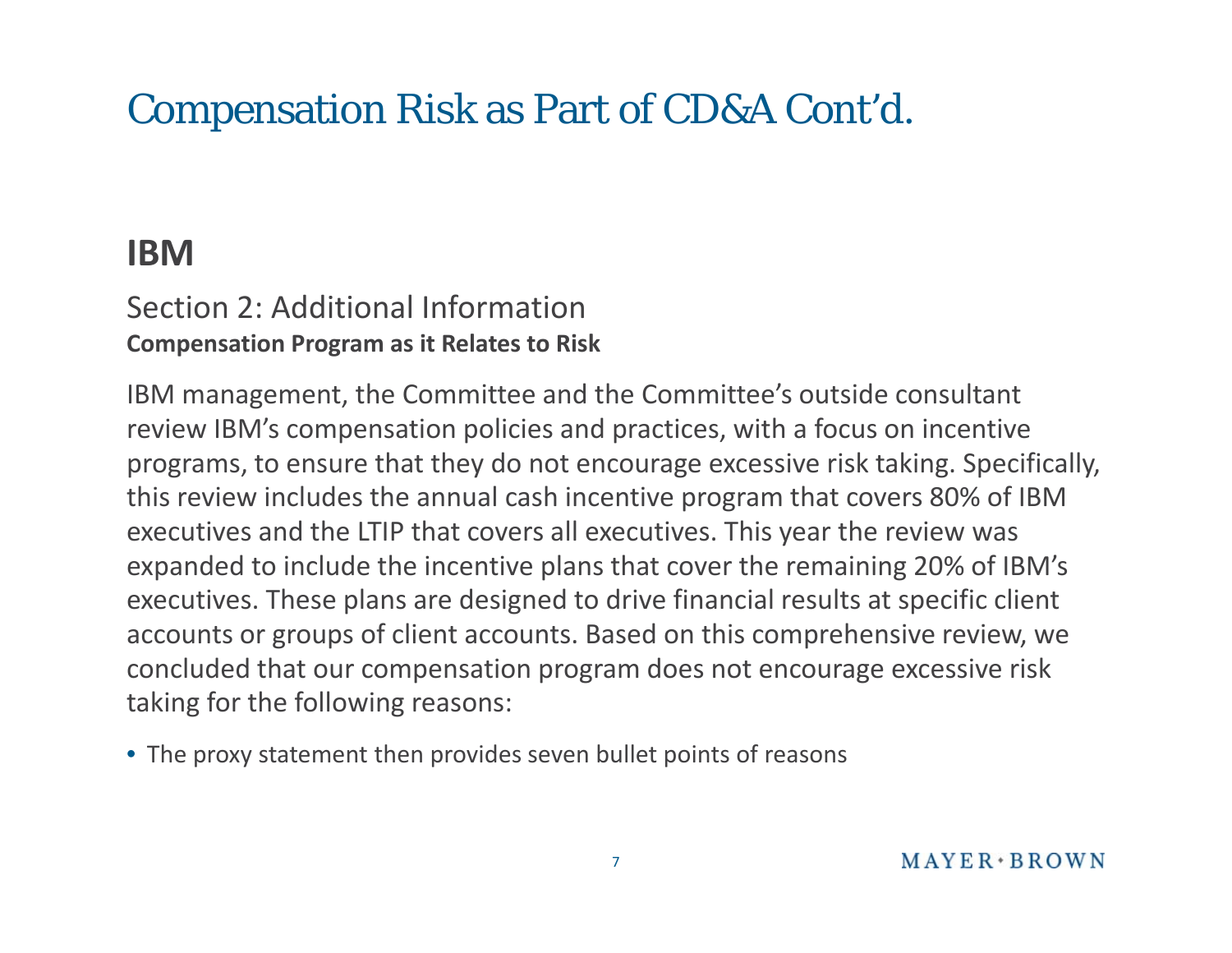### Compensation Risk as Part of Compensation Committee Section

#### **Exxon Mobil**

The Compensation Committee determines whether ExxonMobil's compensation policies and practices could result in inappropriate risk ‐taking. Based on its assessment, the Committee does not believe that ExxonMobil's compensation policies and practices create any material adverse risks for the Company for the following reasons:

**• Inappropriate risk-taking is discouraged** by requiring senior executives to hold a substantial portion of their equity incentive award for their entire career and beyond retirement. These lengthy holding periods are tailored to our business model. The Compensation Committee requires that these equity grants with long holding periods comprise 50 to 70 percent of total compensation for Named Executive Officers as depicted on page 37 of the "Compensation Discussion and Analysis," whereas the annual bonus award was only about 10 percent of total annual compensation in 2009.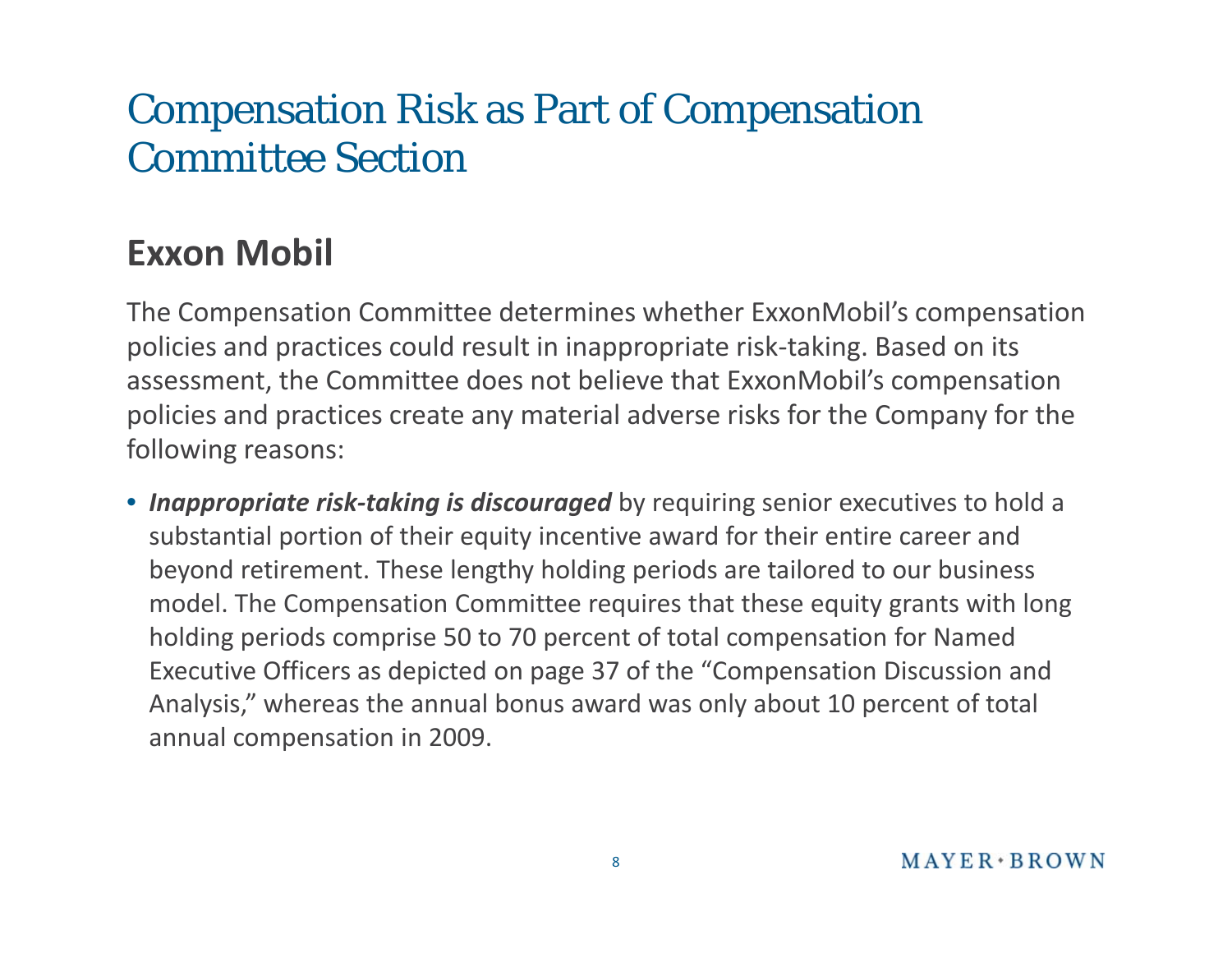### Exxon Mobil Compensation Risk Cont'd.

- Payout of 50 percent of the annual bonus is delayed and subject to risk of forfeiture, which is a unique feature of the annual bonus program relative to many comparator companies and further discourages inappropriate risk‐taking; the timing of the delayed payout is determined by earnings performance.
- Executives below the Named Executive Officers participate in the same plans which are also reviewed by the Compensation Committee; therefore, inappropriate risk‐ taking is discouraged at all levels of the Company through similar compensation design features and allocation of awards.
- Finally, it should also be noted that a large percentage of career compensation for all executives and employees is in the form of a defined benefit pension which requires many years of dedicated service to the Company to have material value and is based on a standard retirement age of 65, with early retirement eligibility at age 55 with a minimum of 15 years of service. This is another dimension of total compensation that discourages inappropriate risk‐taking; instead, it encourages executives to take a long‐term view when making business decisions and to focus on achieving sustainable growth for shareholders.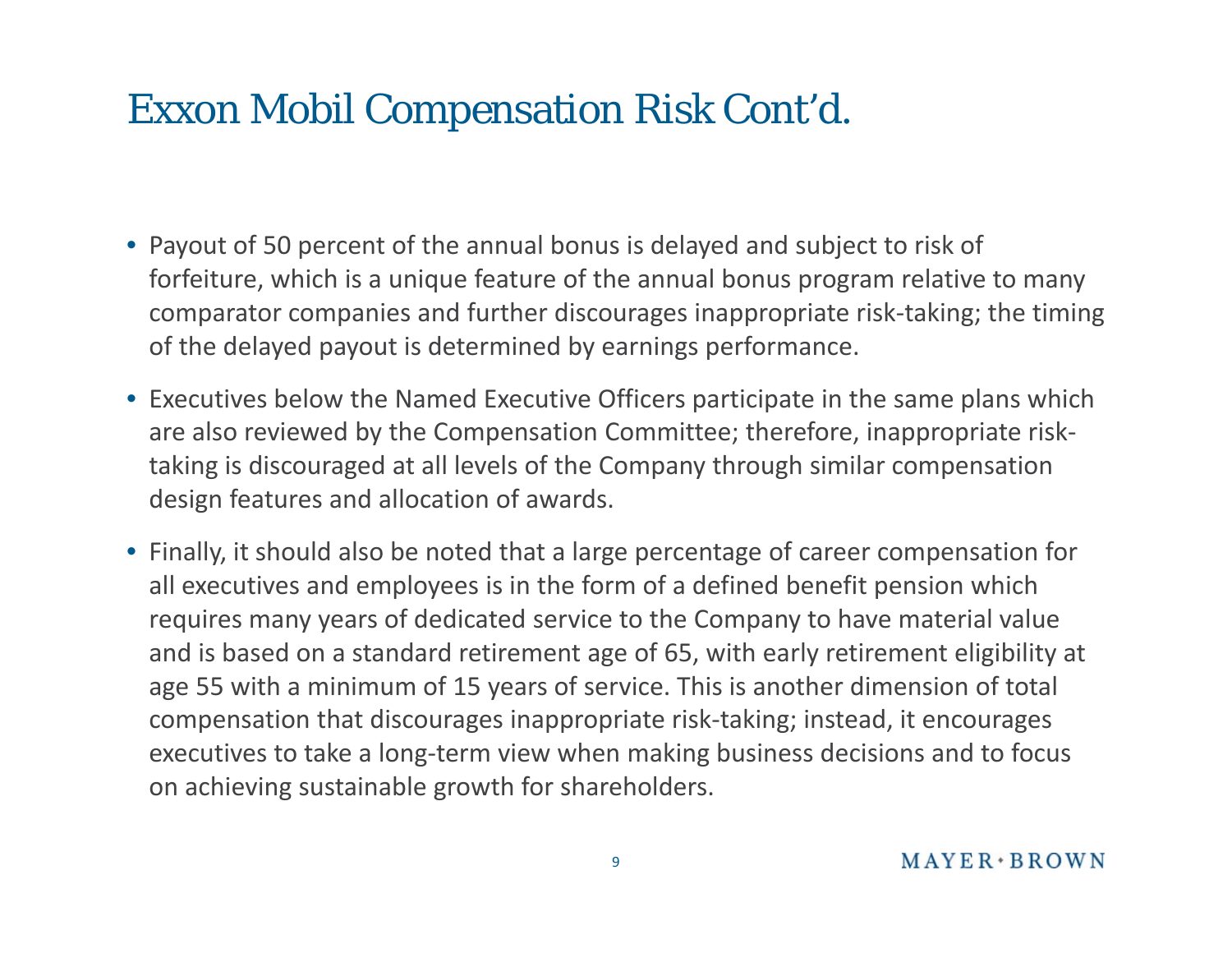## Other Compensation Risk Disclosure Approaches

• A statement that there was no materially adverse risk stemming from compensation

#### – **General Electric Other Significant Compensation Matters**

In connection with setting 2009 compensation and the incentive compensation we provide to our named executives, the MDCC considered the risk profile of our compensation programs, policies and practices and confirmed that our incentive compensation does not encourage unnecessary and excessive risks. Our CRO assisted the MDCC in connection with this evaluation by participating in and reviewing the design of compensation programs, performance measures and goals affecting our named executives, including the 2010 LTPA, PSU and annual bonus awards.

- This was the last of 5 bullet points in the heading
- Part of CD&A
- No disclosure
	- Because there was no materially adverse risk from compensation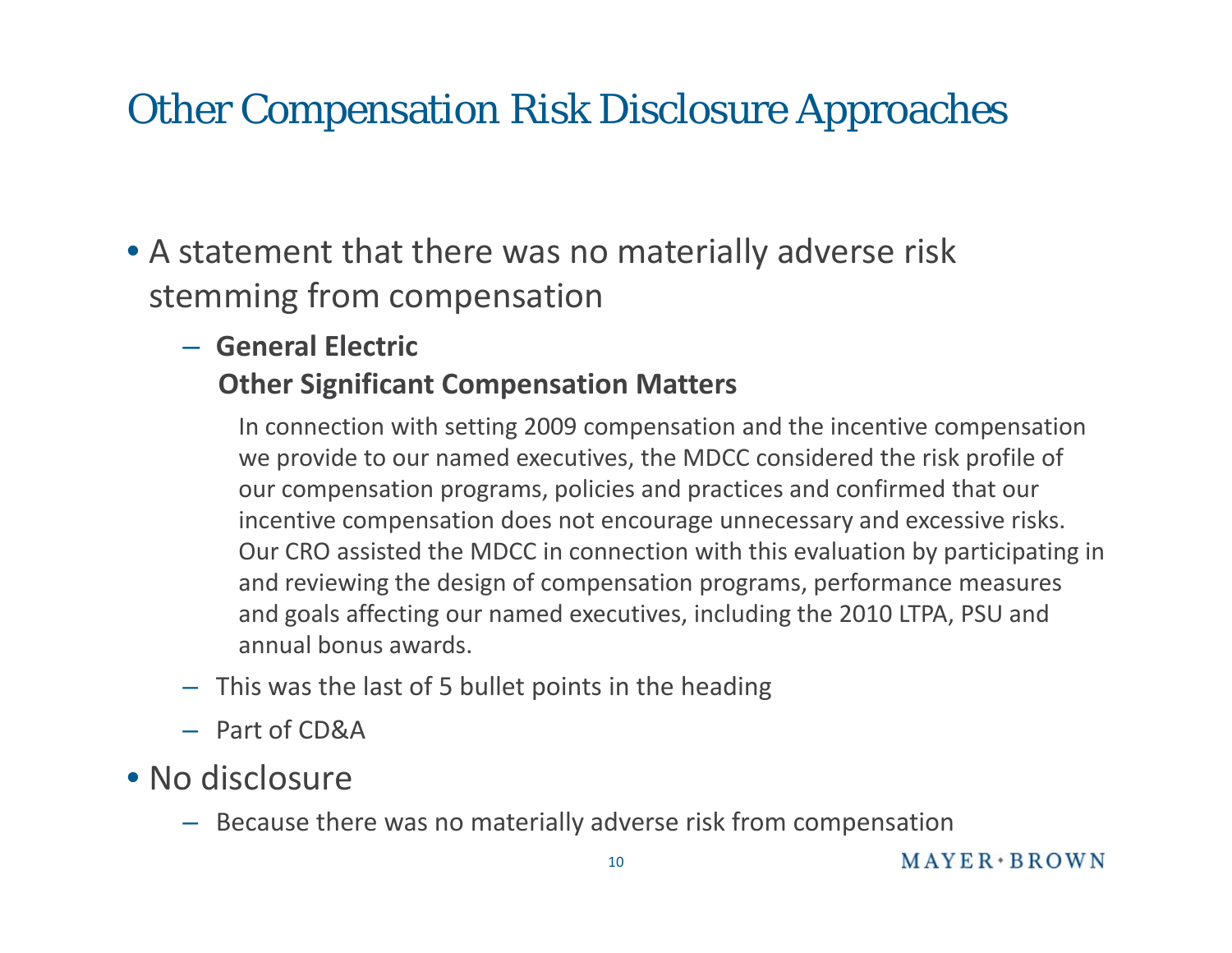### Comments Where No Compensation Risk Disclosure

- **SEC Comment to Amazon:** We note that you have not included any disclosure in response to Item 402(s) of Regulation S‐K. Please advise us of the basis for your conclusion that disclosure is not necessary and describe the process you undertook to reach that conclusion.
- **Amazon Response:** For the 2010 Proxy Statement, the Company determined that disclosure in response to Item 402(s) of Regulation S‐K was not required. Members of the Company's Legal and HR departments first reviewed and considered the Company's compensation programs and determined that, for most employees, including senior management (with the exception of the founder and CEO as noted below), compensation consists of base salaries, restricted stock unit ("RSU") grants, and, for certain new hires, fixed cash bonuses that are paid based on continued employment. The Legal and HR teams concluded that these programs were not reasonably likely to have a material adverse effect on the Company, in part because employees are rewarded through their RSU grants which help to incent the building of long‐term shareholder value. In addition, the Legal and HR teams reviewed and considered the fact that the founder and CEO receives a salary, which is low compared to his peers, and security benefits, but has never accepted bonuses or equity‐based compensation.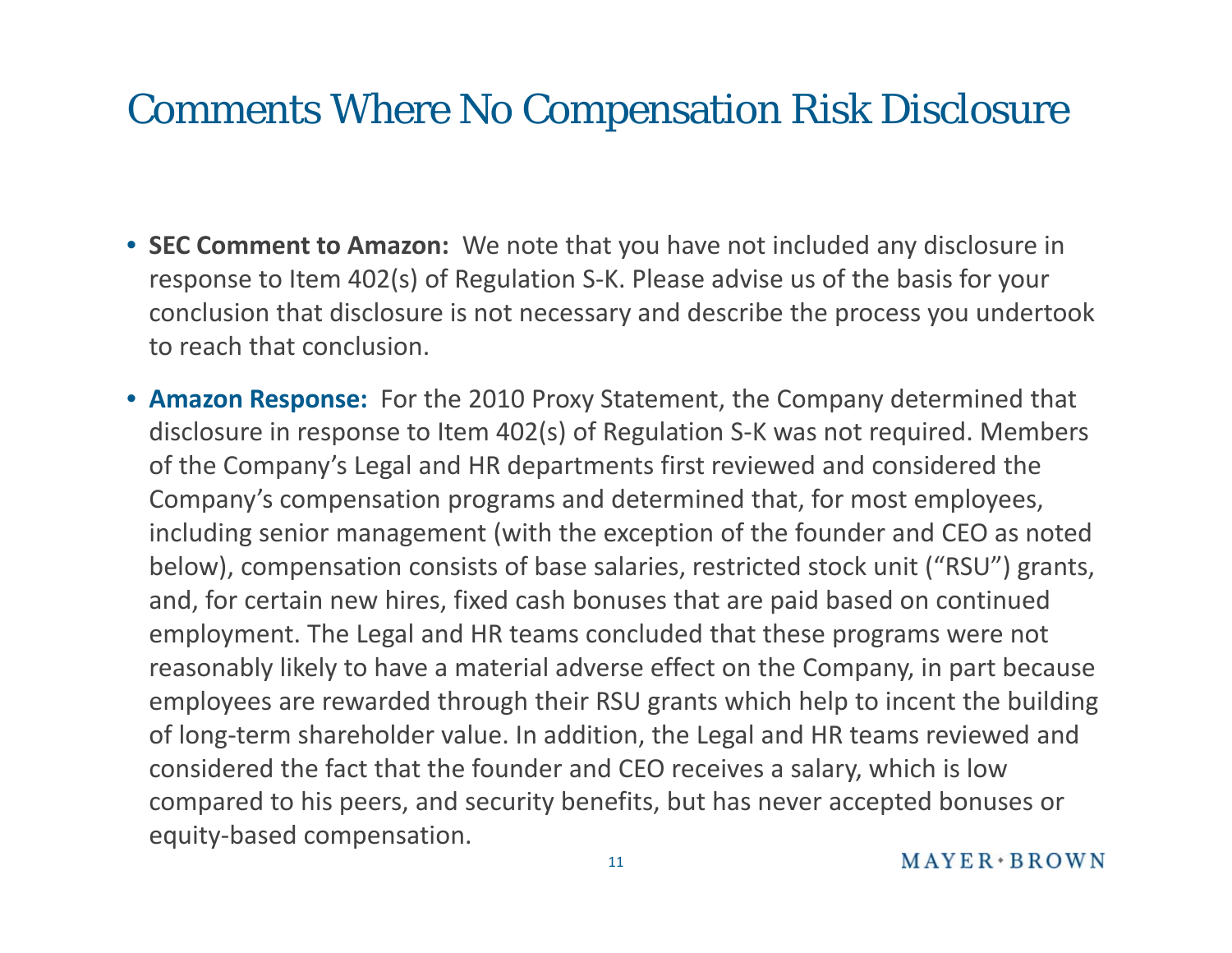### Comments Where No Compensation Risk Disclosure Cont'd.

- **Amazon Response Cont'd.:** The Legal and HR teams also reviewed and considered programs that differ, or are in addition to, the programs described above, which are primarily cash incentive programs to certain employee groups based on the achievement of certain metrics such as order fulfillment, customer service or sales. The Legal and HR teams concluded that these programs were not reasonably likely to have a material adverse effect on the Company based on factors regarding the nature and design of these programs, including, in the case of the cash incentive programs, the fact that the Company's officers did not participate.
- See also Colgate Palmolive, Dun & Bradstreet, Oneida Financial, Allegheny Technologies, Weight Watchers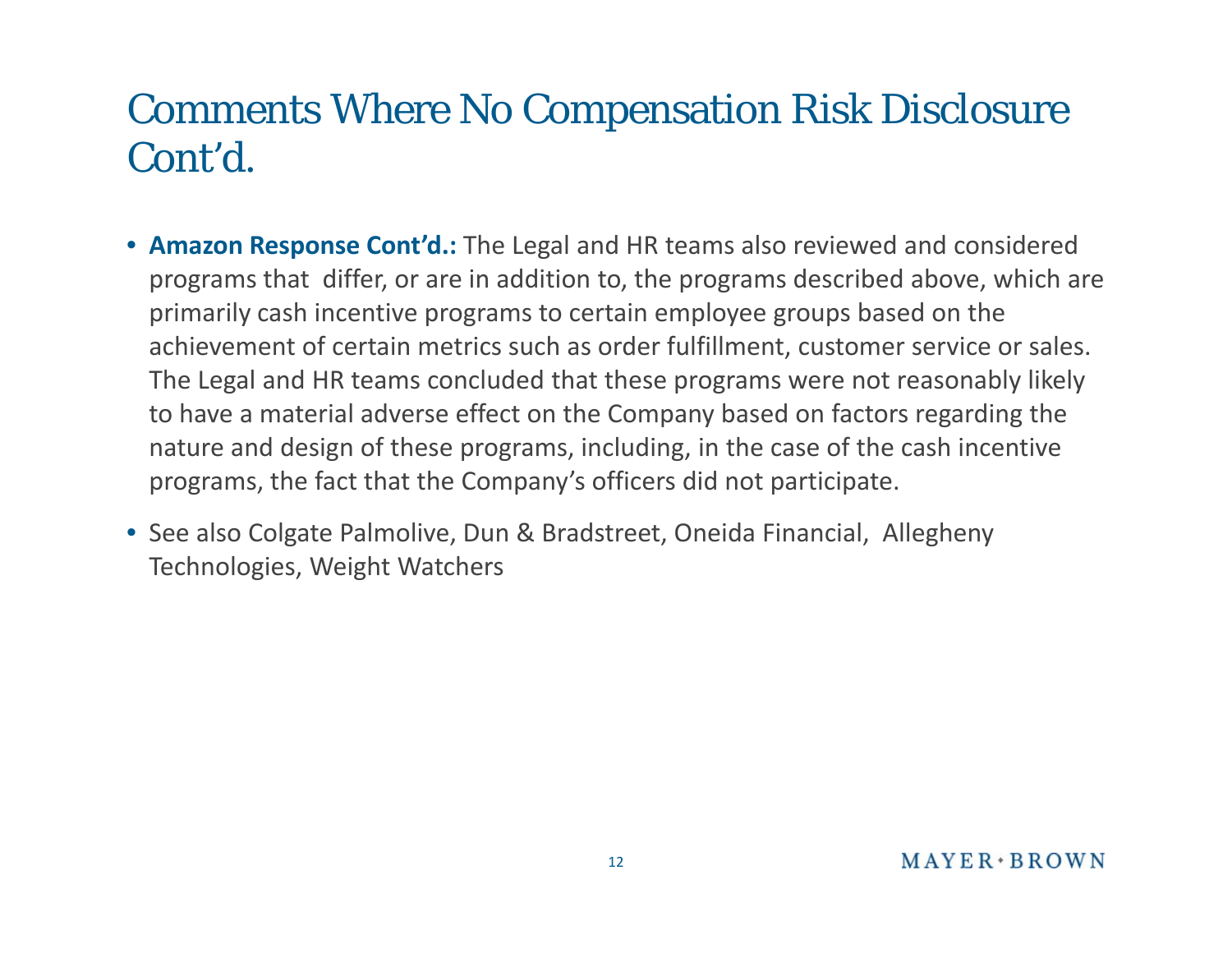### Comments on Negative Compensation Risk Disclosure

- **SEC Comment to Autoliv:** We note that you have elected to provide negative disclosure in response to Item 402(s) of Regulation S‐K. In future filings, if you continue to provide this disclosure please follow the standards provided in the Item. For example, you discuss whether the "design and operation of your incentive compensation arrangements" "might encourage inappropriate risk‐taking that could have a material adverse effect on the company." Item 402(s) contemplates a different analysis, discussing the extent that risks arising from a registrant's compensation policies and practices for its employees are reasonably likely to have a material adverse effect on the registrant.
- **SEC Comment to Titan International:** We note your disclosure in response to Item 402(s) of Regulation S‐K. Please supplementally describe the process you undertook to reach the conclusion that the risks relating to the company's compensation policies and practices are not reasonably likely to have a material adverse effect on the company.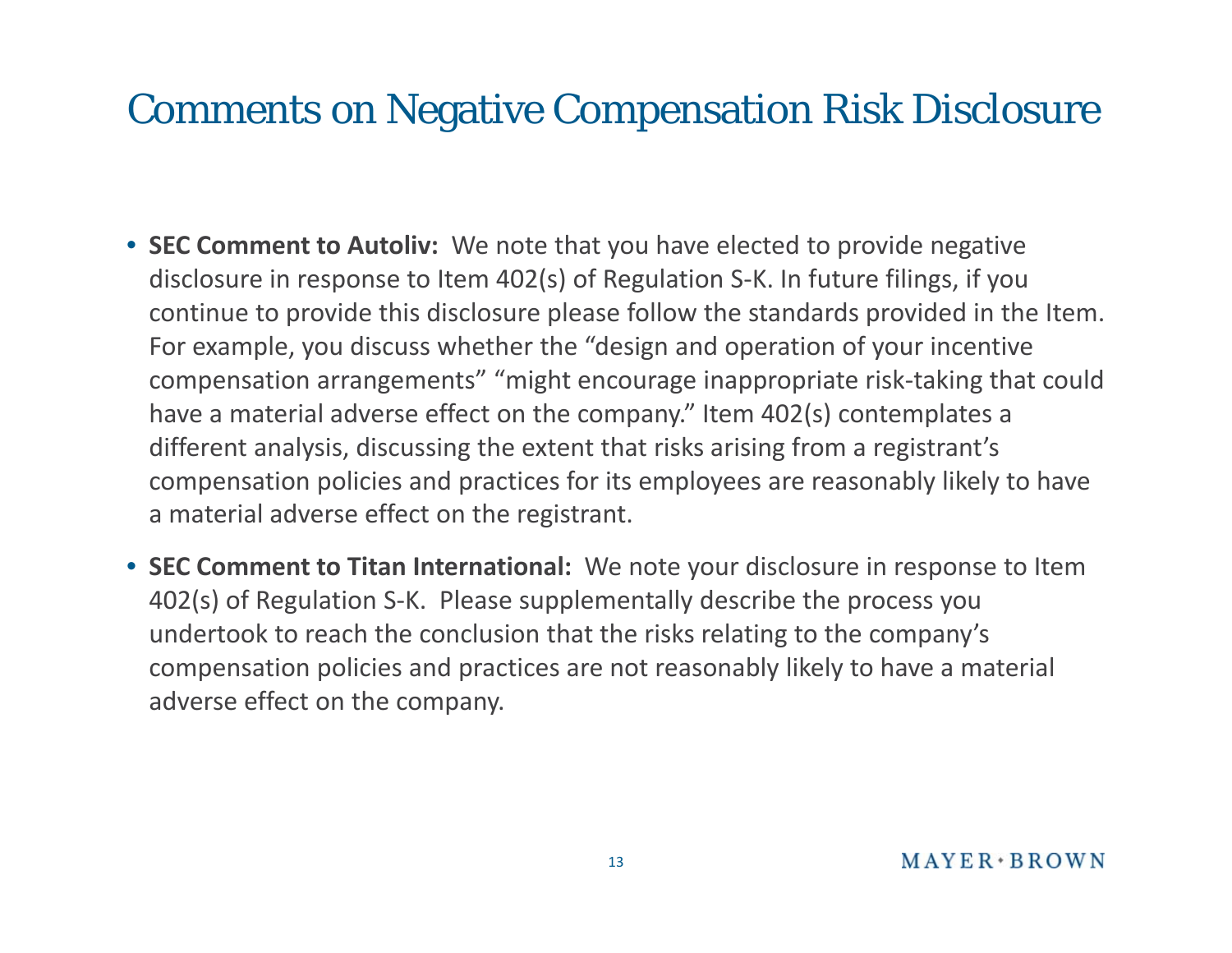### Comments on Negative Compensation Risk Disclosure Cont'd.

- **SEC comment to Dresser Rand:** We note that your Compensation Committee undertook a review of your compensation policies and practices as they relate to your risk management practices and risk‐taking initiatives and to determine whether such policies and practices create risks that are reasonably likely to have a material adverse effect on the company. Please advise us of the conclusion reached as a result of the review and describe the process you undertook to reach that conclusion.
- **SEC Comment to Dover:** We note your disclosure under the caption "Risk Assessment " on page 25 of your proxy statement incorporated by reference into your Form 10‐K that your compensation committee asked Mercer to assess the risk associated with your executive compensation programs. Please advise us in greater detail of the process you undertook to reach the conclusion that disclosure under Item 402(s) of Regulation S‐K is not necessary.
- See also Corning, nVidia, Qwest Communications, Equifax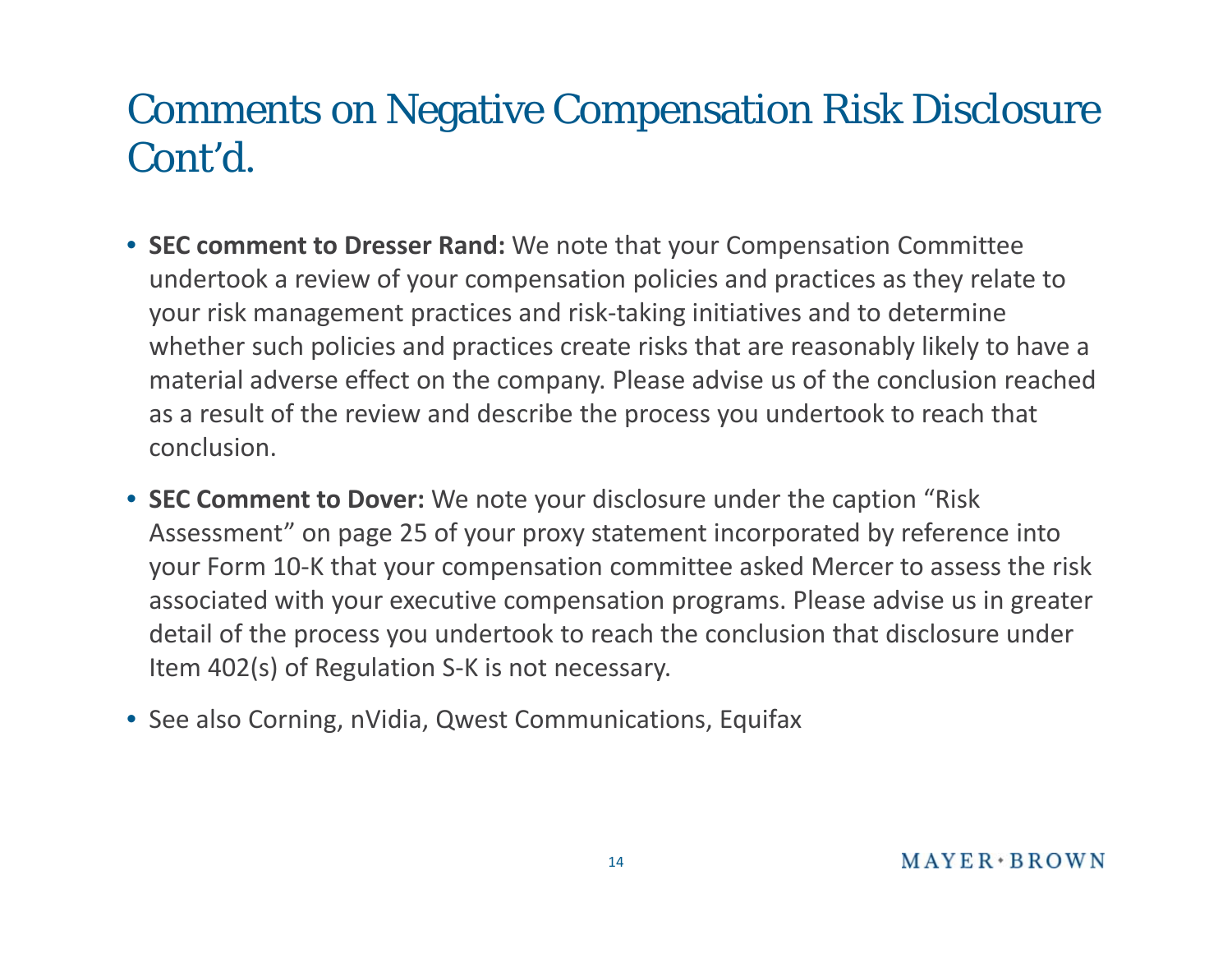### Board Leadership Disclosure

- Two types of substantive disclosures under 407(h)
	- Single CEO/Chairman or separate CEO/Chairman
	- Board's role in risk oversight
- Location of disclosures
	- Separate subsection/paragraph under Corporate Governance
	- General Information about Board of Directors/Board Operations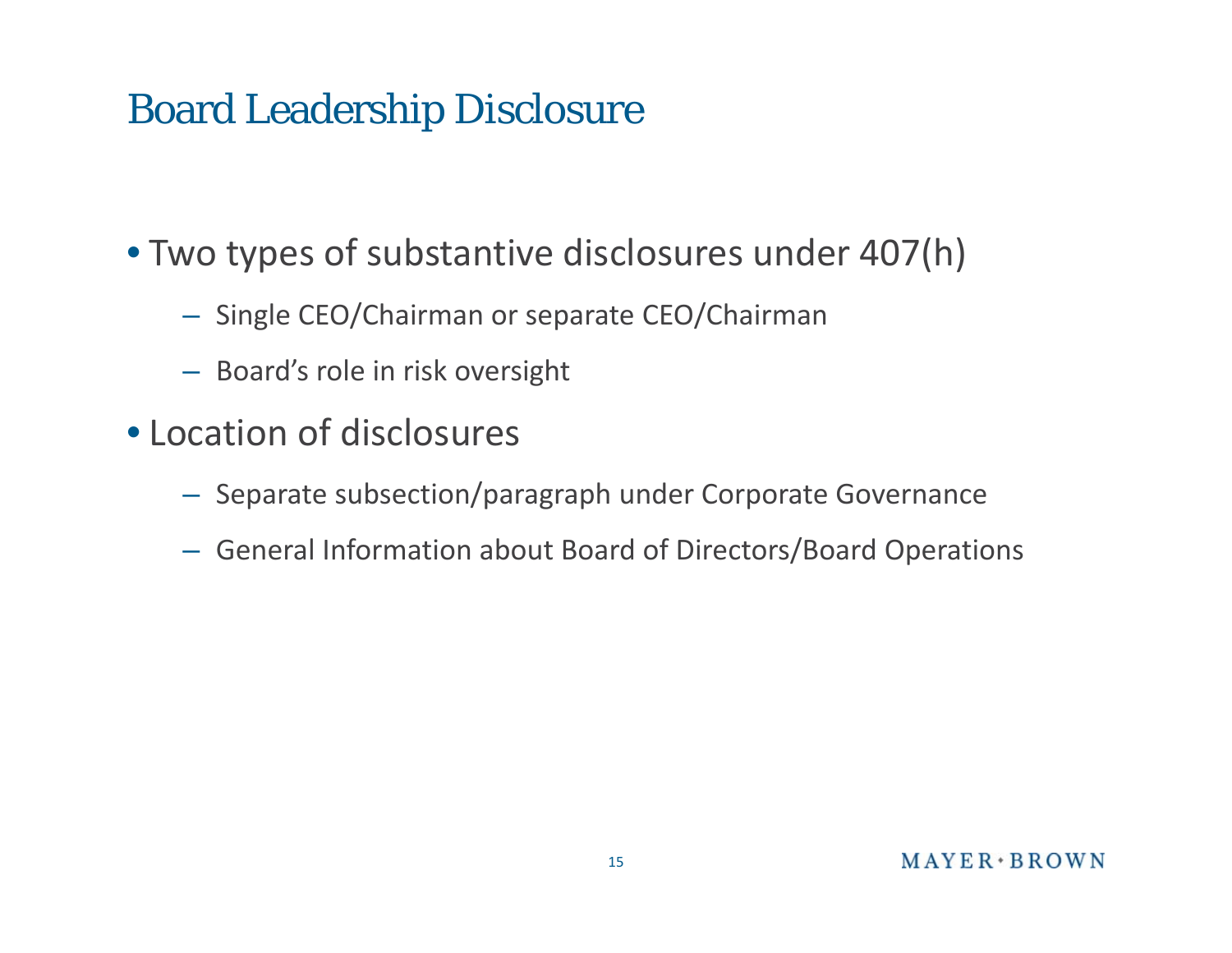### Single CEO/Chairman

#### • Verizon Communications

…The Board believes that Verizon and its shareholders are best served by having a Chairman who has <sup>a</sup> wide‐ranging, in‐depth knowledge of Verizon's business operations and the competitive landscape and who can best identify the strategic issues to be considered by the Board. Based on his extensive experience and knowledge of Verizon's competitive challenges and opportunities, the Board has determined that at this time the Chief Executive Officer is the Director best qualified to serve in the role of Chairman. At the same time, in order to maintain an appropriate level of independent checks and balances in its governance, the independent members of the Board have elected a Presiding Director who has the authority to review and approve the information provided to the Board and to provide independent leadership, including in the evaluation and compensation of the CEO …

– The proxy statement then details the duties of the Chairman and the duties of the Presiding Director.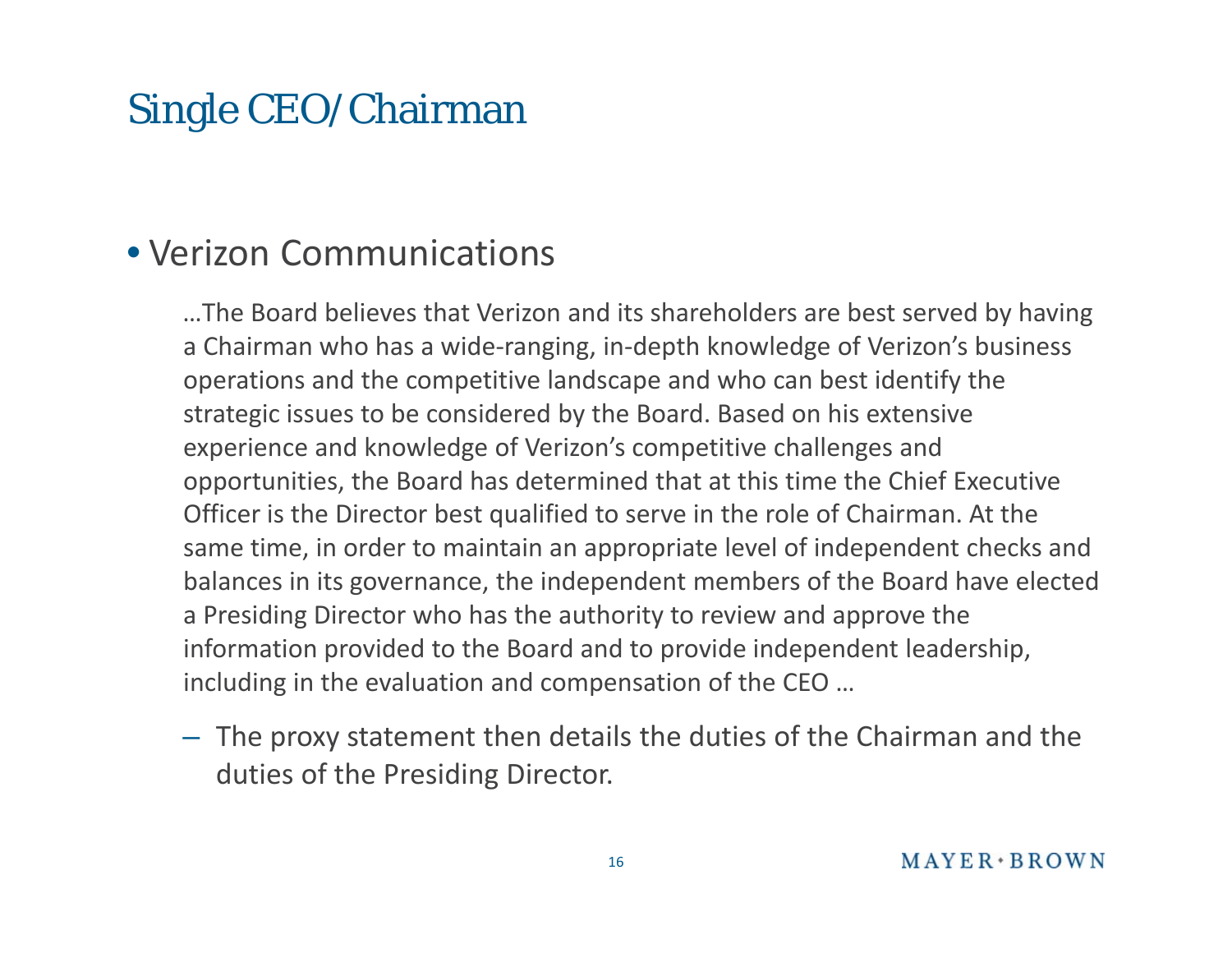## Single CEO/Chairman Cont'd.

#### • General Electric

… We believe that this structure is appropriate for the company because it allows one person to speak for and lead the company and the Board, while also providing for effective oversight by an independent board through an independent presiding director. For a company as large and diverse as GE, we believe the CEO is in the best position to focus the independent directors' attention on the issues of greatest importance to the company and its shareowners…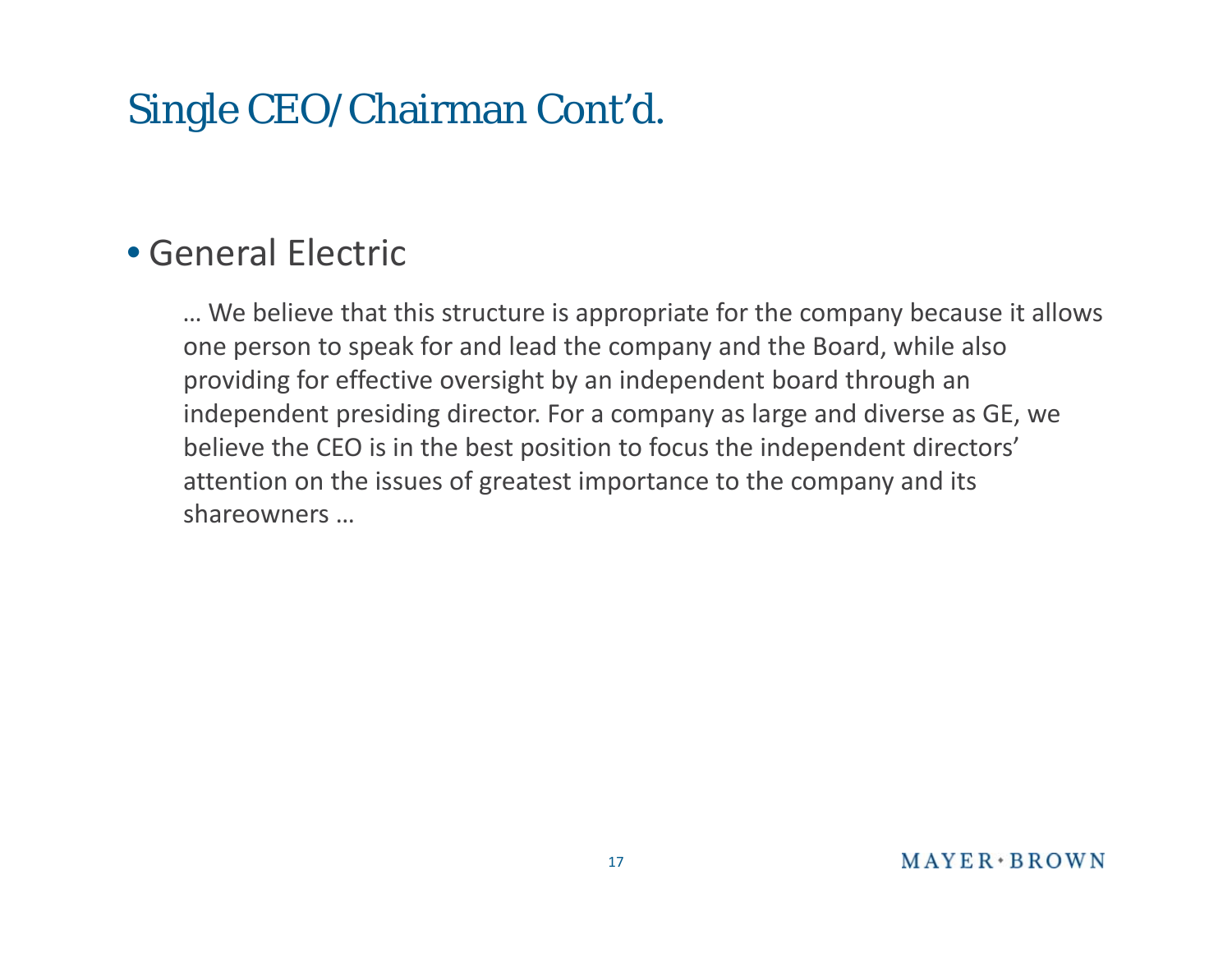## Single CEO/Chairman Cont'd.

#### • Exxon Mobil

The current CEO possesses an in‐depth knowledge of the Company, its integrated, multinational operations, the evolving energy industry supply and demand, and the array of challenges to be faced, gained through over 34 years of successful experience in progressively more senior positions, including domestic and international responsibilities.

The Board believes that these experiences and other insights put the CEO in the best position to provide broad leadership for the Board as it considers strategy and as it exercises its fiduciary responsibilities to its shareholders.

Further, the Board has demonstrated its commitment and ability to provide independent oversight of management.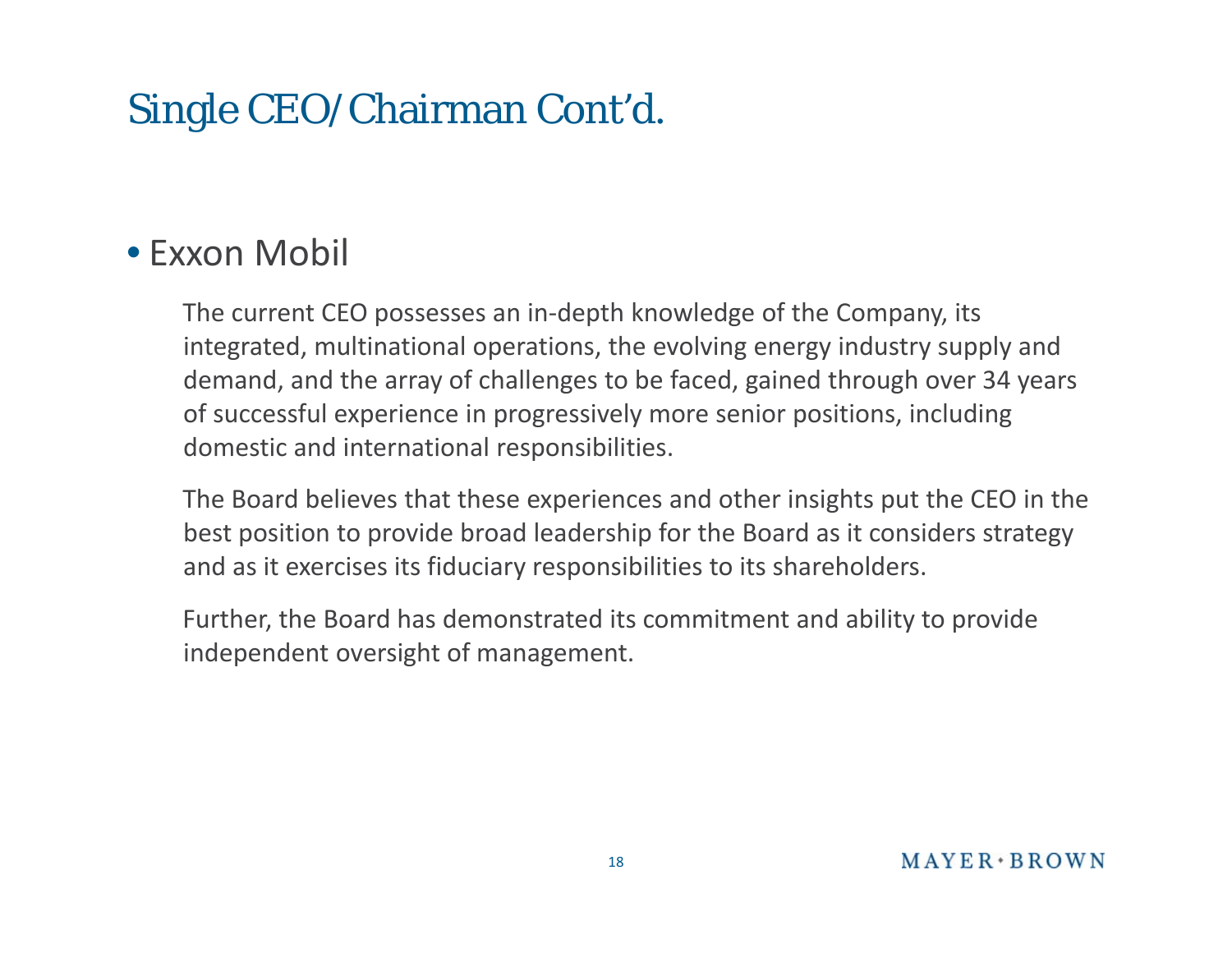### Separate Chairman/CEO

#### • American International Group

AIG's current policy, as reflected in its By‐laws, is that the role of the Chairman should be separate from that of the CEO and that the Chairman should be an independent director. AIG believes that this structure is optimal in AIG's current situation because it permits the Chairman to deal with AIG's various stakeholders while permitting the CEO to focus more on AIG's business.

#### • Bank of America

… The current structure is appropriate in response to our stockholders vote in April 2009 to approve a Bylaw amendment providing for an independent Chairman of the Board. After that, the Board, upon the recommendation of the Corporate Governance Committee, appointed independent director Dr. Massey to serve as the Chairman of the Board.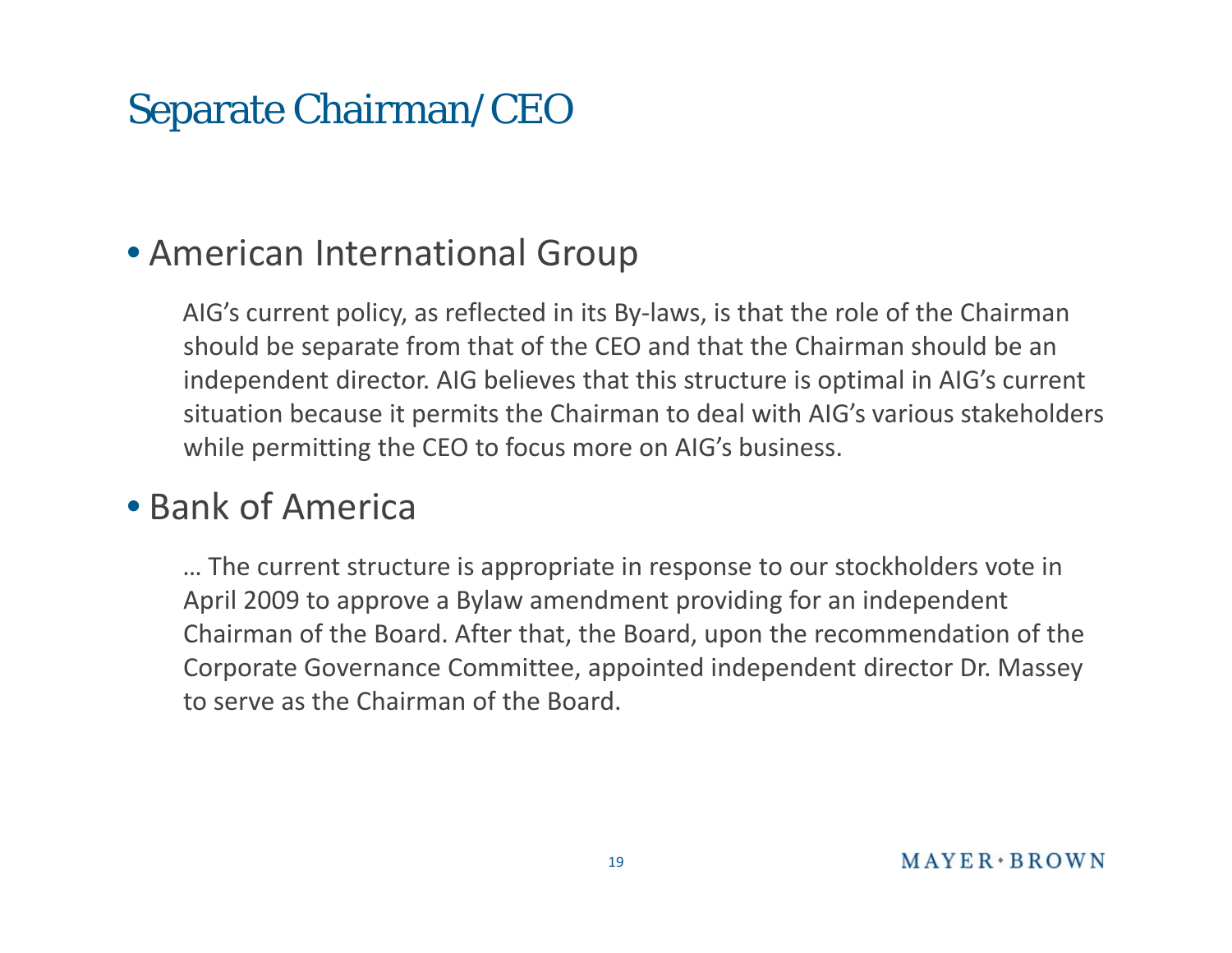## Risk Oversight

#### • JPMorgan Chase Board's role in risk oversight

… The Board of Directors exercises its oversight of risk management principally through the Board's Risk Policy Committee and Audit Committee. The Risk Policy Committee oversees senior management risk-related responsibilities, including reviewing management policies and performance against these policies and related benchmarks. The Audit Committee reviews with management the system of internal controls and financial reporting that is relied upon to provide reasonable assurance of compliance with the Firm's operational risk management processes. In addition, the Compensation Committee is responsible for reviewing the Firm's compensation practices and the relationship among risk, risk management and compensation in light of the Firm's objectives. Each of the committees oversees reputation risk issues within their scope of responsibility. The Board of Directors also reviews selected risk topics directly as circumstances warrant.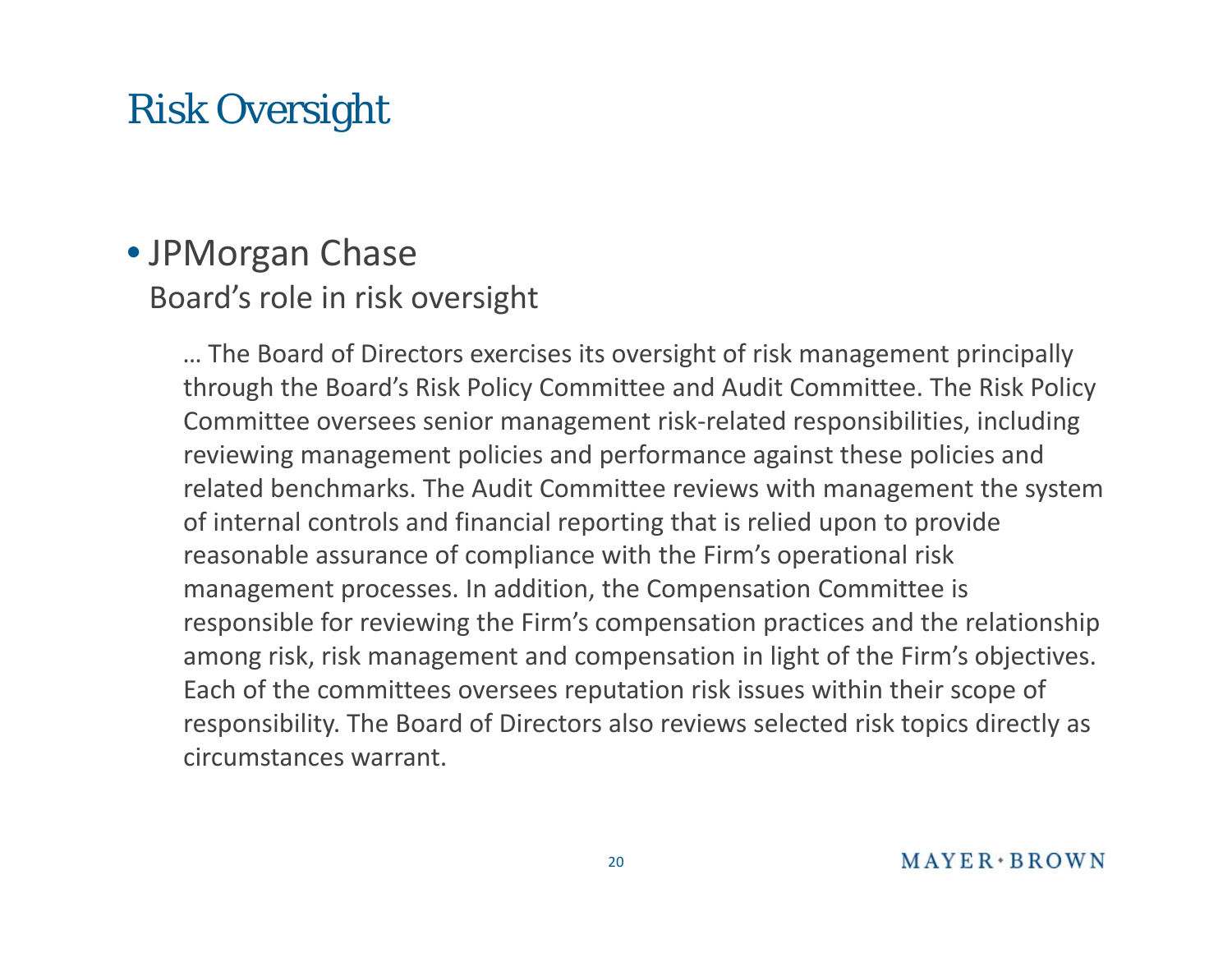### Risk Oversight Cont'd.

#### • Chevron

…The Board exercises its role of risk oversight in <sup>a</sup> variety of ways, including the following:

 $-$  The proxy statement continues with separate paragraphs describing the Board's risk annual risk review activities and the risk review activities of each of the Audit Committee, the Board Nominating and Governance Committee, the Public Policy Committee and the Management Compensation Committee

#### • IBM

… The Board's role in risk oversight of the Company is consistent with the Company's leadership structure, with the CEO and other members of senior management having responsibility for assessing and managing the Company's risk exposure, and the Board and its committees providing oversight in connection with those efforts.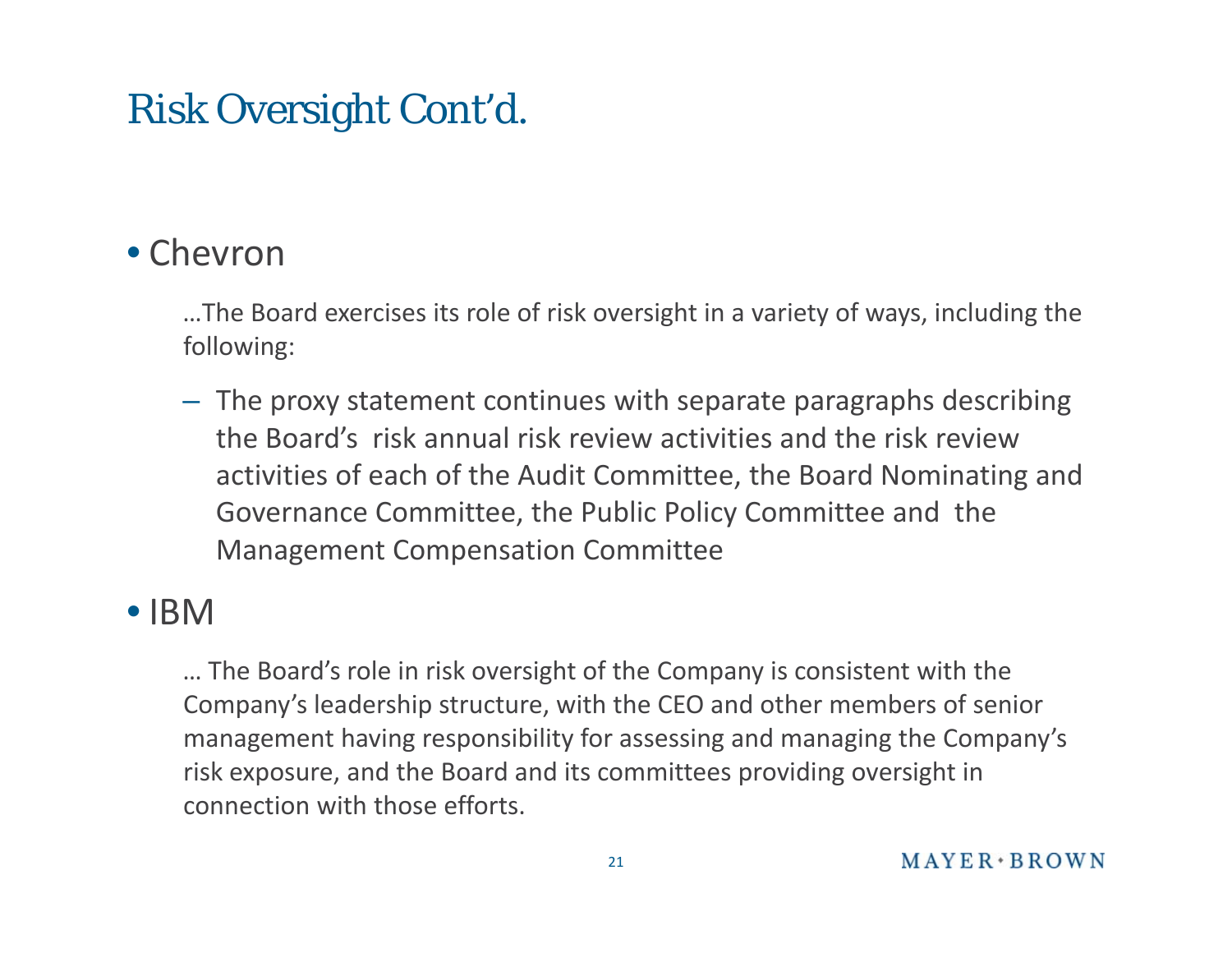### Comments on Leadership Structure

- **SEC comment to Mueller Industries:** With a view toward disclosure in future filings, please explain to us the reasons you determined that your leadership structure (i.e., separating the roles of chairman and chief executive officer) is appropriate given your specific characteristics or circumstances. In addition, please describe the services your chairman provides and the role he performs in his position as an employee with the company. . . . please state whether you have a lead independent director and, if so, describe the specific role the lead independent director performs in the leadership structure of the board. See Item 407(h) of Regulation S‐K.
- **SEC comment to CenturyLink:** We note your disclosure related to the board's leadership structure and risk oversight in response to Item 407(h) of Regulation S‐K. In future filings, please also discuss the effect that the board's role in the risk oversight of the company has on the board's leadership structure.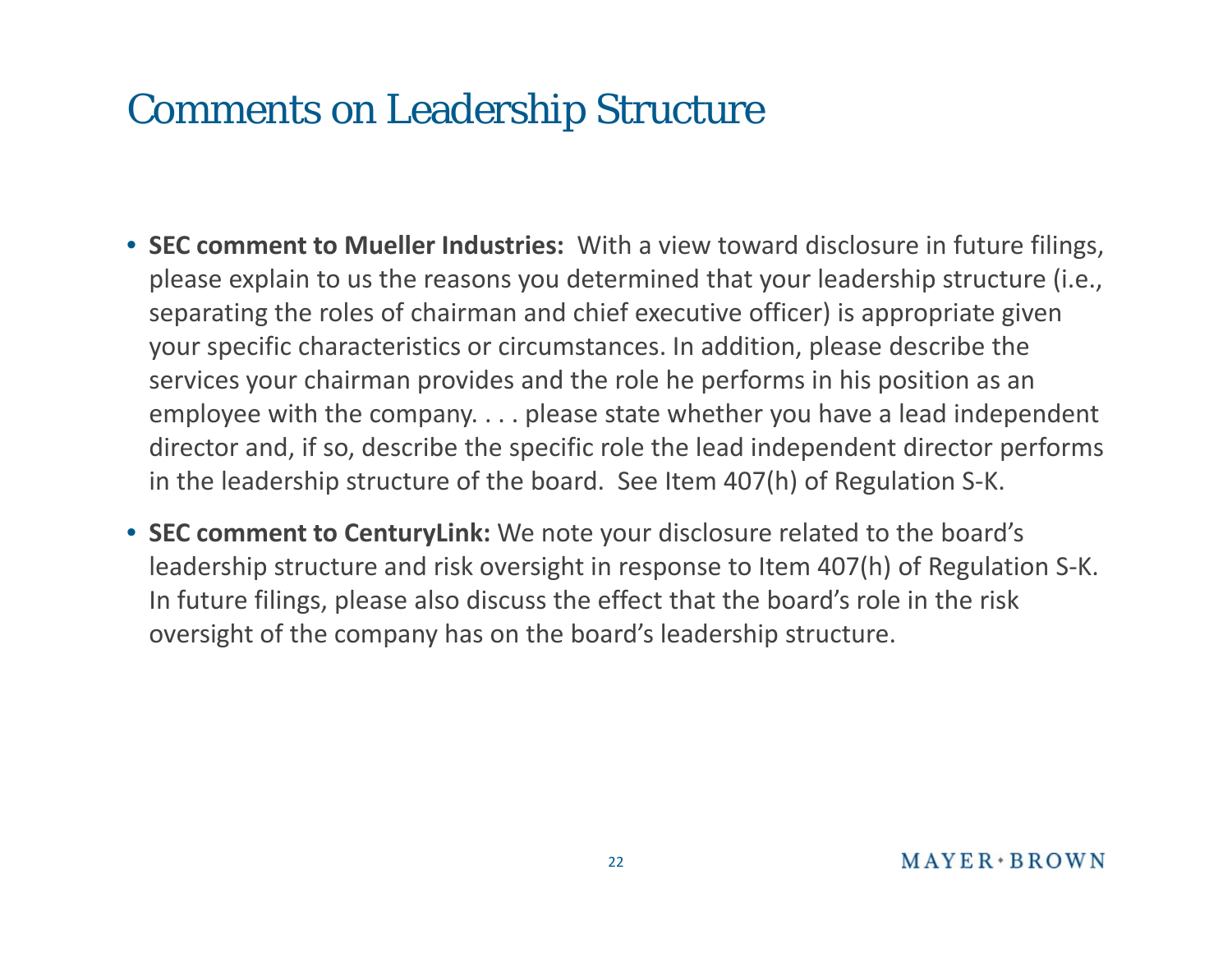### Director Qualifications

#### • Alternatives

- Included in biography section
- Included in <sup>a</sup> nominations section, separate from biographies
- Hybrid approach
- Cannot be <sup>a</sup> group disclosure
- Not sufficient to disclose simply that <sup>a</sup> person should serve as <sup>a</sup> director because he or she is an audit committee financial expert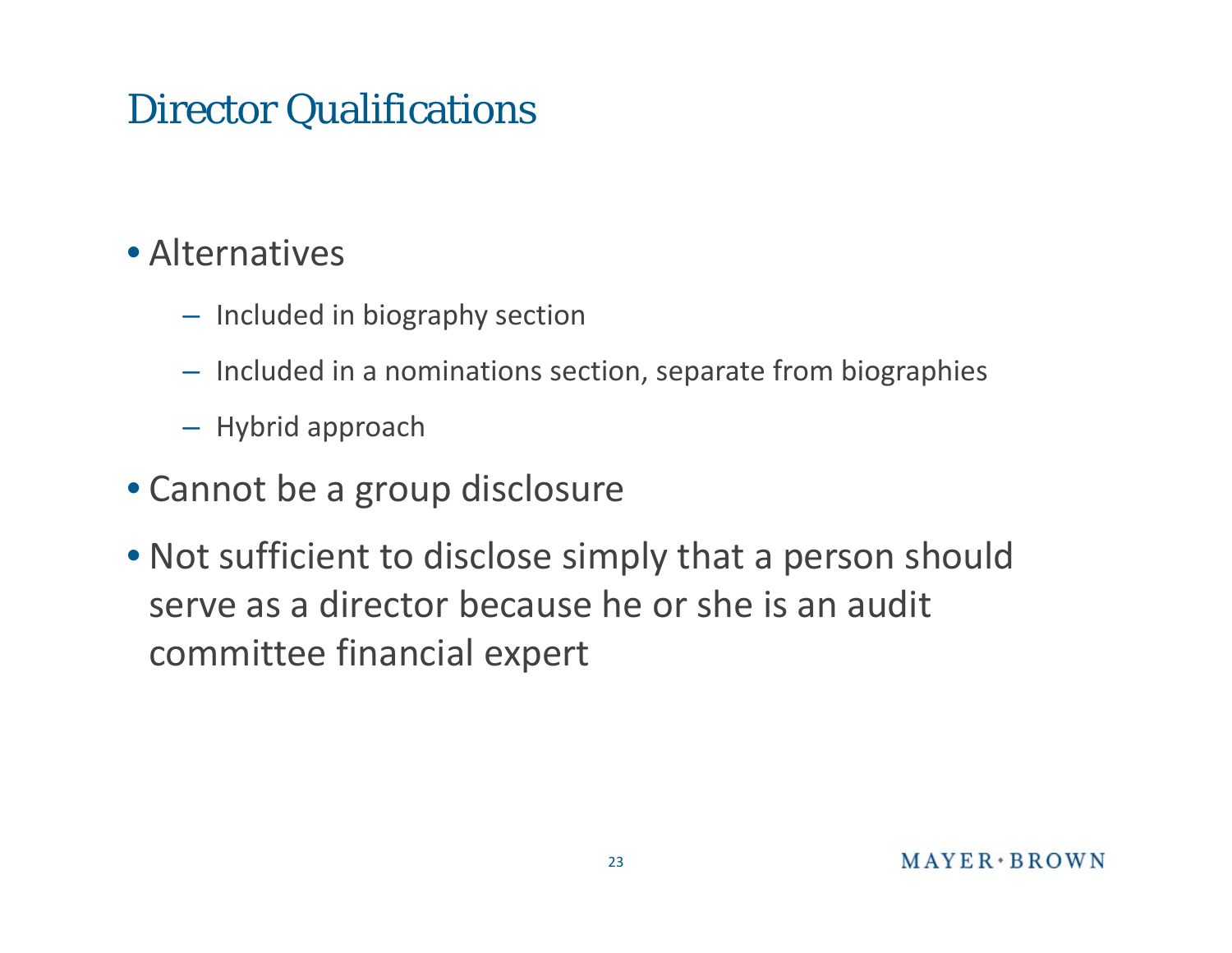# Specific Qualifications Included in Biography Section

### • Ford Motor Company proxy statement

- Each biography contains five separately captioned sections:
	- Age
	- Principal occupation
	- Recent business experience
	- Current Directorships
	- Reasons for Nomination
- Example of Ford's Reasons for Nomination subsection:

The Board believes Mr. Butler's extensive experience in the accounting profession, both in the United States and internationally, as well as his executive experience as Chairman and CEO of KPMG for several years, provides Ford with financial expertise that has been instrumental in guiding the Company through its restructuring. As Chair of the Audit Committee and its designated financial expert, Mr. Butler continues to add significant value to the goal of improving our balance sheet while fulfilling our financial reporting obligations accurately and transparently.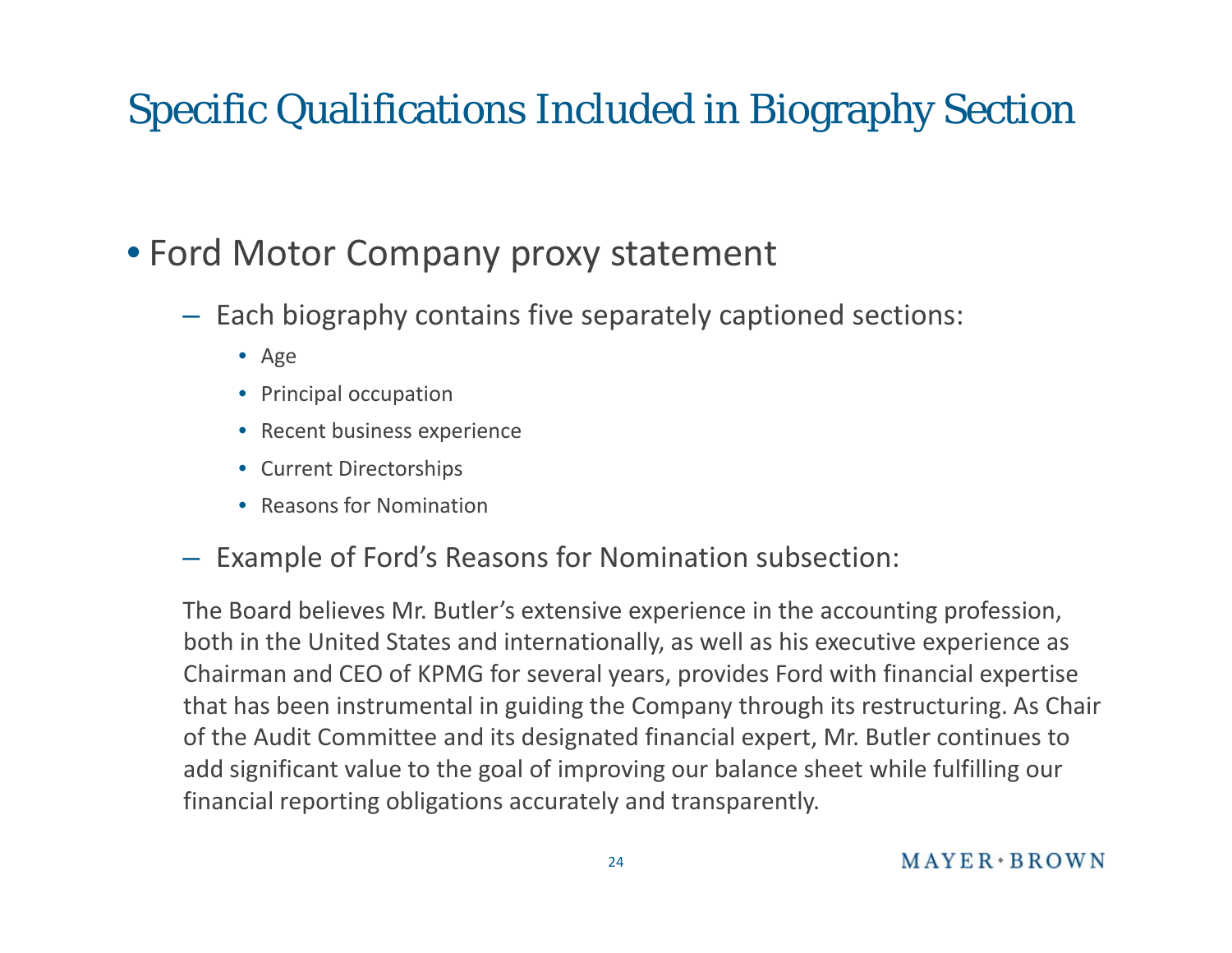## Separate Section for Specific Qualifications

#### • Citigroup proxy statement

- Describes 11 types of qualifications with a paragraph for each
- Categories are: international business, financial services industry, risk management, regulatory compliance, consumer business, corporate business, corporate affairs, financial reporting, compensation, corporate governance and legal matters
- Paragraph for each director identifying which of the above qualifications apply and how such experience was obtained
- Section appears before biographies
- IBM proxy statement
	- Each director is listed with several bullet points explaining type and source of qualification
	- Section appears after the biographies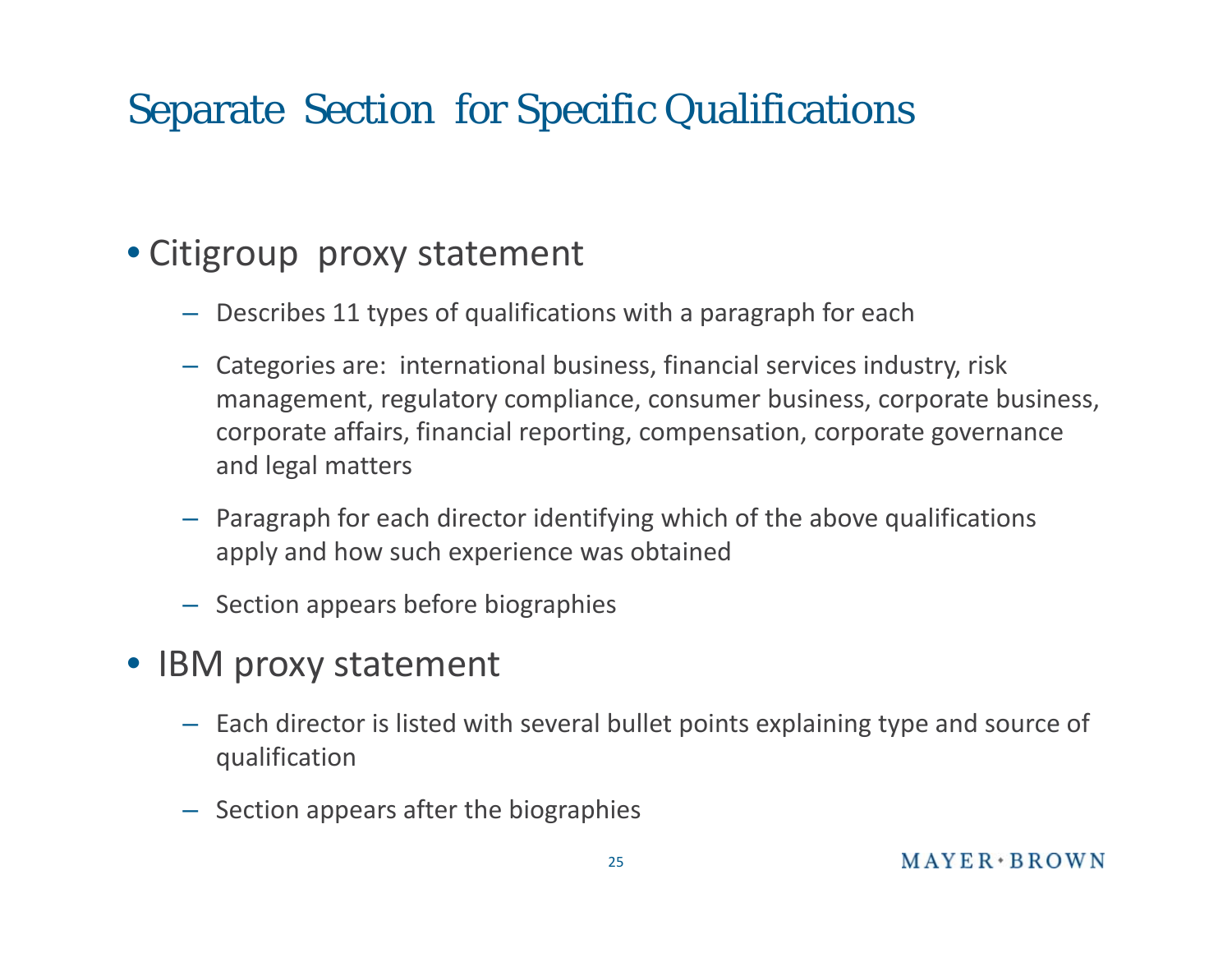# Hybrid Approach

#### • General Electric proxy statement

- Descriptions of 7 key qualifications immediately before biographies
- Categories are: leadership experience, finance experience, industry experience, marketing experience, government experience, technology and education experience and global experience
- Each biography concludes with <sup>a</sup> "Director Qualifications" caption with bullet points for each relevant qualification and <sup>a</sup> brief explanation:

Director Qualifications:

- Leadership and Global experience—current CEO of multinational Canadian company
- Industry and Finance experience—current deputy chairman of large financial services company; director of leading global bank; chairman of leading media company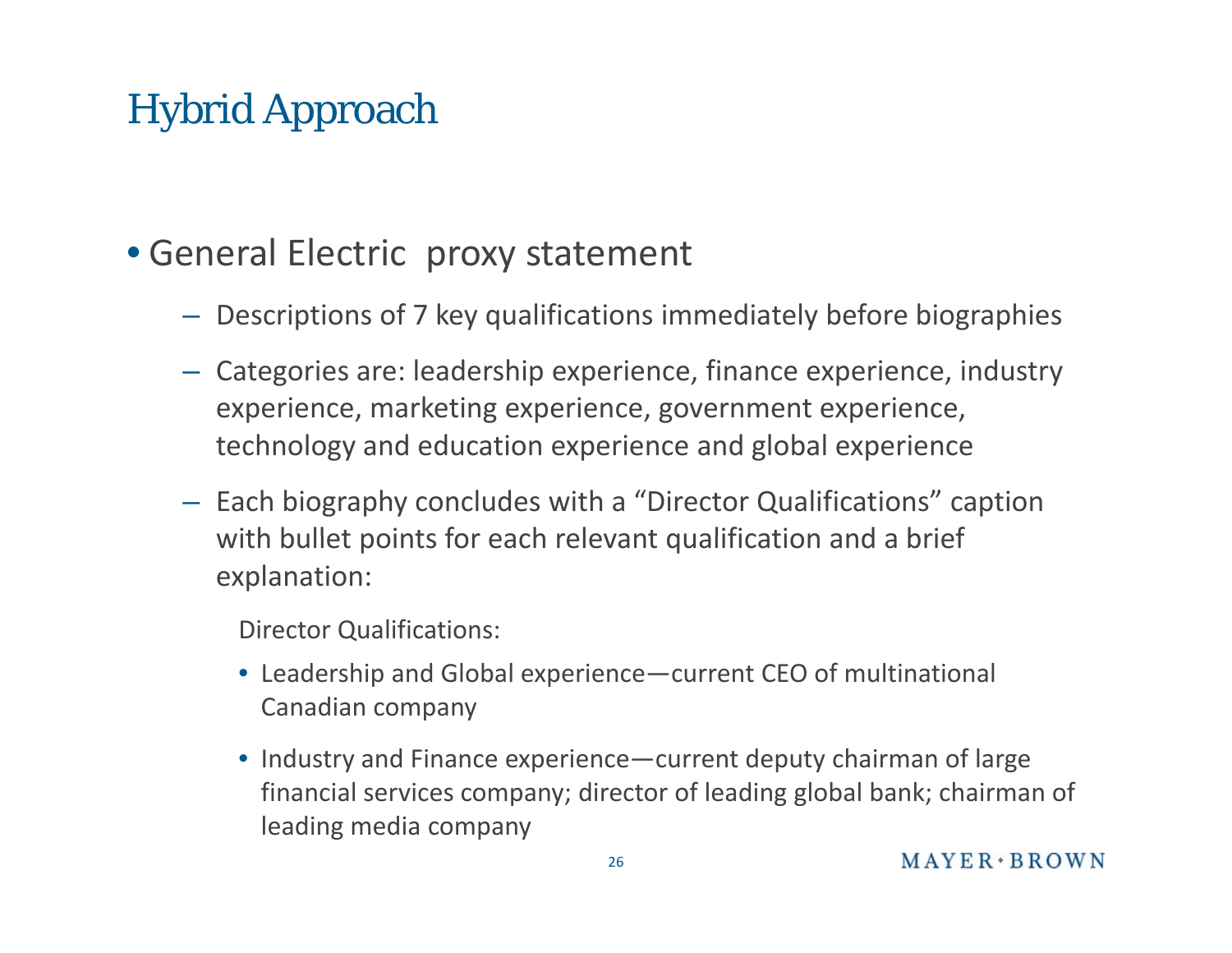### Comments on Director Qualifications

- **SEC comment to Young Innovations:** In connection with our review of your Part III information, we note the reference in the second paragraph on page 3 of your proxy statement under "Election of Directors" to "a description of the specific experience, qualifications, attributes or skills that led the Board to conclude that such person should serve as a director," however, it appears that you included only the general disclosure in the second paragraph about each director on page 3 in response to Item 401(e) of the Regulation S‐K. In future filings, be more specific in describing the specific experience, qualifications, attributes or skills that led the Board to conclude that such person should serve as a director.
- **SEC comment to Frontier Oil:** In future filings, please disclose for all nominees and directors, <u>even those not up for re-election in a particular year</u>, the specific experience, qualifications, attributes or skills that led to the conclusion that the person should serve as your director at the time that the disclosure is made, in light of your business and structure.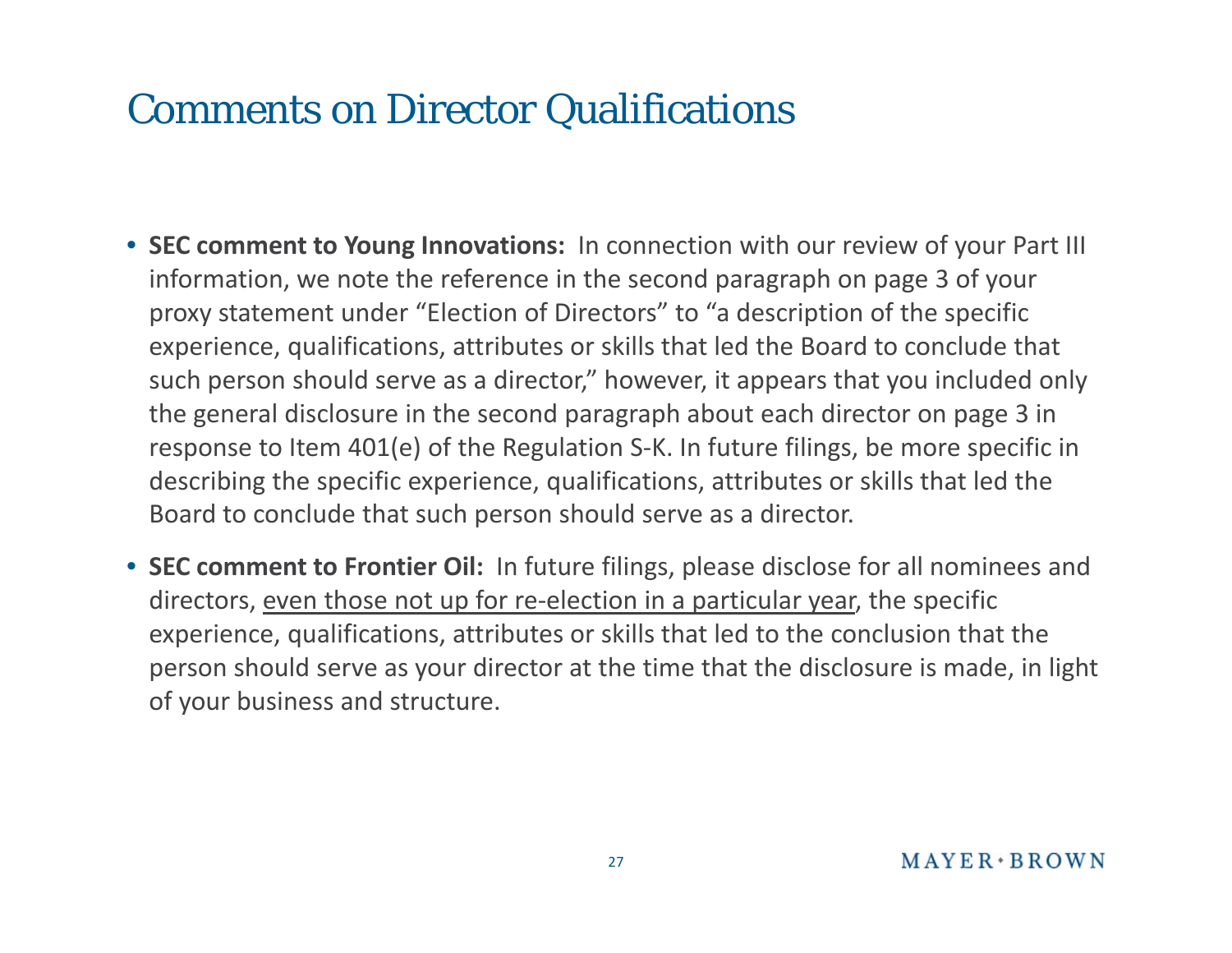### Comments on Director Qualifications Cont'd.

• **SEC Comment to Verizon:** We note your disclosure that outlines the "experience, qualifications, attributes and skills" the Board considered in nominating these individuals as directors of Verizon Communications. However, your disclosure identifies the principal occupations and employment of each of your directors and the skills of only some of the individuals. In addition, we note that you describe the relevant skills and experiences of your Board members as a whole, with more specific parenthetical references to individual directors. In future filings, please expand your disclosure with respect to each director to specifically discuss what aspects of the individual's experience led the board to conclude that the person should serve as a director for the Company, as well as any other relevant qualifications, attributes or skills that were considered by the board. See Item 401(e) of Regulation S‐K.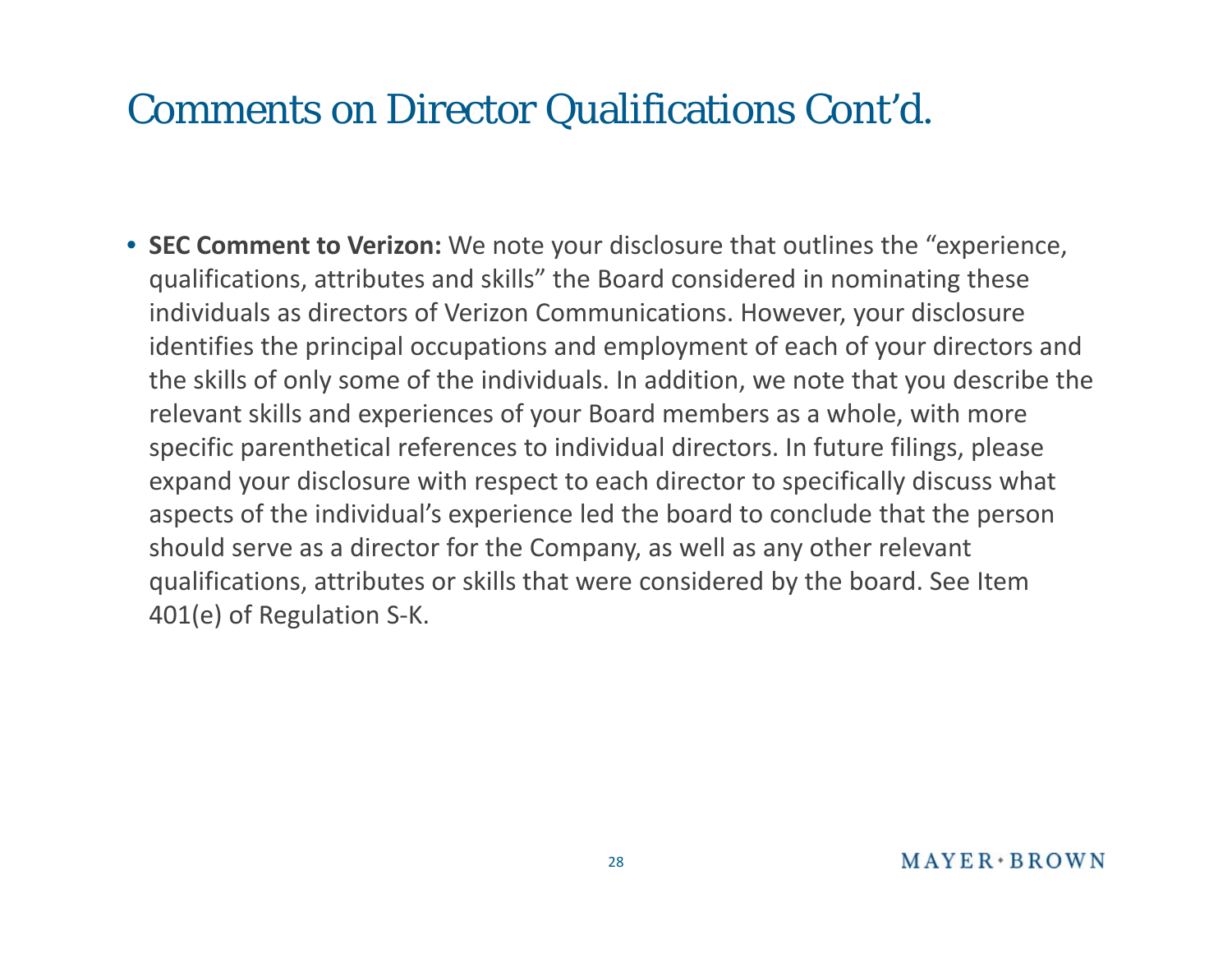## Diversity Disclosure Alternatives Varying Approaches

- Considered but no formal policy
- Formal policy
	- How defined
	- How assessed
- Not considered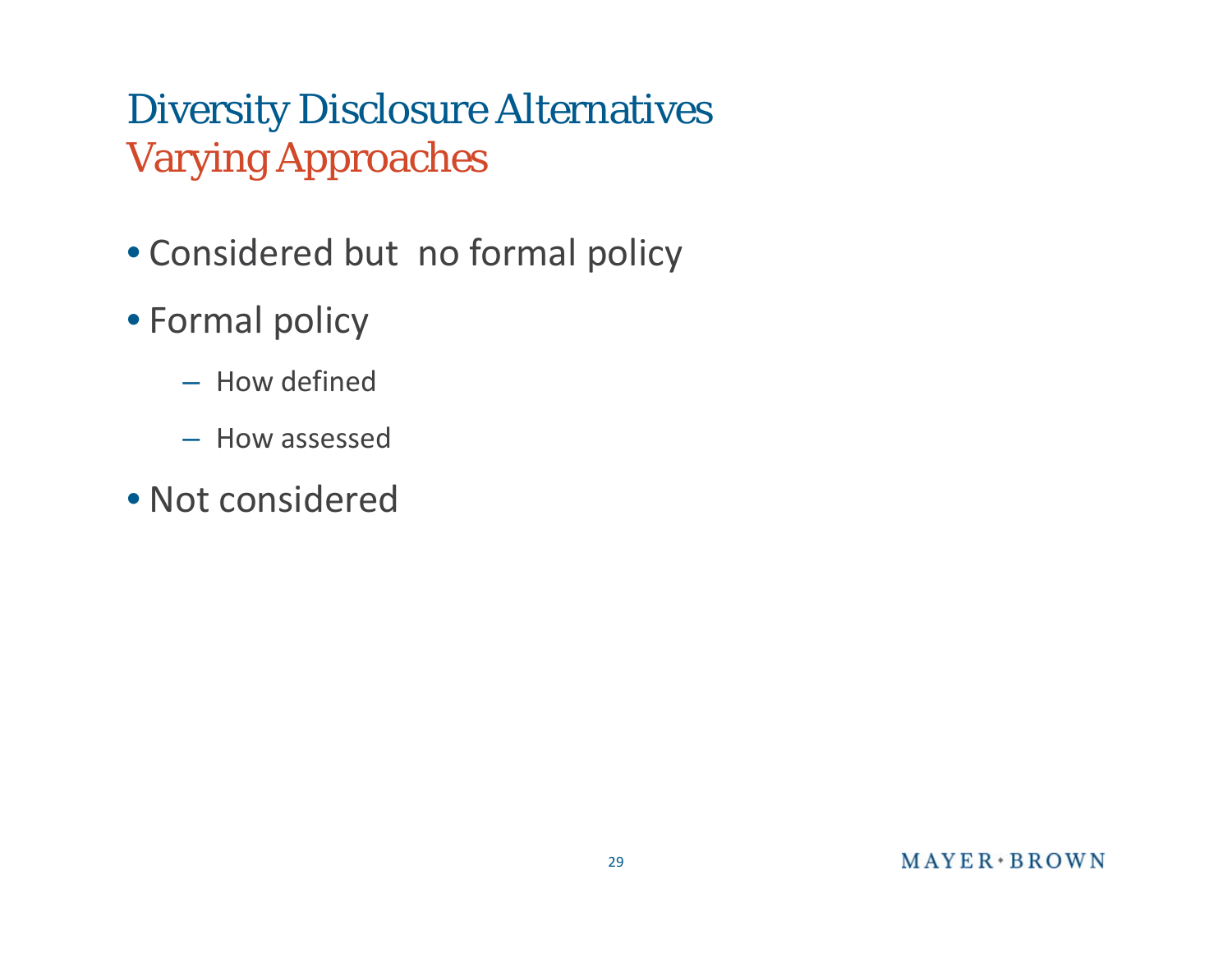### Diversity Disclosure—Considered, No Formal Policy

- **American Internal Group:** *Diversity Consideration.* The Nominating and Corporate Governance Committee does not have a specific diversity policy. Rather, the Nominating and Corporate Governance Committee considers diversity in terms of minority status and sex as factors in evaluating director candidates and also considers diversity in the broader sense of how a candidate's experience and skills could assist the Board in light of the Board's then composition.
- **Chevron:** The Committee uses a skills and qualifications matrix to ensure that the overall Board maintains a balance of knowledge and experience. The Committee carefully reviews all Director candidates, including current Directors, in light of these qualifications based on the context of the current and anticipated composition of the Board, the current and anticipated operating requirements of the Company, and the long‐term interests of stockholders. In conducting this assessment, the Committee considers diversity, education, experience, length of service and such other factors as it deems appropriate given the current and anticipated needs of the Board and the Company. The Committee and Board define diversity broadly to include diversity of professional experience (policy, business, government, education, technology or public interest), geographical location and viewpoint, as well as diversity of race, gender, nationality and ethnicity.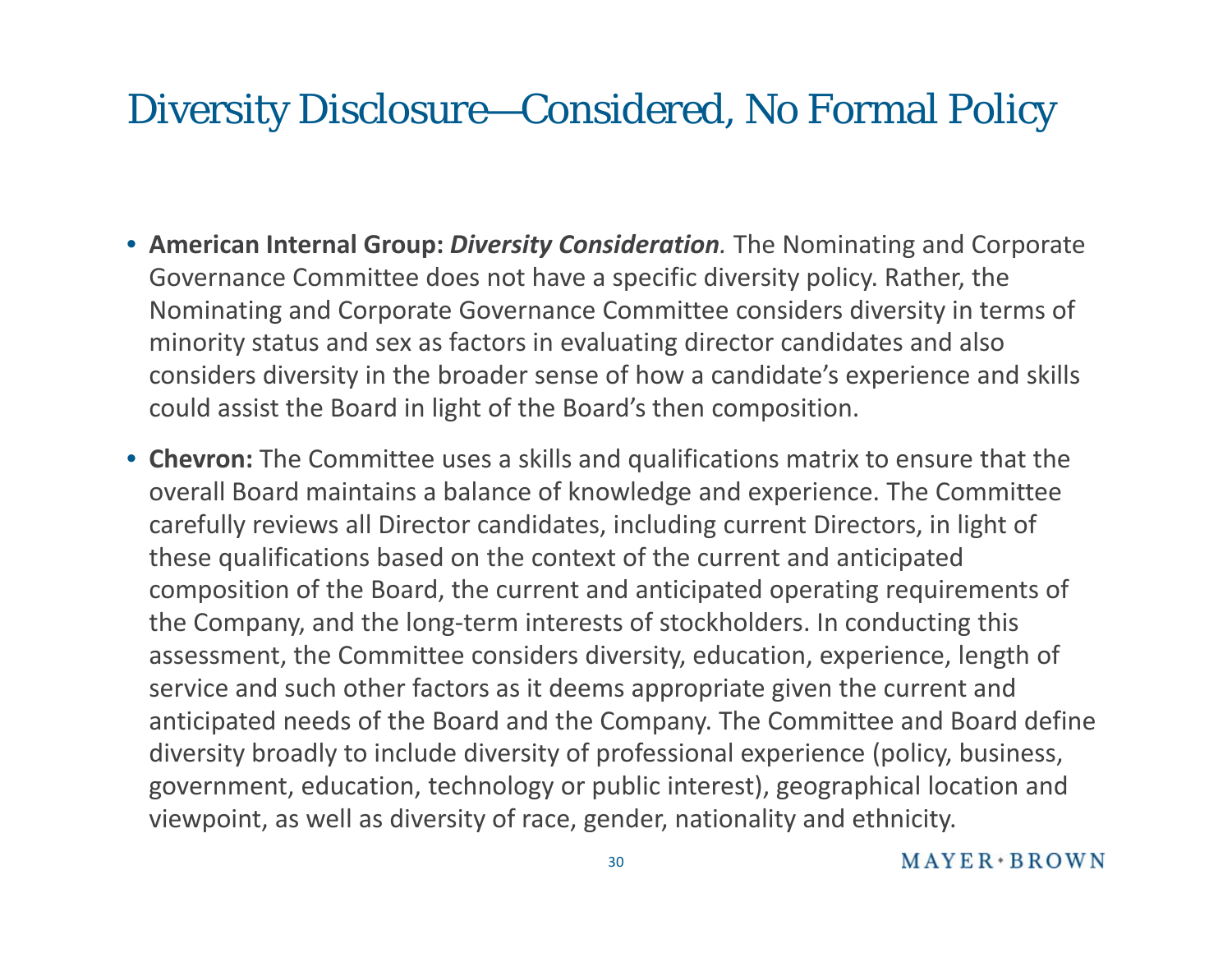### Diversity—Formal Policy

• **Bank of America:** The attributes that the Board and every director should possess are in the director nomination standards set forth in our Corporate Governance Guidelines. Specifically:

> Candidates should represent a diversity of viewpoints, backgrounds, experiences and other demographics;

- The Corporate Governance Committee regularly reviews Board composition in light of our company's business and structure; the changing needs of our company as a result of the business environment; our operations, financial conditions and complexity; its assessment of the Board's performance; and input from stockholders and other key constituencies. As part of this review, the Corporate Governance Committee evaluates the effectiveness of the Board's director nomination standards—including its criteria related to diversity—as set forth in the Corporate Governance Guidelines.
- Diversity is one of 8 standards identified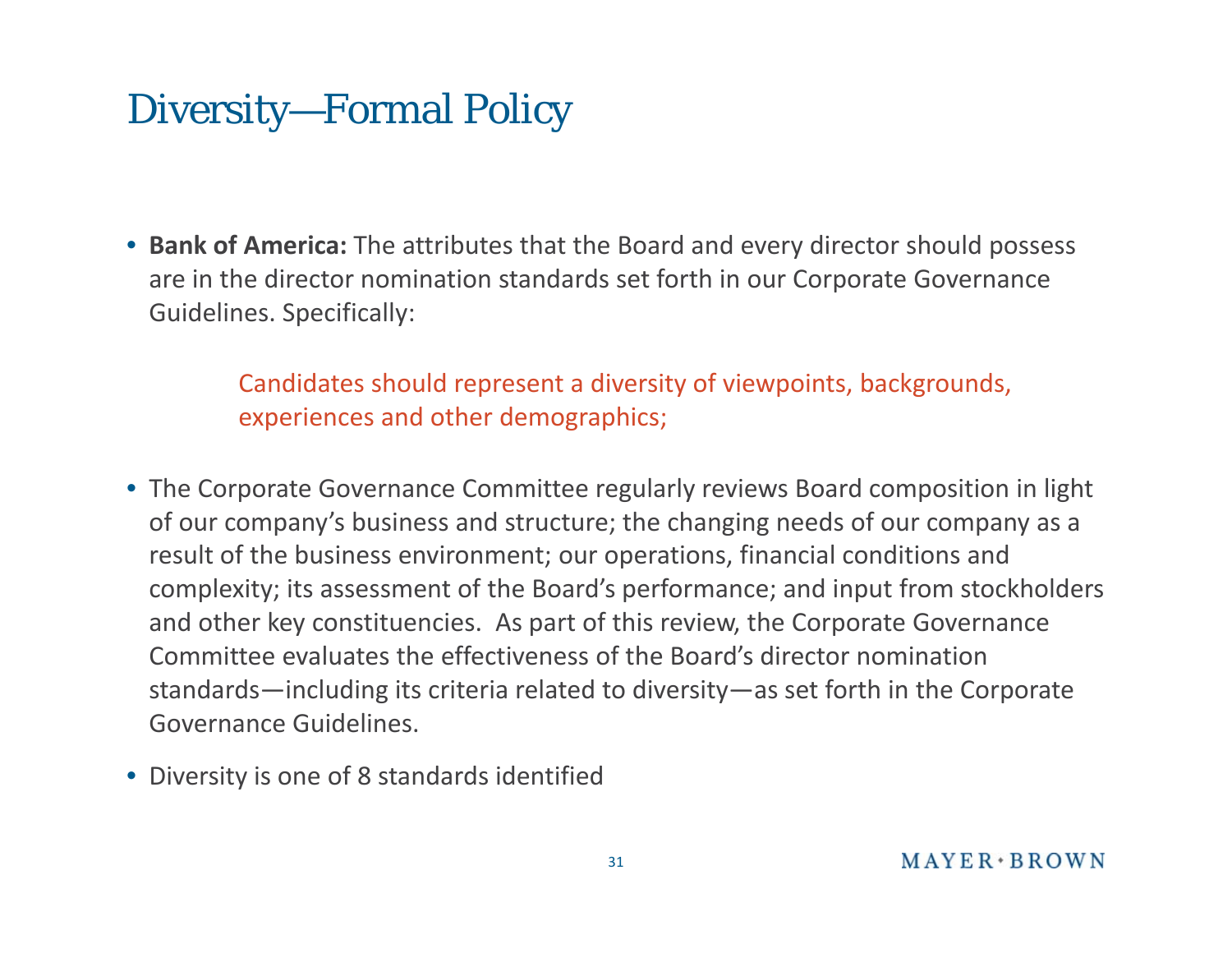### Diversity—Not Considered

#### • Berkshire Hathaway:

#### Director Nominations

Berkshire does not have a policy regarding the consideration of diversity in identifying nominees for director. In identifying director nominees, the Governance, Compensation and Nominating Committee does not seek diversity, however defined. Instead, as previously discussed, the Governance, Compensation and Nominating Committee looks for individuals who have very high integrity, business savvy, an owner-oriented attitude and a deep genuine interest in the Company. With respect to the selection of director nominees at the 2010 Annual Meeting of Shareholders, the Governance, Compensation and Nominating Committee recommends the Board nominate each of the twelve directors currently serving on t h e Boar d.

– This is not a common approach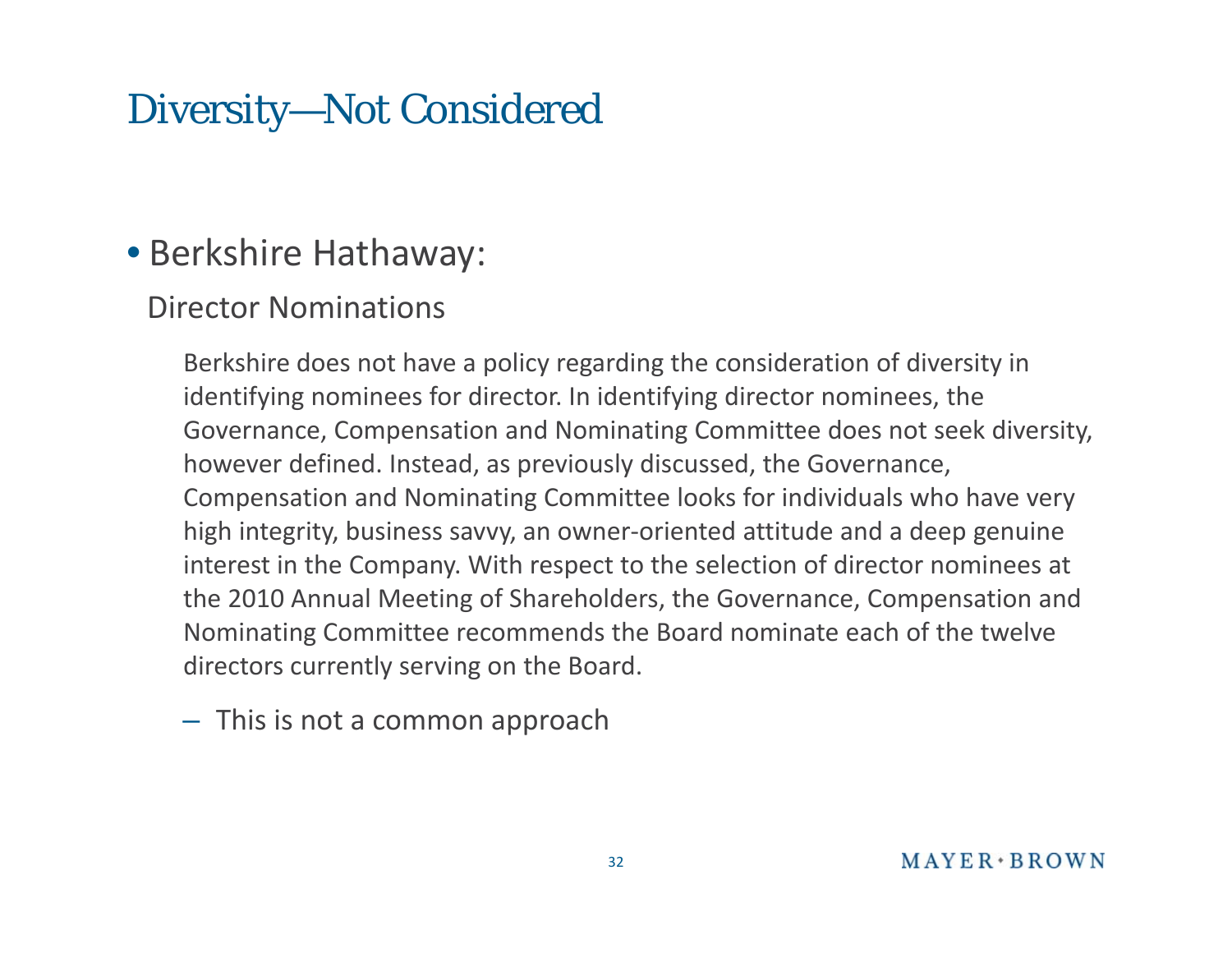### Comments on Diversity

- **SEC comment to Frontier Oil:** We note your disclosure that diversity is considered by the committee and the board in selecting candidates for recommendation to your shareholders. Please also tell us and disclose in future filings how the committee (or the board) assesses the effectiveness of your policy of seeking a diverse group of candidates. See Item 407(c)(2)(vi) of Regulation S‐K.
- **SEC Comment to Arrow Electronics:** From your disclosure on page 5 of your definitive proxy statement that diversity "can" be an important factor to consider in evaluating candidates, it is unclear whether your corporate governance committee or board actually considers diversity in identifying nominees. In future filings, please disclose clearly whether, and if so how, your corporate governance committee and board considers diversity in identifying nominees for directors.
- **SEC Comment to Robert Half:** Although we note your reference to diversity on the top of page 28, it is not very clear how the Committee considers diversity in identifying director nominees. Please provide additional detail in future filings to fully comply with Item 407(c)(2)(vi) of Regulation S‐K.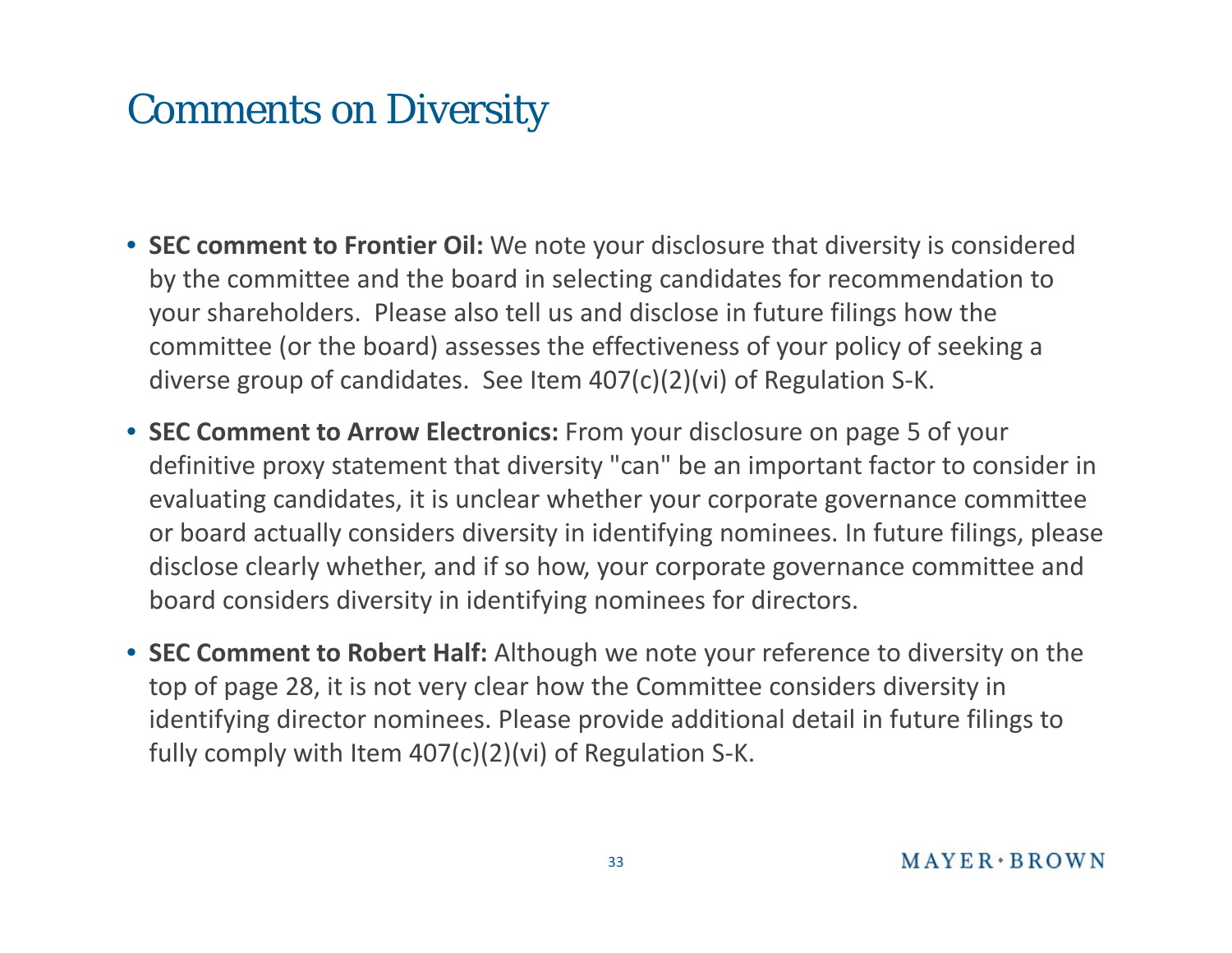# Compensation Consultant Disclosure Varying Approaches

- Compensation consultant works only for Compensation **Committee**
- Compensation consultant performs additional services for the Company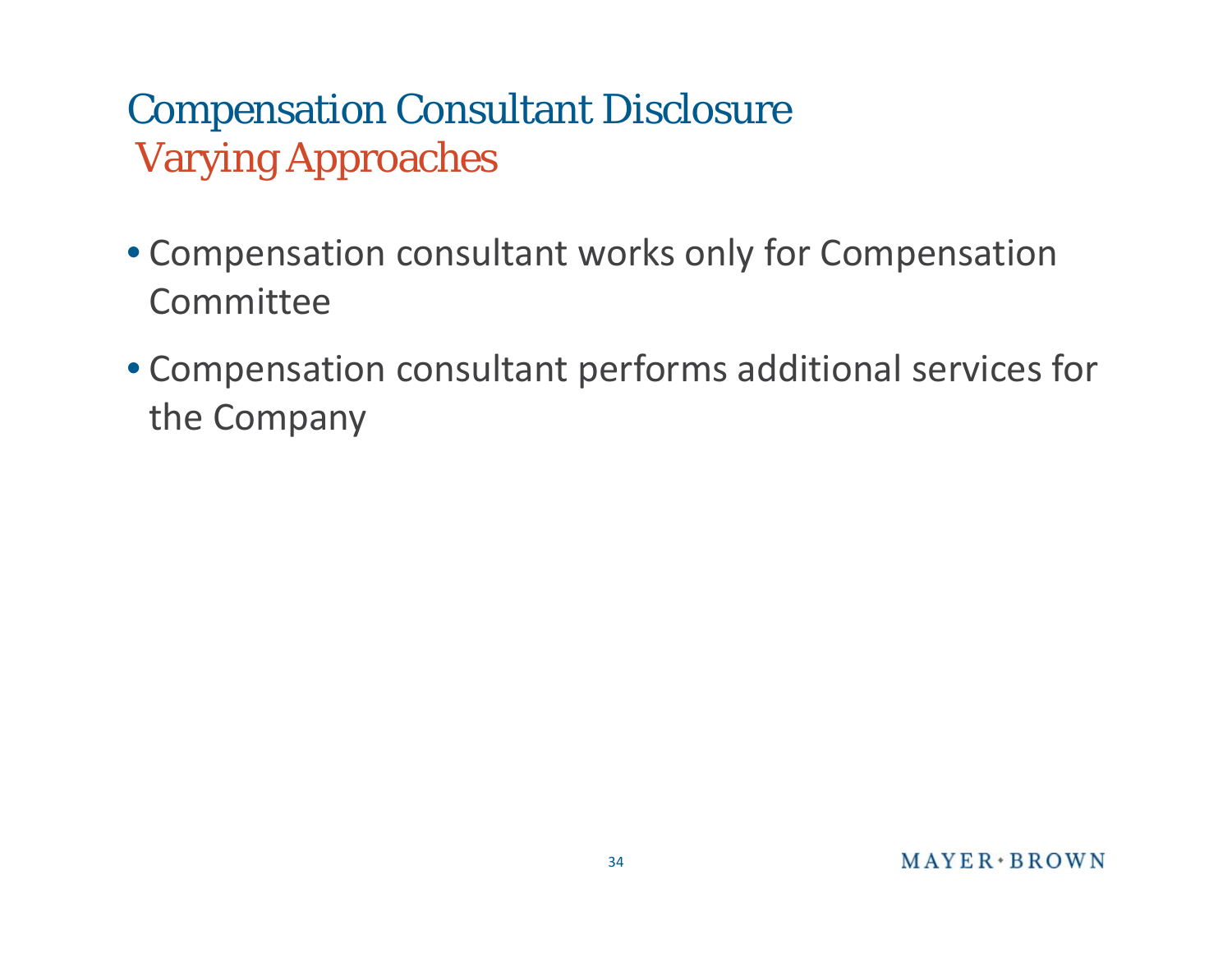## Consultant—Compensation Committee Only

### • Citigroup:

Use of compensation consultants. The committee charter provides that its compensation determinations regarding the CEO and other members of senior management should reflect the advice of an independent compensation consultant. The committee retained ICCA starting in 2006 as part of its effort to ensure the independence of the advice it receives. ICCA advises the committee on its compensation decisions regarding executive compensation and other compensation matters as requested by the committee. ICCA performs no work for Citi other than its assignments from the committee, and received total fees of \$23,900 in respect of all its services for the 2009 compensation year …

#### • Verizon:

The Committee's policy does not permit its Consultant to do any work for the Company while that firm is acting as the Committee's consultant. In compliance with the terms of this policy, neither Pearl Meyer & Partners nor its affiliates have performed any work for the Company or any Company affiliate since the date it was retained by the Committee in 2006.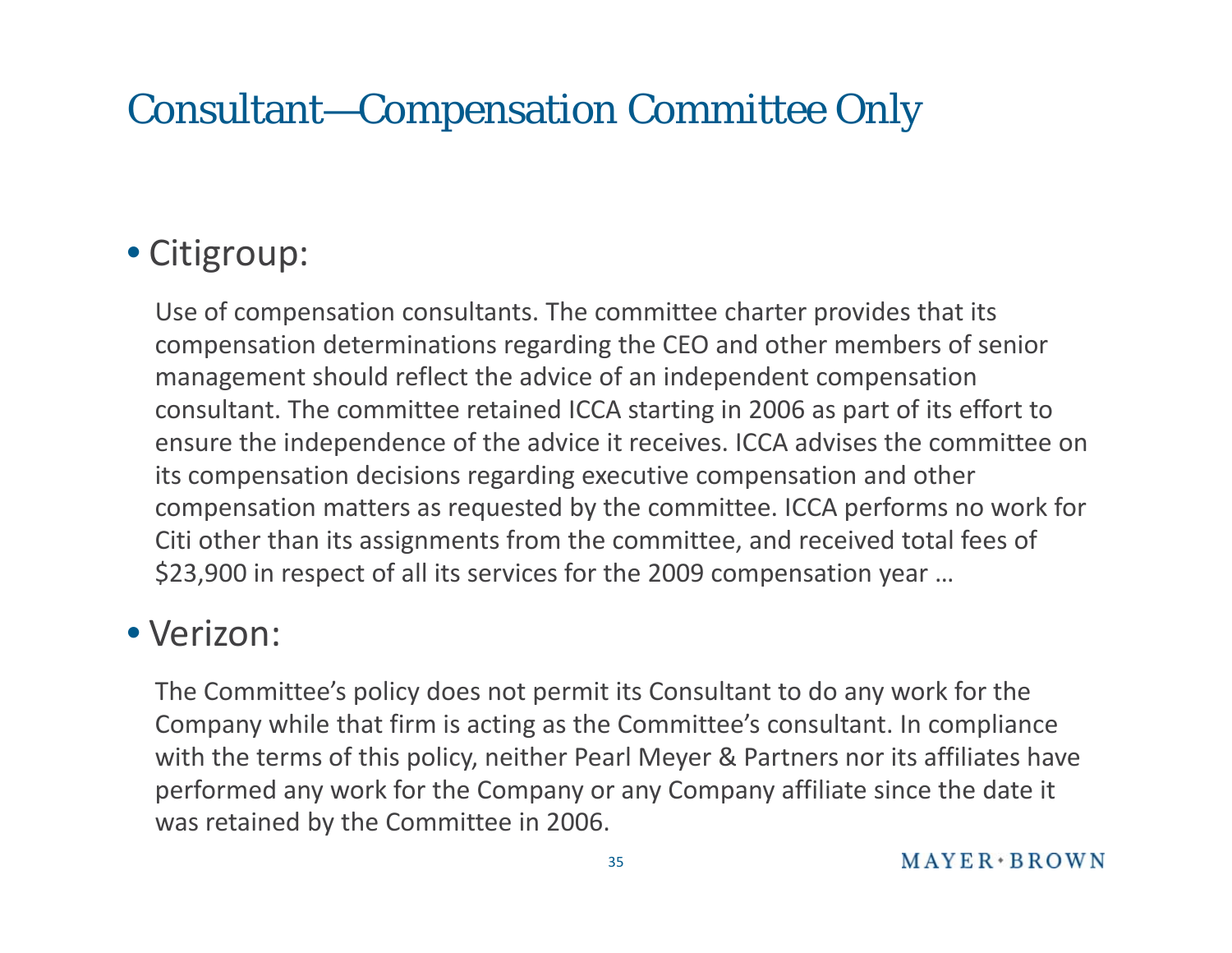### Compensation Consultant—Additional Services

#### • CVS Caremark:

The Committee has retained Mercer, a wholly‐owned subsidiary of Marsh & McLennan Companies, Inc. ("MMC"), to assist the Committee with its responsibilities related to the Company's executive compensation programs. Mercer's fees for executive compensation consulting to the Committee in fiscal year 2009 were \$255,424.

During the fiscal year, the Company decided to retain Mercer and its MMC affiliates to provide services, unrelated to executive compensation, which have been reviewed and approved by the Committee. For example, CVS Caremark's human resources division utilized Mercer on occasion for general human resources and compensation consulting. In 2009, the Company engaged Mercer to collect and organize competitive market data for key non‐executive positions. The Company also used other MMC affiliates for services unrelated to executive compensation, including property and casualty insurance brokering and related consulting services, risk management services and bonding services.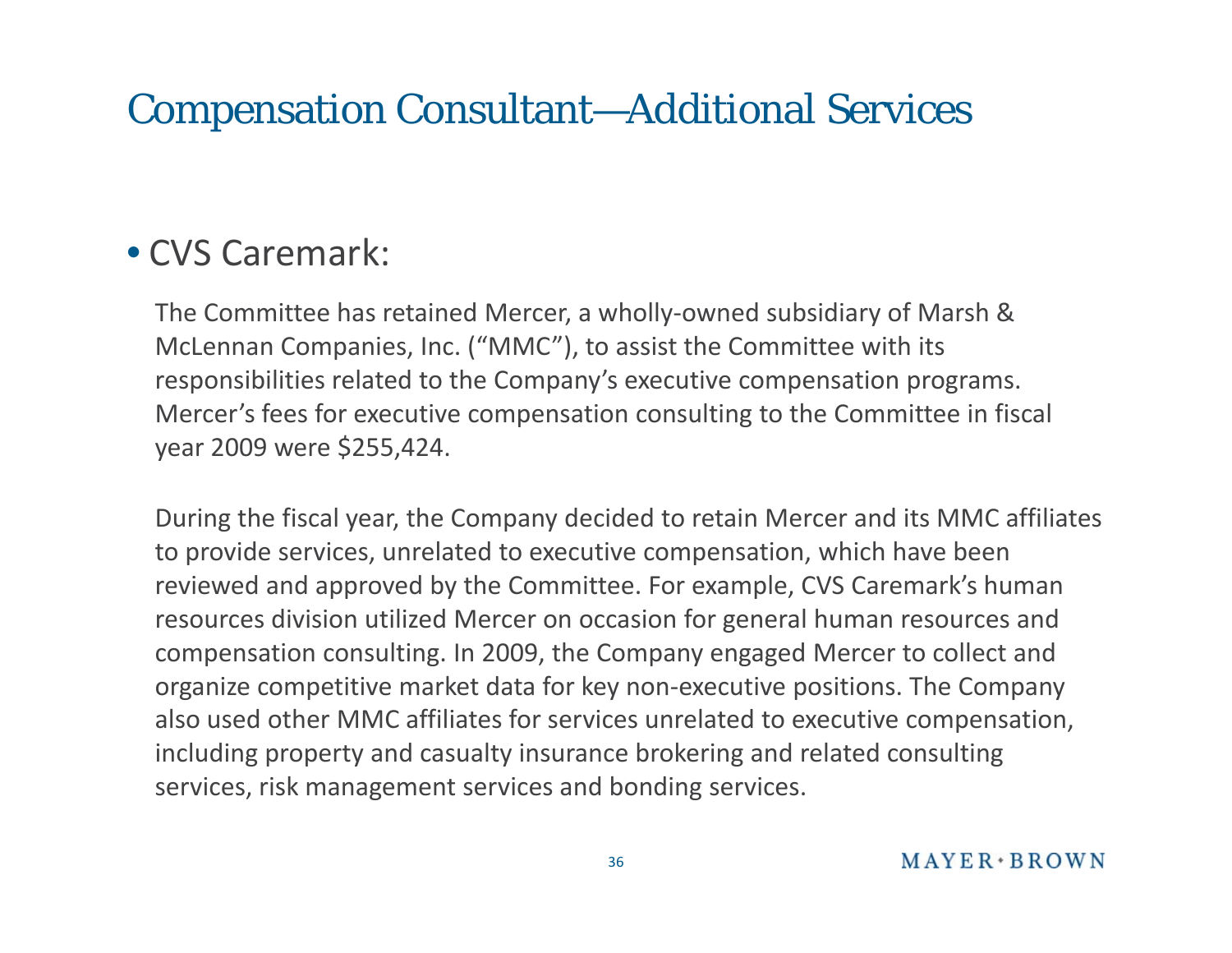### Compensation Consultant—Additional Services

#### • CVS Caremark Cont'd.

These other MMC affiliates are separate operating companies of MMC, and the Company has separate relationships with the service teams at each of these operating companies. The aggregate fees paid in 2009 to Mercer and its MMC affiliates for all services unrelated to executive compensation were approximately \$2,981,310. With respect to executive compensation services, Mercer has been retained by and answers to the Committee; relationships with the other MMC affiliates are overseen by various management employees of the Company.

The Committee believes that the advice it receives from Mercer is objective and not influenced by the relationship that Mercer and the MMC affiliates might otherwise have with the Company. The Committee and Mercer have policies and procedures in place to preserve the objectivity and integrity of the executive compensation consulting advice, including:

– The proxy statement then provides 6 bullet point descriptions of such policies and procedures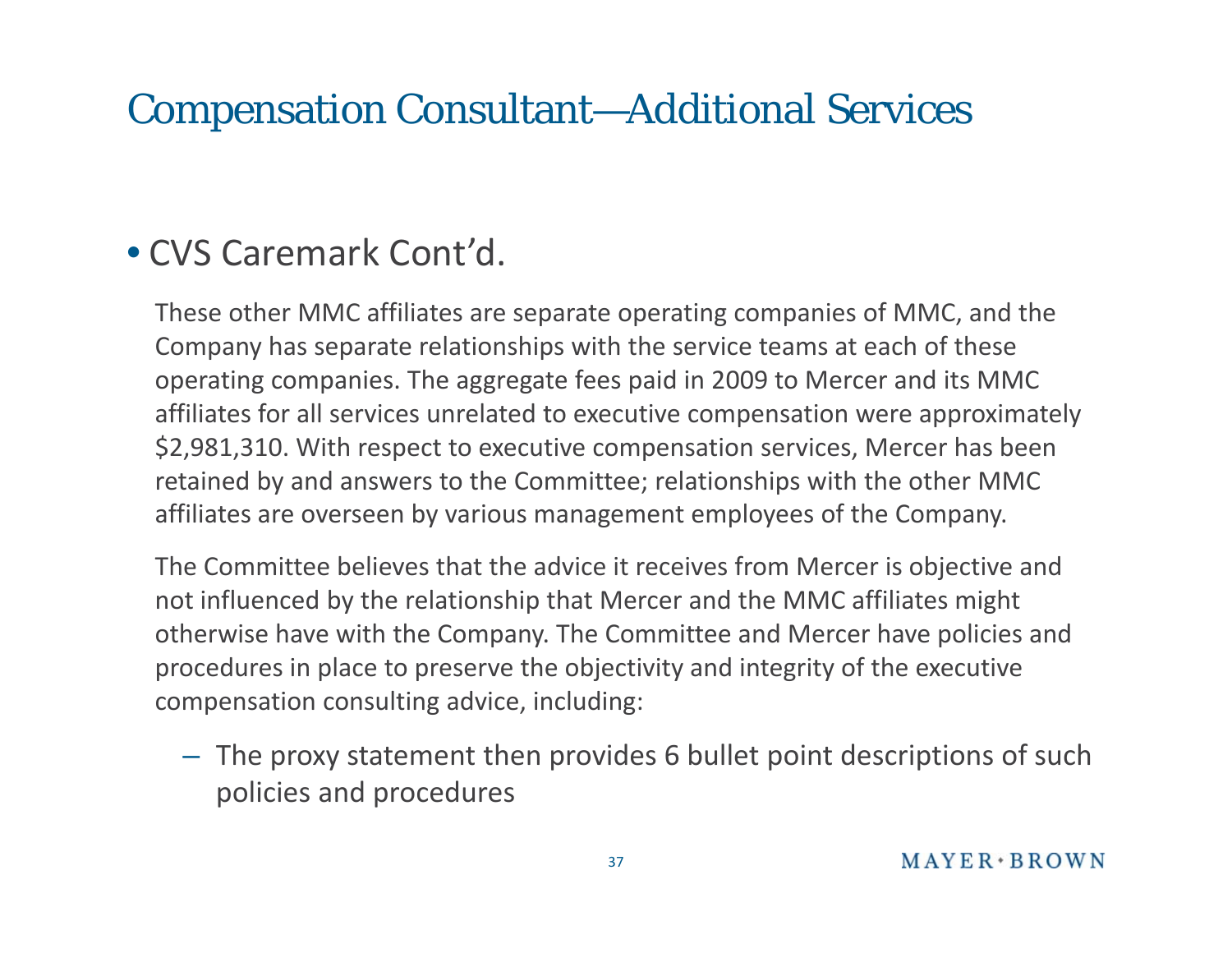### SEC Comments on Compensation Consultants

- **SEC Comment to Dresser Rand:** In your future filings, as applicable, please disclose whether the decision to engage the compensation consultant or its affiliates for the additional services you mention was made or recommended by your management. See Item 407(e)(3)(iii) of Regulation S‐K.
- **SEC Comment to Home Depot:** We note your disclosure that your finance department engaged Tillinghast, an affiliate of your compensation consultant Towers Perrin, to provide actuarial services in exchange for fees of \$139,190. We further note that "[i]n accordance with the Committee's policy, the Committee reviewed a written report from Towers Perrin identifying the amount of fees paid to Tillinghast and Towers Perrin and confirming Towers Perrin's independence under the policy." With a view towards future disclosure, please tell us whether the compensation committee or the board approved the finance department's engagement of Tillinghast. Please refer to Item 407(e)(3)(iii)(A) of Regulation S‐K.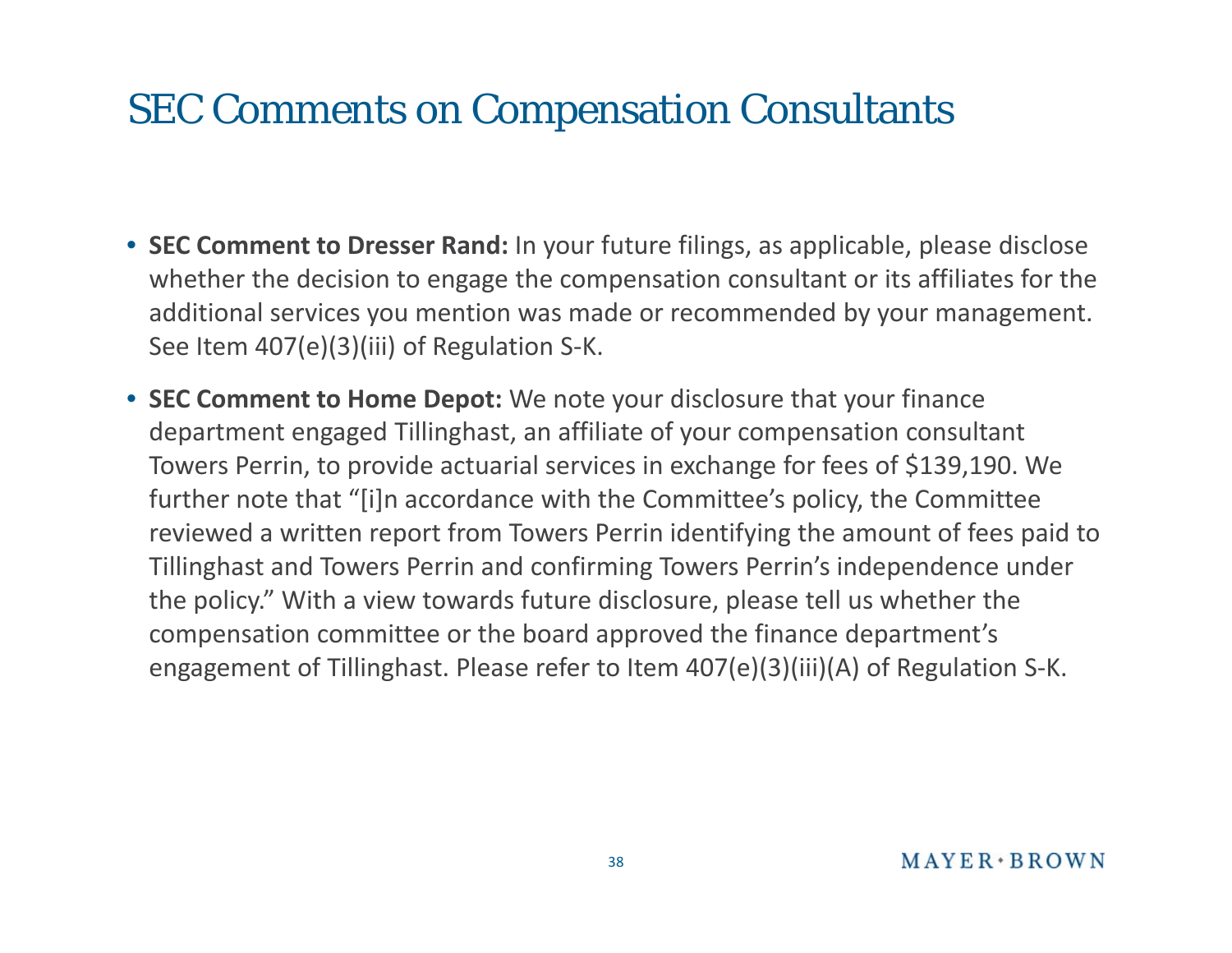### SEC Comments on Compensation Consultants Cont'd.

- **SEC Comment to Raytheon:** In future filings, please describe the material elements of the instructions or directions given to the compensation consultant and clearly discuss any other services, in addition to advising you on the amount or form of executive compensation, that the compensation consultant provided to you. Also, in future filings, please disclose whether the compensation consultant provided additional services to the company in an amount in excess of \$120,000, and, if so, disclose the aggregate fees the consultant received for recommending the amount or form of executive compensation and the aggregate fees the consultant received for additional services. Refer to Item 407(e)(3)(iii)(A) of Regulation S‐K.
- **SEC Comment to Questar:** We also note the related disclosure at page 21 indicating that Hewitt participated in the risk management assessment you describe. To the extent that this or any other such additional services would require disclosure pursuant to Item 407(e)(3)(iii)(A) of Regulation S ‐K, provide all the necessary disclosure.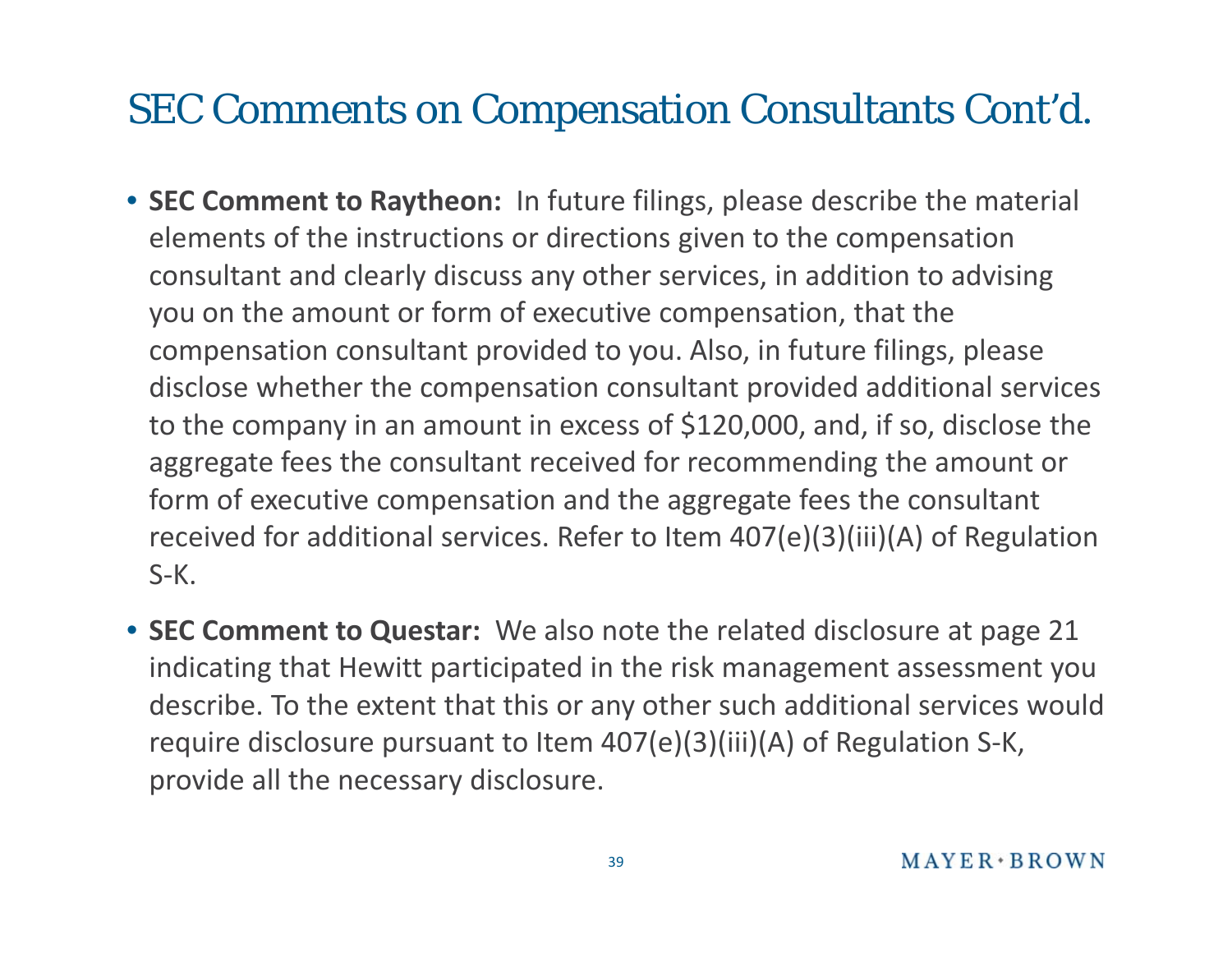$MAYER*BROMN$ 

# Proxy-related Provisions of the Dodd-Frank Wall Street Reform and Consumer Protection Act

Michael L. Hermsen*Partner*

1.312.701.7960mhermsen@mayerbrown.com

Mayer Brown is a global legal services organization comprising legal practices that are separate entities ("Mayer Brown Practices"). The Mayer Brown Practices are: Mayer Brown LLP, a limited liability partnership establish Mayer Brown International LLP, a limited liability partnership incorporated in England and Wales; Mayer Brown JSM, a Hong Kong partnership, and its associated entities in Asia; and Tauil & Chequer Advogados, a Brazilian la Mayer Brown is associated. "Mayer Brown" and the Mayer Brown logo are the trademarks of the Mayer Brown Practices in their respective jurisdictions.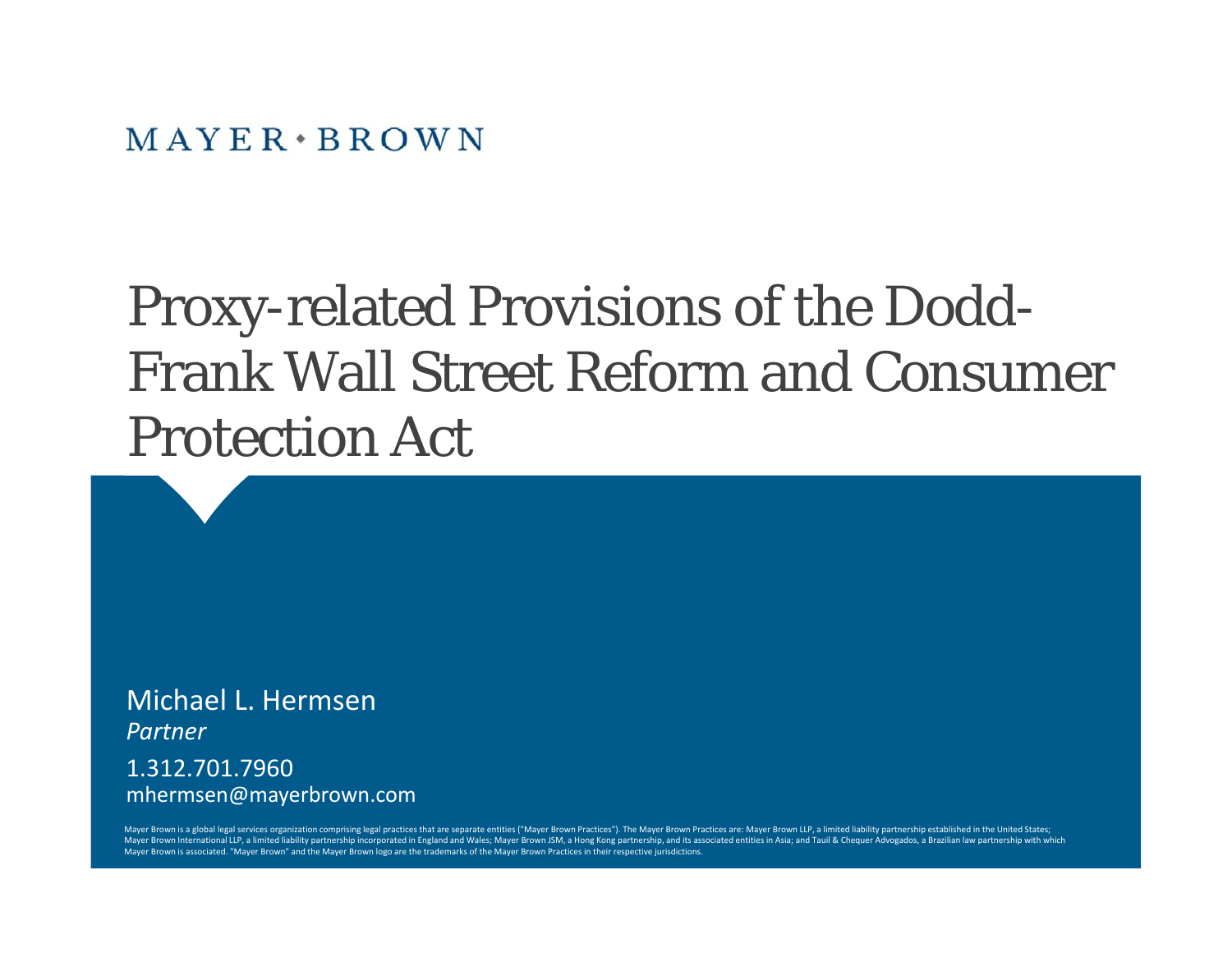### Leadership Structure

- New Section 14B of the Exchange Act
- Requires every public company to disclose the reasons why the company has chosen the same person to serve as chairman and CEO or has chosen different individuals to serve in those roles
- SEC adopted new Rule 407(h) of Regulation S‐K on December 16, 2009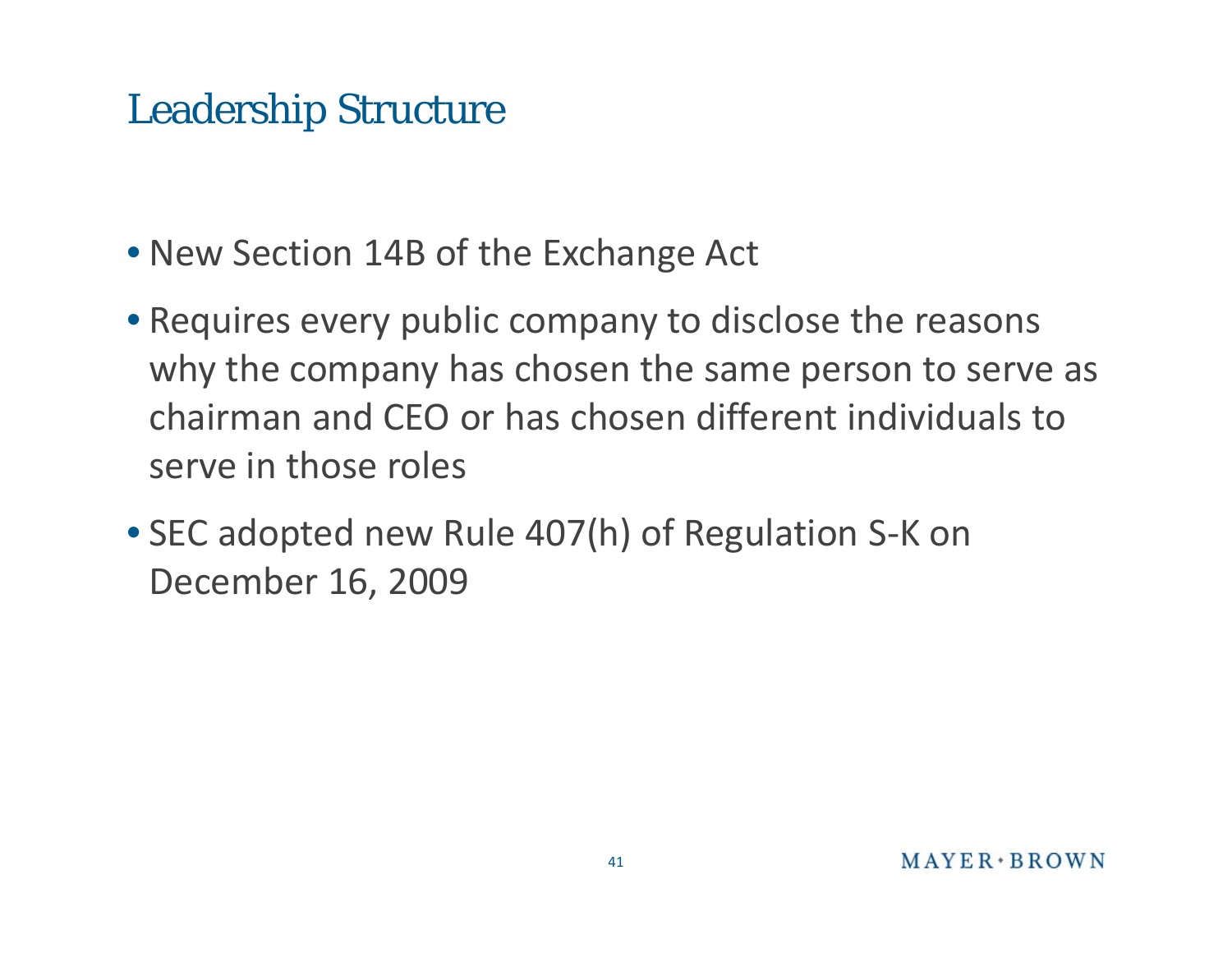### Three New Disclosure Requirements

- Pay for Performance
- New subsection 14(i) of the Exchange Act
- Requires every public company to provide a clear description of any required compensation disclosure
- Must include a discussion of the relationship between executive compensation actually paid and the financial performance of the company, taking into account any change in stock price and dividends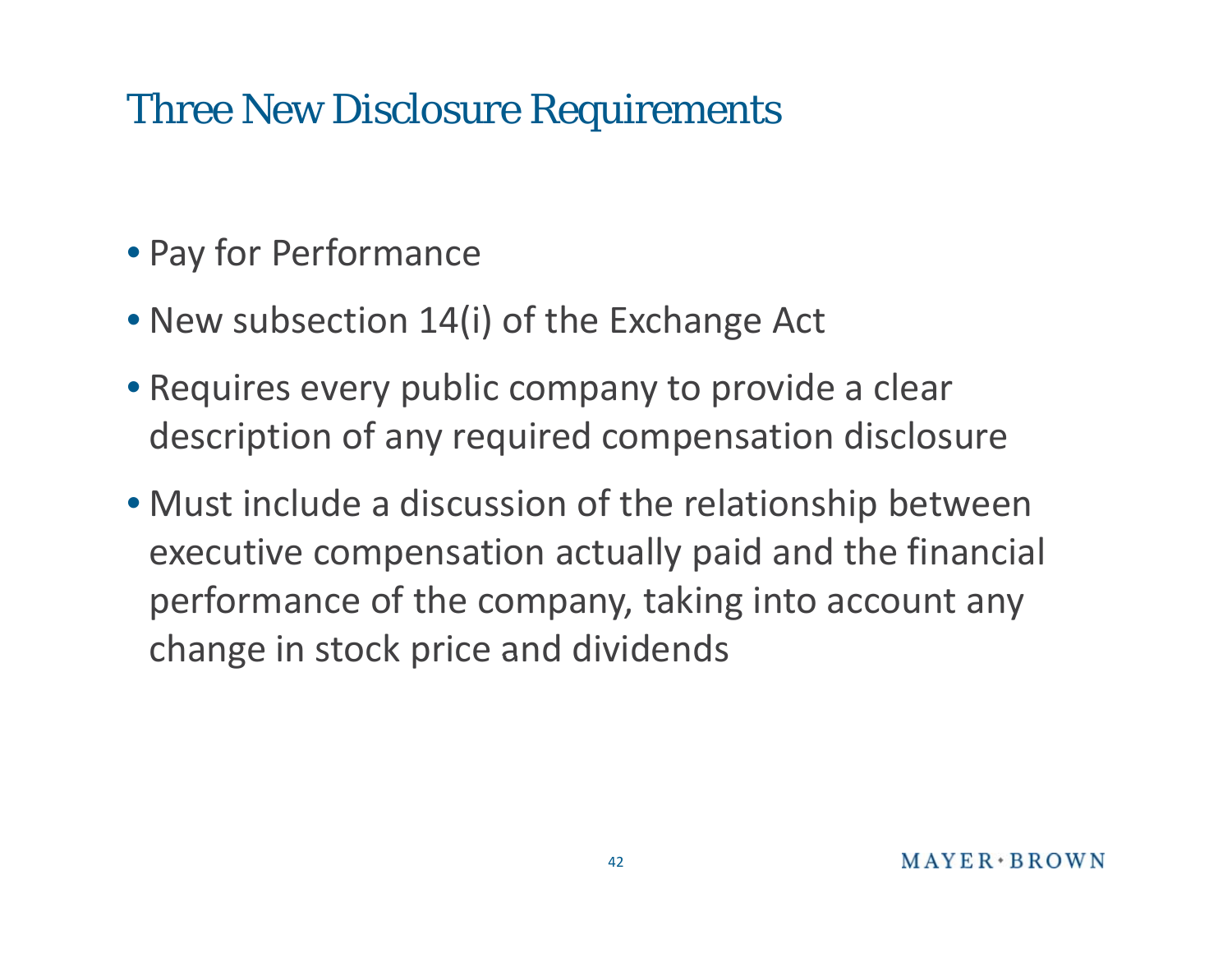### Three New Disclosure Requirements (cont.)

- Internal Pay Comparison
- Requires every public company to disclose the median of the annual total compensation of all employees of the company, except the CEO, the annual total compensation of the CEO and the ratio of the two
- Total compensation is to be determined in accordance with the SEC's requirements in effect on July 20, 2010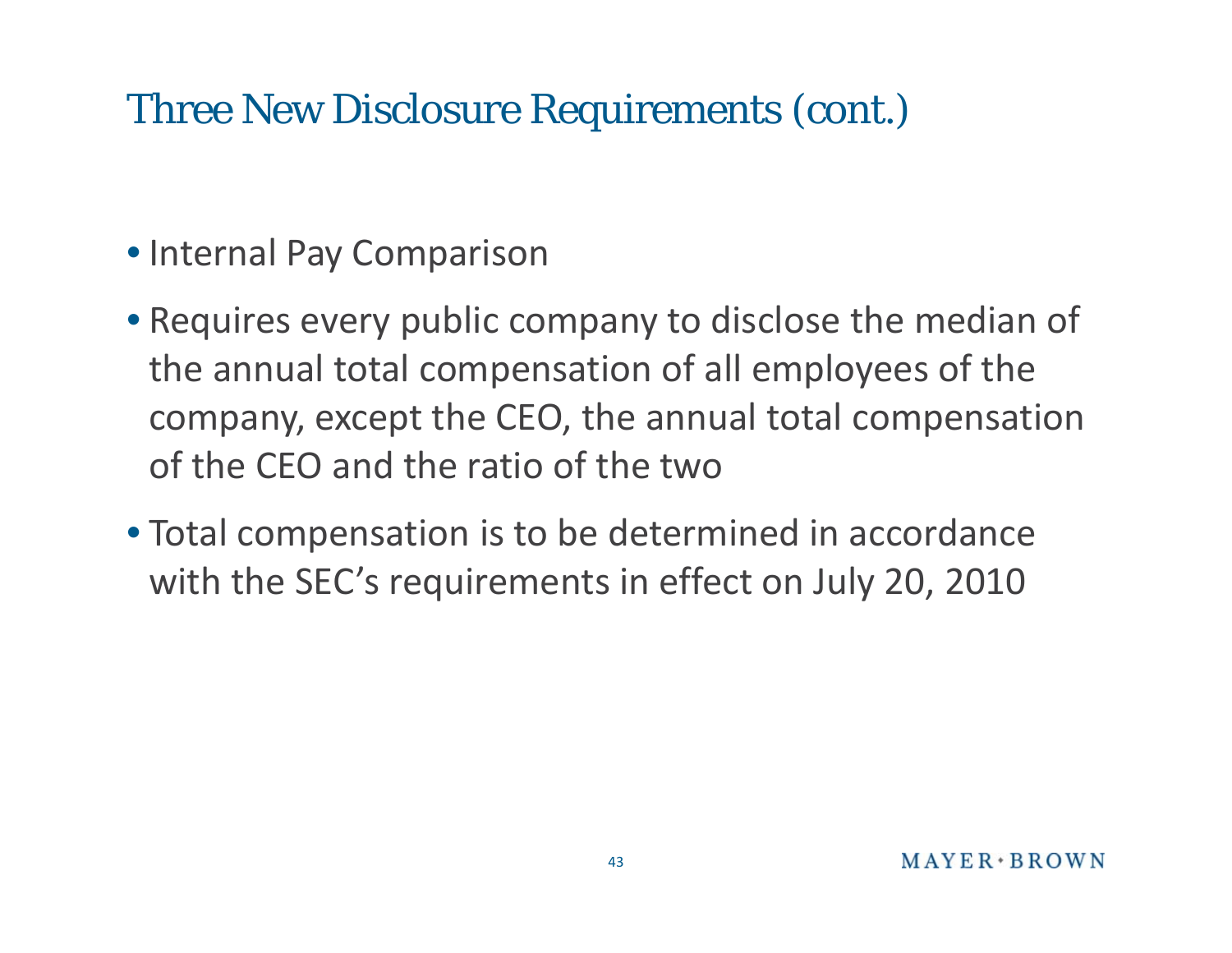### Three New Disclosure Requirements (cont.)

- A number of interpretive issues are raised by the legislative language that will need to be sorted out in the SEC rulemaking process
- SEC expects to propose rules in the second quarter of 2011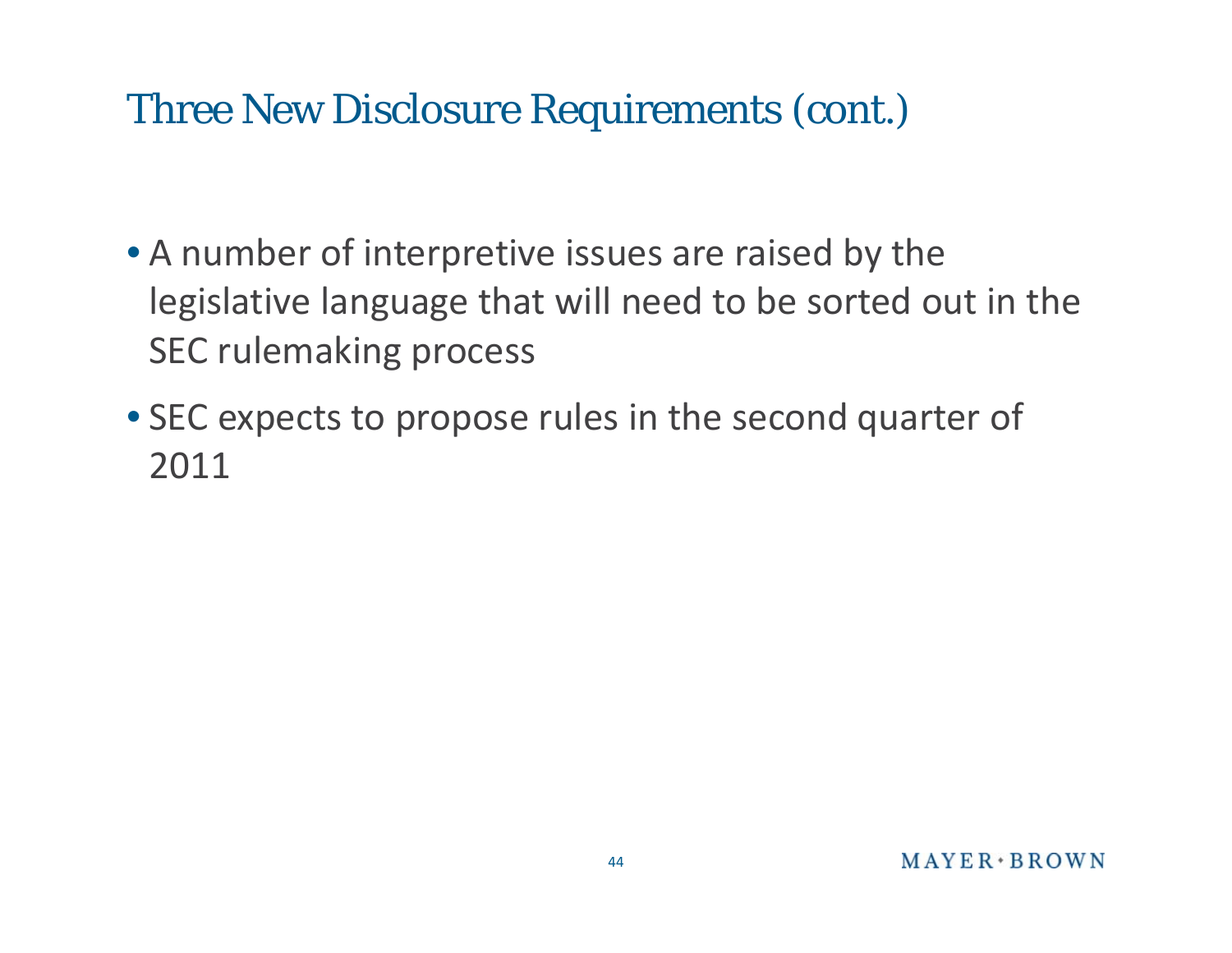### Three New Disclosure Requirements (cont.)

- Hedging Policy Disclosure
- New subsection 14(j) of the Exchange Act
- Requires every public company to disclose whether any employee of board member, or any designee of an employee or board member, is permitted to purchase financial instruments that are designed to hedge or offset any decrease in the market value of the company's equity securities held by such person
- SEC expects to propose rules in the second quarter of 2011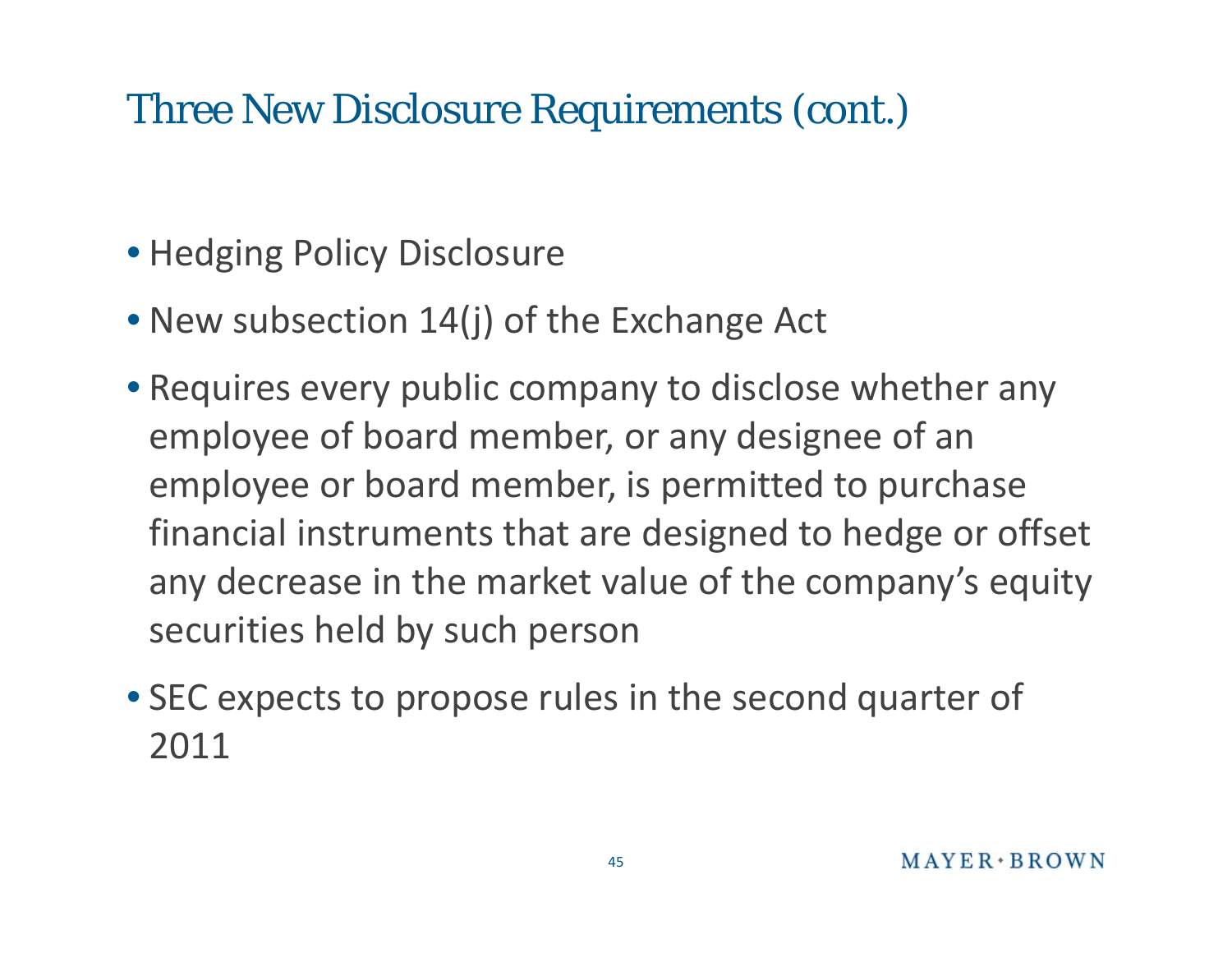### Two New Shareholder Vote Requirements

- Say-on-Pay
- New Section 14A of the Exchange Act
- At least every three years, every public company must have shareholders vote to approve the disclosed compensation of the company's executive officers
- At least every six years, every public company must have shareholders vote on whether to have the say ‐on ‐pay vote occur every one, two or three years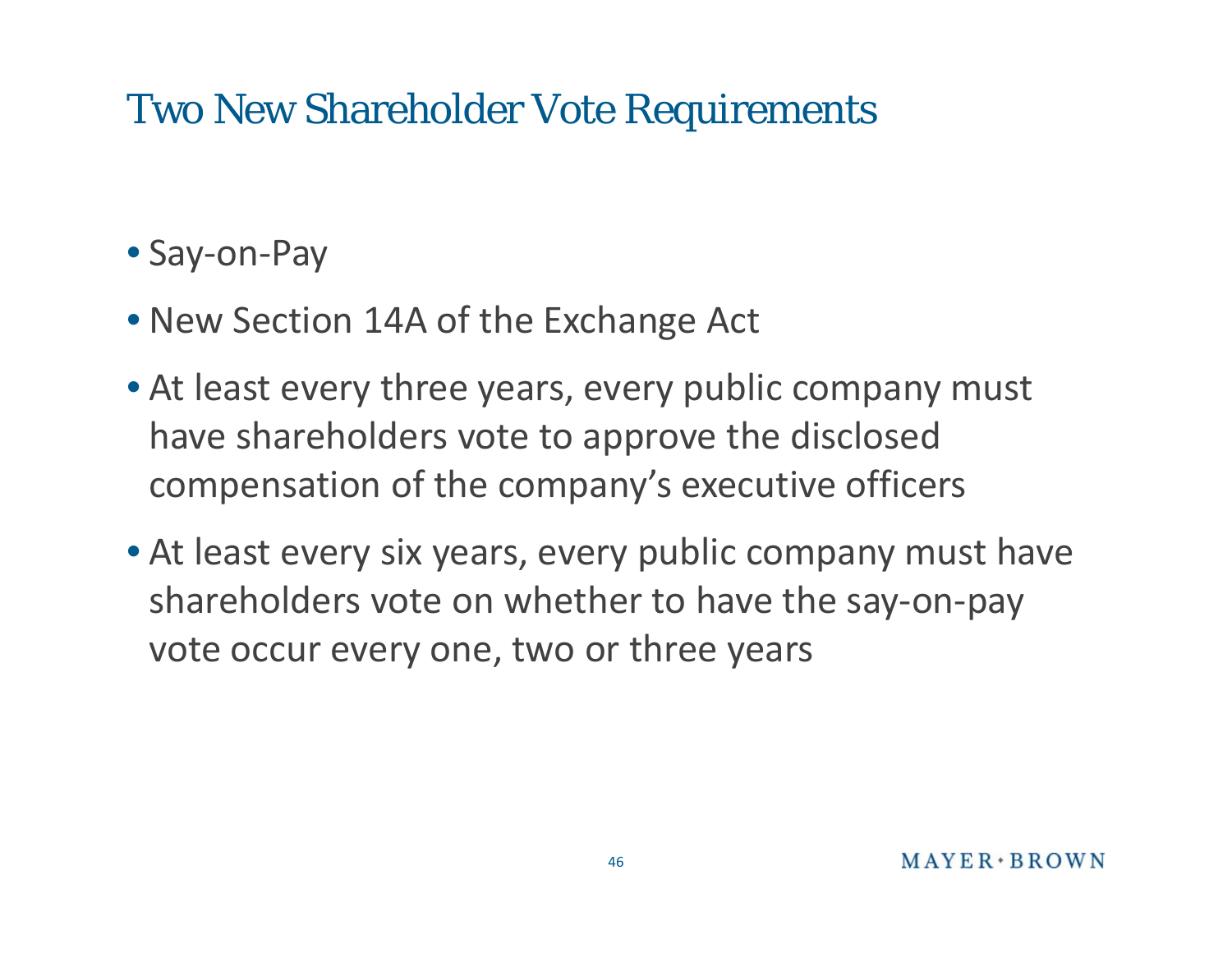### Two New Shareholder Vote Requirements (cont.)

#### • Golden Parachutes

- When soliciting shareholder approval of a business combination transaction, a public company must disclose any agreements or understandings the person making the solicitation or the acquiring company has with a named executive officer concerning any type of compensation that relates to the transaction
- Shareholders must vote to approve the agreements or understandings and compensation as disclosed, unless it was the subject of a previous say ‐on ‐pay vote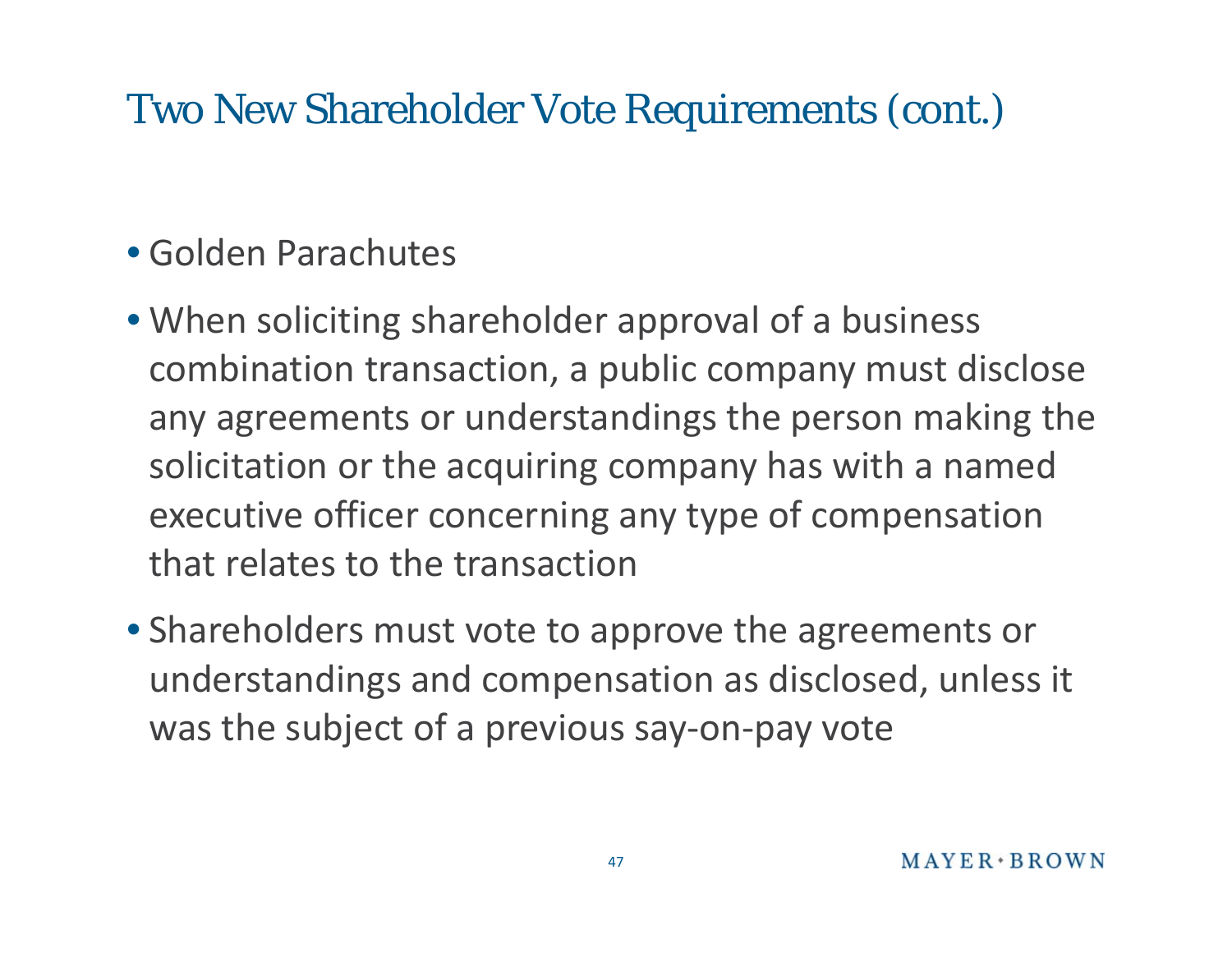### Two New Shareholder Vote Requirements (cont.)

- The two new vote provisions are effective January 22, 2011
- Shareholder votes are nonbinding and the shareholder vote requirements do not create or imply any additional fiduciary duties for the company or the board
- The new requirements do not limit the ability of shareholders to make executive com pensation p p ro posals
- Institutional investment managers must report votes of Schedule 13F
- SEC expects to propose rules in the fourth quarter of 2010 and adopt rules in the first quarter of 2011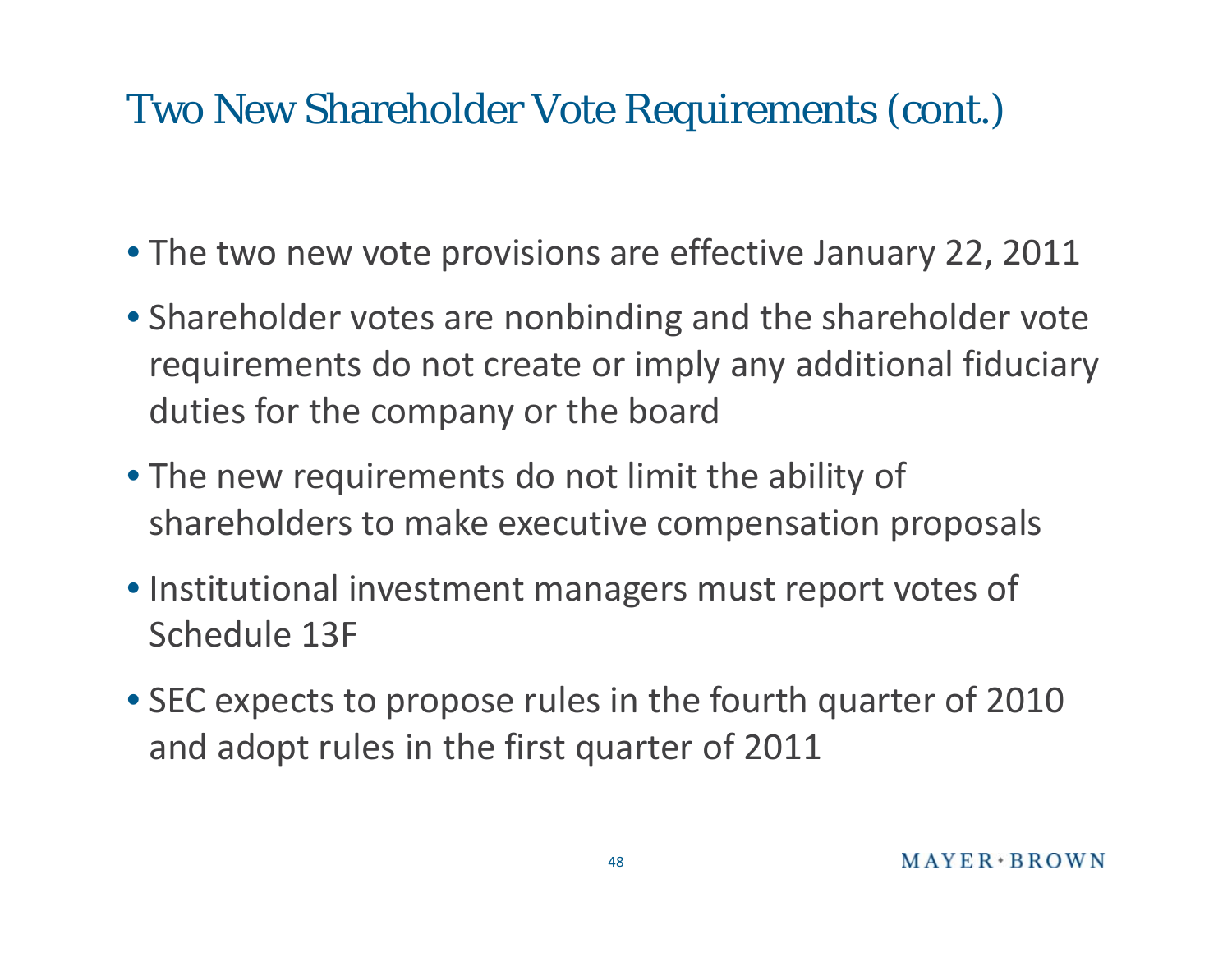### Three New Listing Standards

- Compensation Clawbacks
- New Section 14D of the Exchange Act
- A listed company must develop and implement a policy with respect to recovery of incentive ‐based compensation that:
	- $-$  That requires disclosure of the company's policy, and
	- If the company is required to prepare a restatement due to material noncompliance with any financial reporting requirement, it must require recovery from any current or former executive officer excess incentive payments during the previous three years

• SEC expects to propose rules in the second quarter of 2011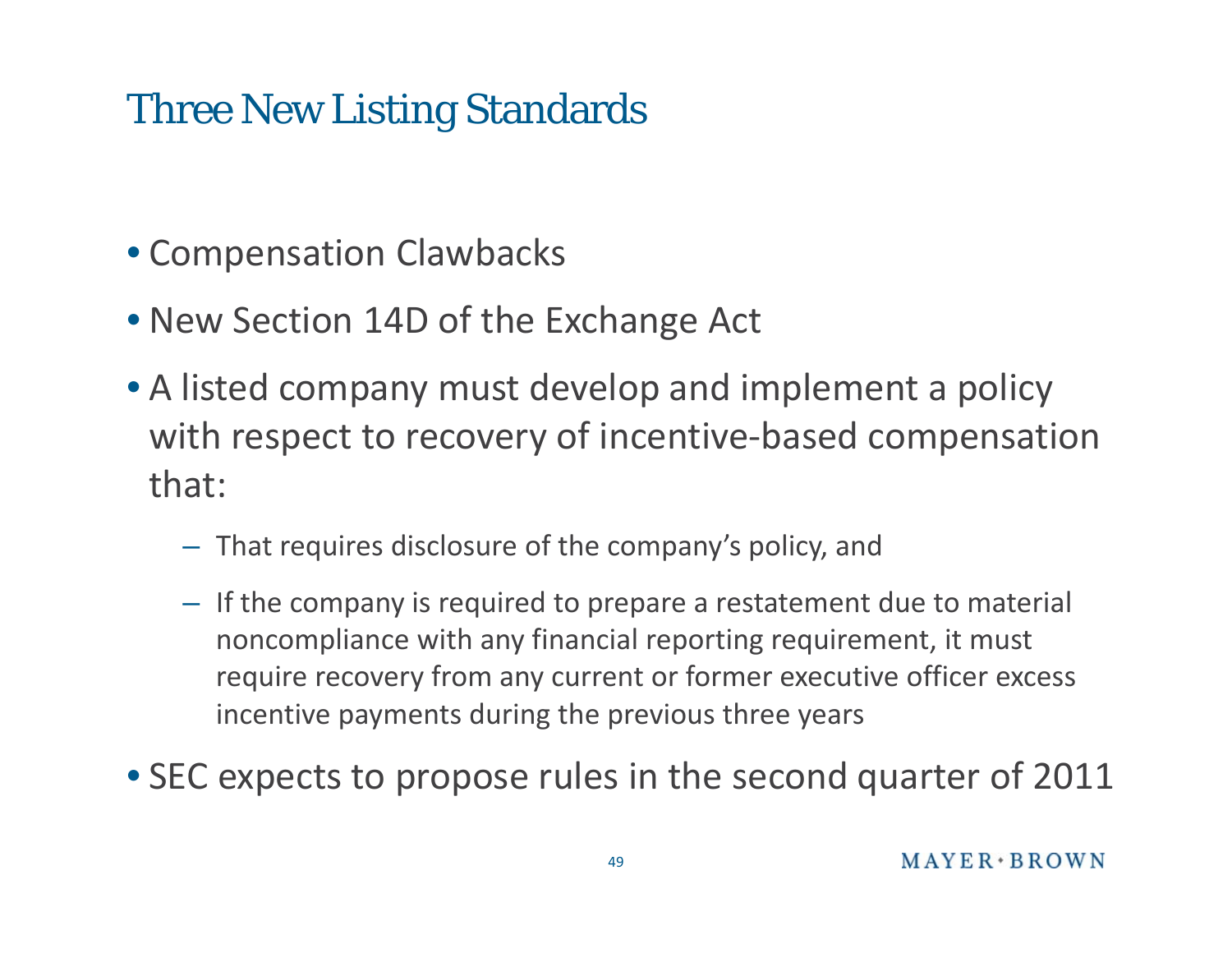### Three New Listing Standards (cont.)

- Independent Compensation Committees
- Standard for independence will be heightened from what exists today
- In setting standard, stock exchanges are to consider all relevant factors, such as:
	- T h e source o f compensation, an d
	- Whether the director is otherwise affiliated with the company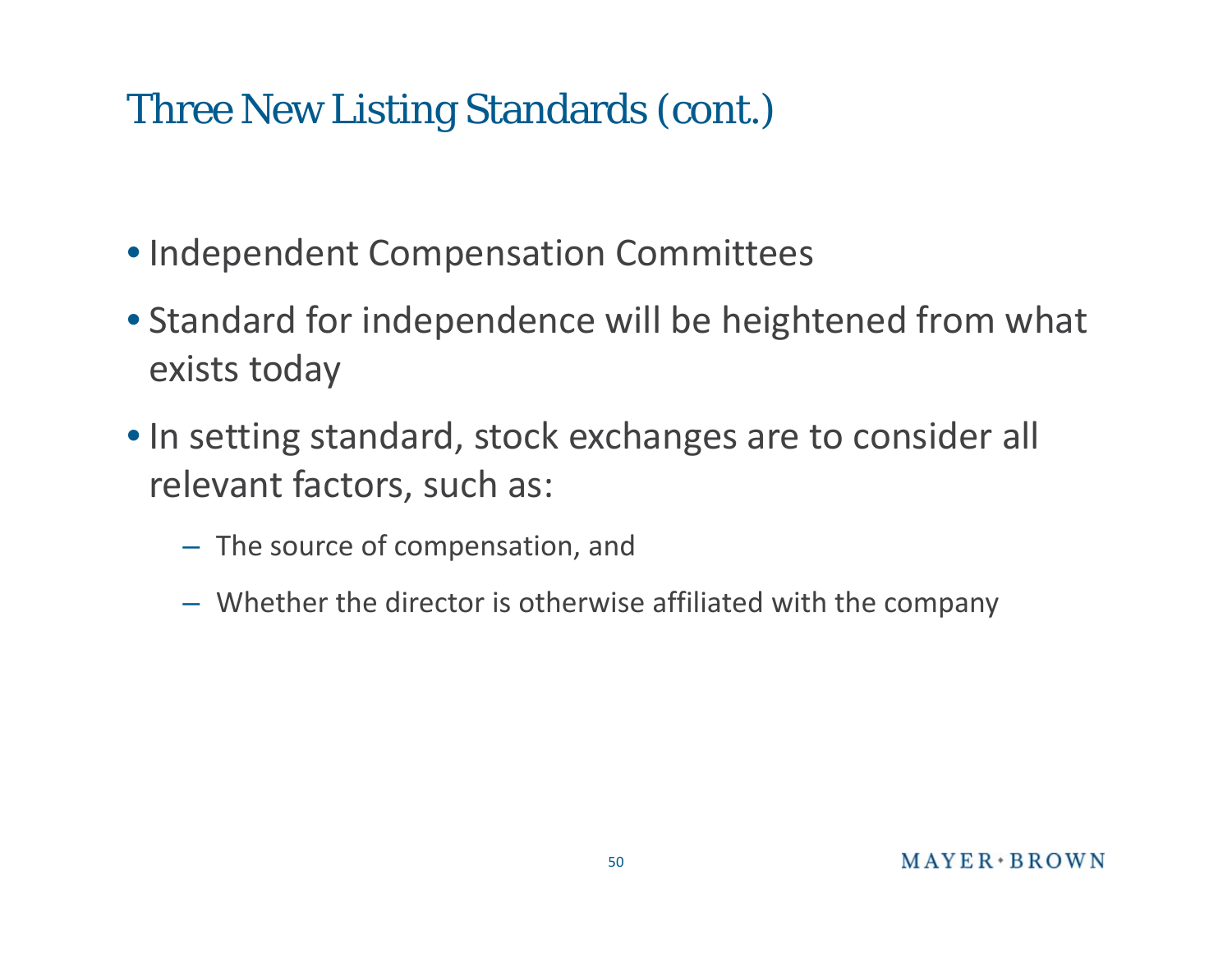### Three New Listing Standards (cont.)

- Compensation Committee Advisers
- A listed company may only select an adviser after considering independence factors the stock exchange identifies, including:
	- The provision of other services to the company
	- The amount of fees received by the adviser as a total percentage of all of their revenue
	- The policies and procedures the adviser has in place designed to prevent conflicts o f interest
	- Any business or personal relationships of the adviser with members of the compensation committee
	- Any stock owned by the adviser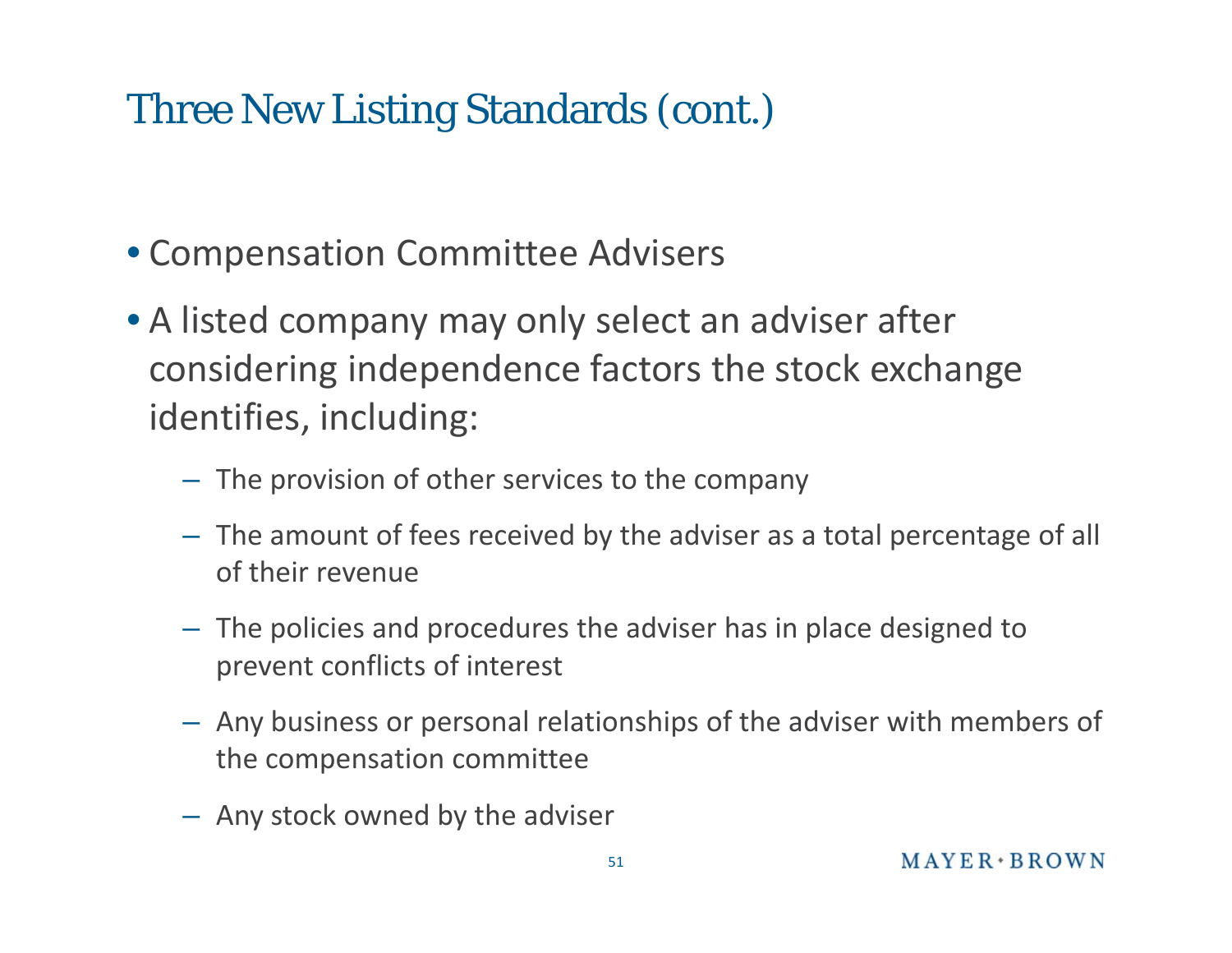### Three New Listing Standards (cont.)

- Compensation committee must have authority to retain the advice of an adviser, and must be directly responsible for the appointment, compensation and oversight of the work of the adviser
- Compensation committee does not have to act consistently with advice of adviser
- A listed company must disclose in an annual meeting proxy statement for meetings after July 21, 2011 whether the compensation committee retained a compensation consultant and whether the work raised any conflicts
- SEC expects to propose rules in the fourth quarter of 2010 and adopt rules in the first quarter of 2011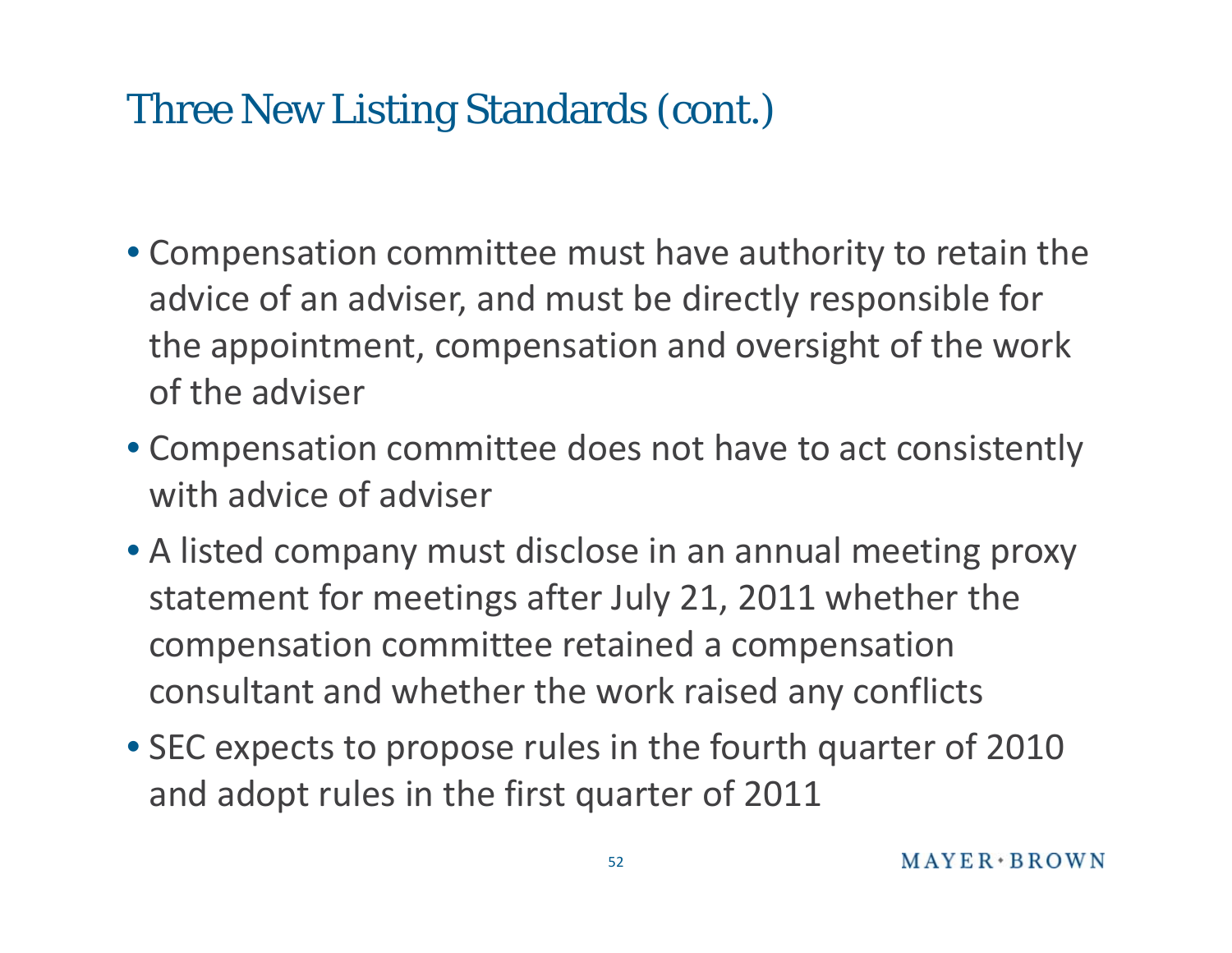### Broker Non-votes

- Stock exchanges must prohibit any member that is not the beneficial owner from granting <sup>a</sup> proxy to vote in connection a shareholder vote with respect to:
	- The election of directors
	- Executive compensation
	- Any other significant matter determined by the SEC
- Provision effective July 22, 2010
- NYSE acted with respect to election of directors in July of 2009 and with respect to executive compensation in September of 2010; NASDAQ also acted in September
- SEC expects to propose rules with respect to other matters in the second quarter of 2011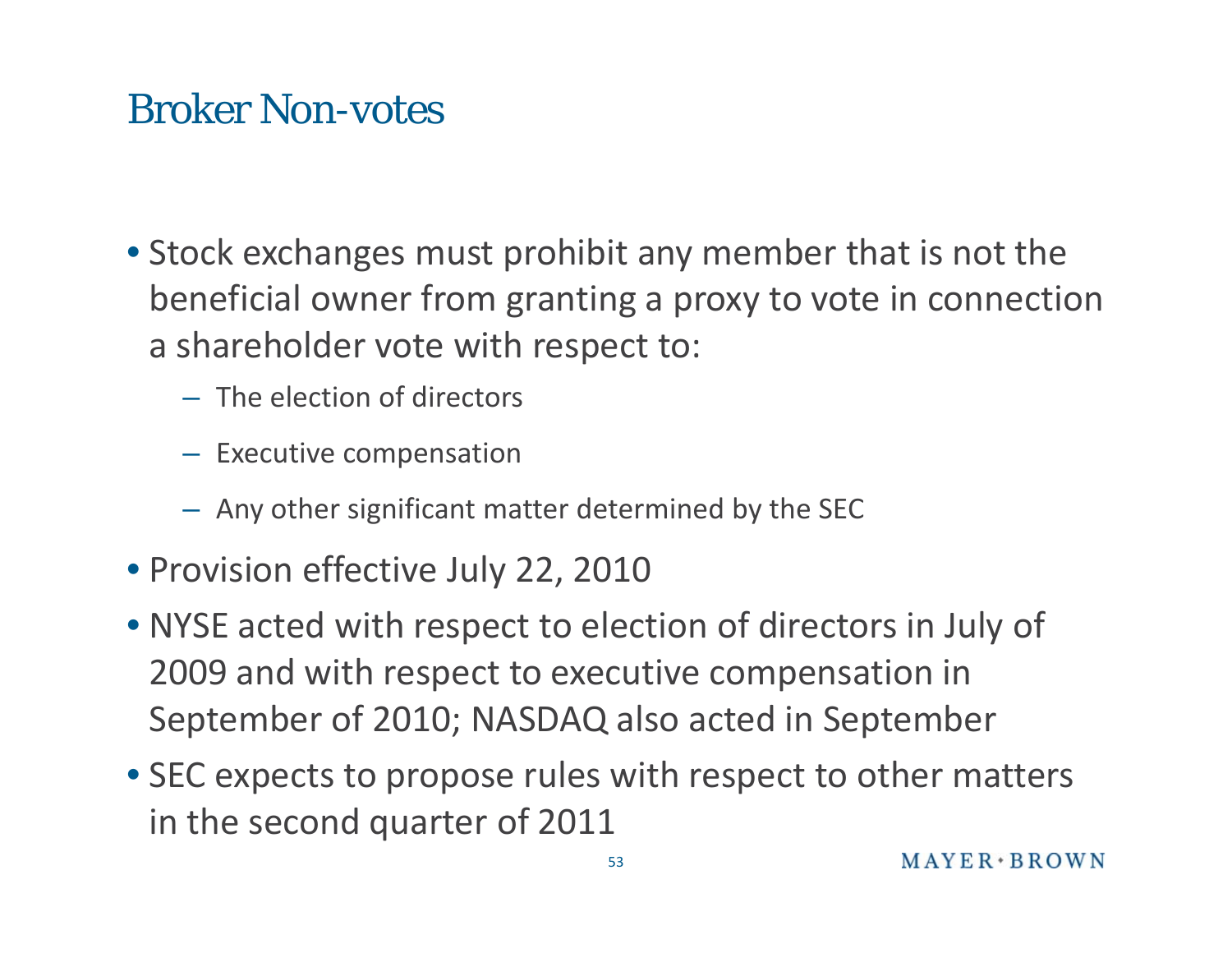$MAYER * BROWN$ 

#### Proxy Access Rules & Proxy  $\mathbf u$ les & Proxy Plum bing

Marc H. Folladori *Partner*

1.713.238.2696mfolladori@mayerbrown.com

Mayer Brown is a global legal services organization comprising legal practices that are separate entities ("Mayer Brown Practices"). The Mayer Brown Practices are: Mayer Brown LLP, a limited liability partnership establish Mayer Brown International LLP, a limited liability partnership incorporated in England and Wales; Mayer Brown JSM, a Hong Kong partnership, and its associated entities in Asia; and Tauil & Chequer Advogados, a Brazilian la Mayer Brown is associated. "Mayer Brown" and the Mayer Brown logo are the trademarks of the Mayer Brown Practices in their respective jurisdictions.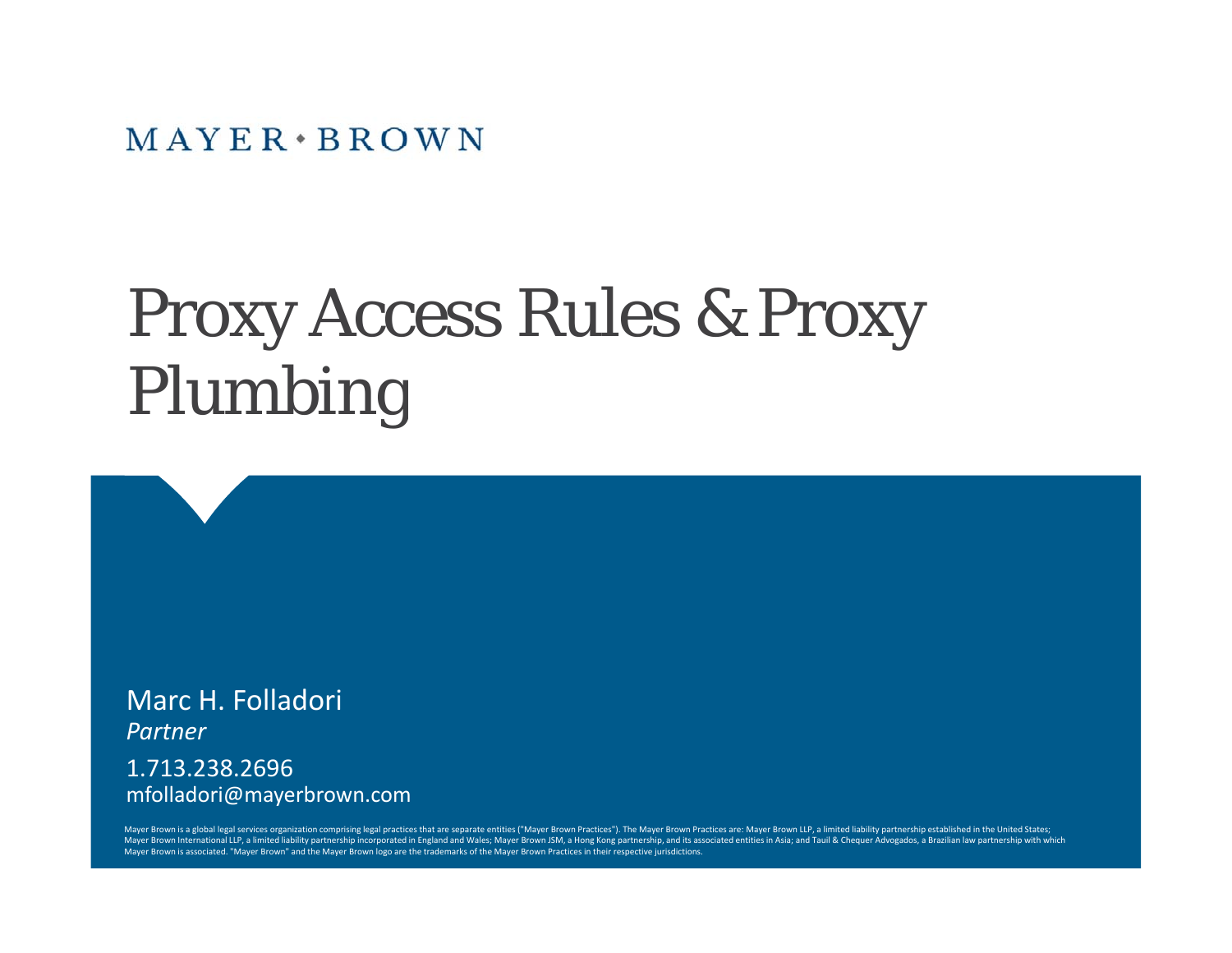### SEC Adopts Proxy Access Rules (Rel. No. 34-62764, Aug. 25, 2010)

- History of prior attempts to adopt proxy access rules
- Once effective, new rules will enable shareholders to include their nominees in the company's proxy materials
- New Rule 14a ‐11 would govern when companies required to include shareholder nominees in their proxy material
- New rules were to be effective on November 15, 2010
- Petition for review: *Business Roundtable and Chamber of Commerce of U.S. v. SEC* (No. 10-1305, D.C. Cir., 9/29/10)
	- Also filed motion to stay with SEC (9/29/10)
	- On Oct. 4th, SEC issued order granting stay, pending resolution of petition by D.C. Circuit Court of Appeals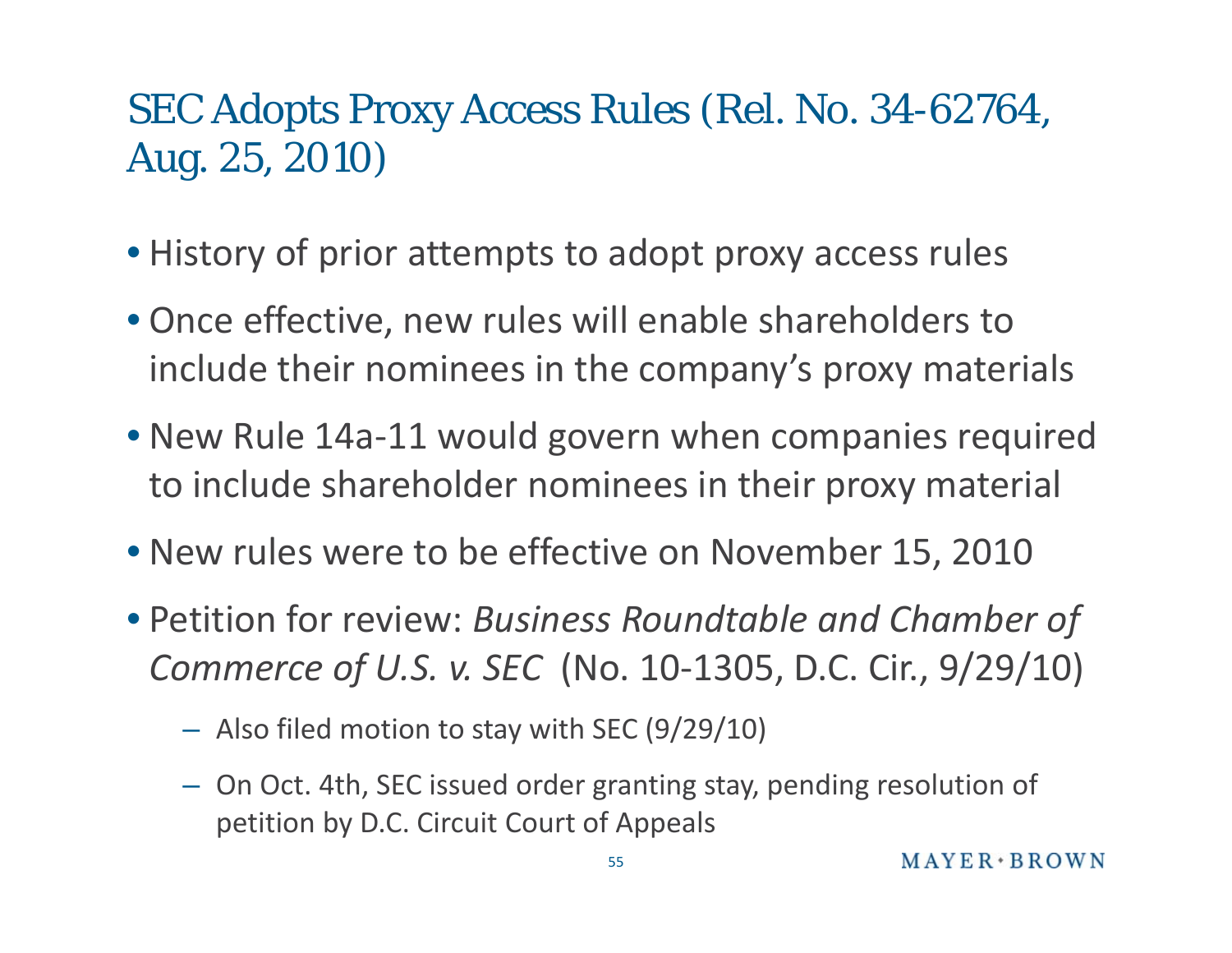- Will apply to all companies subject to SEC proxy rules except for "smaller reporting companies" (Rule 12b ‐2)
- To be eligible to nominate, shareholder, individually or as part of a group, must:
	- Own at least 3% of voting power of class of securities subject to proxy rules and entitled to vote for directors
	- Have owned qualifying amount continuously for at least 3 years
	- Agree to hold qualifying amount thru date of meeting and disclose intent as to continued ownership after election
	- In calculating voting power, hold both voting and investment power of the qualifying amount of securities
	- File notice on Schedule 14N with the SEC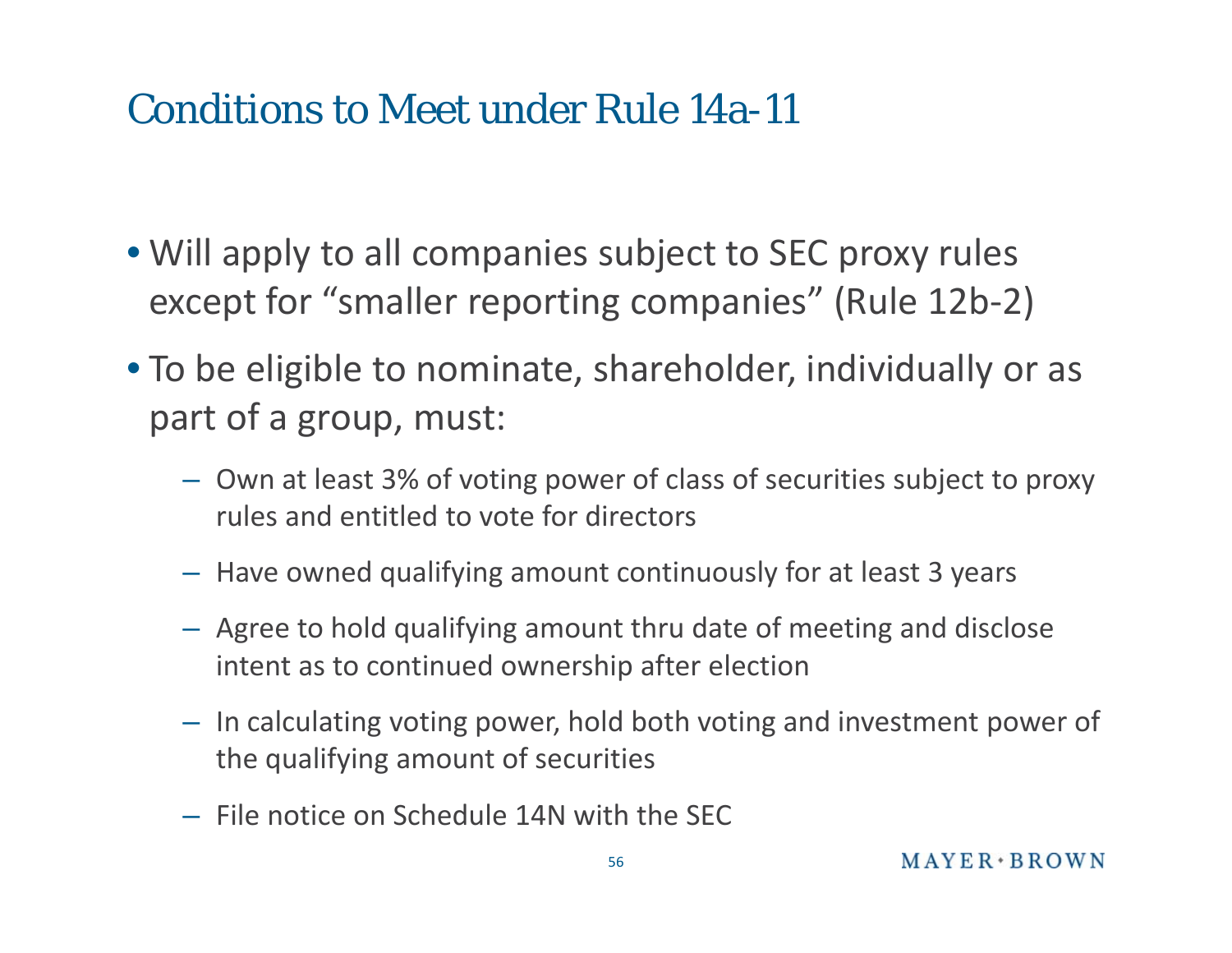- The nominating shareholder/group may *not*:
	- $-$  Hold company's securities with purpose/effect to change control of company or gain number of seats on board that **>** maximum number that the company can include under 14a ‐11
	- In connection with the election of directors at the meeting:
		- Be a member of any other group engaged in solicitations or other nominating activities
		- Separately conduct a solicitation
		- Act as a participant in another person's solicitation
	- Have an agreement with the company or management with respect to the nomination before filing the Schedule 14N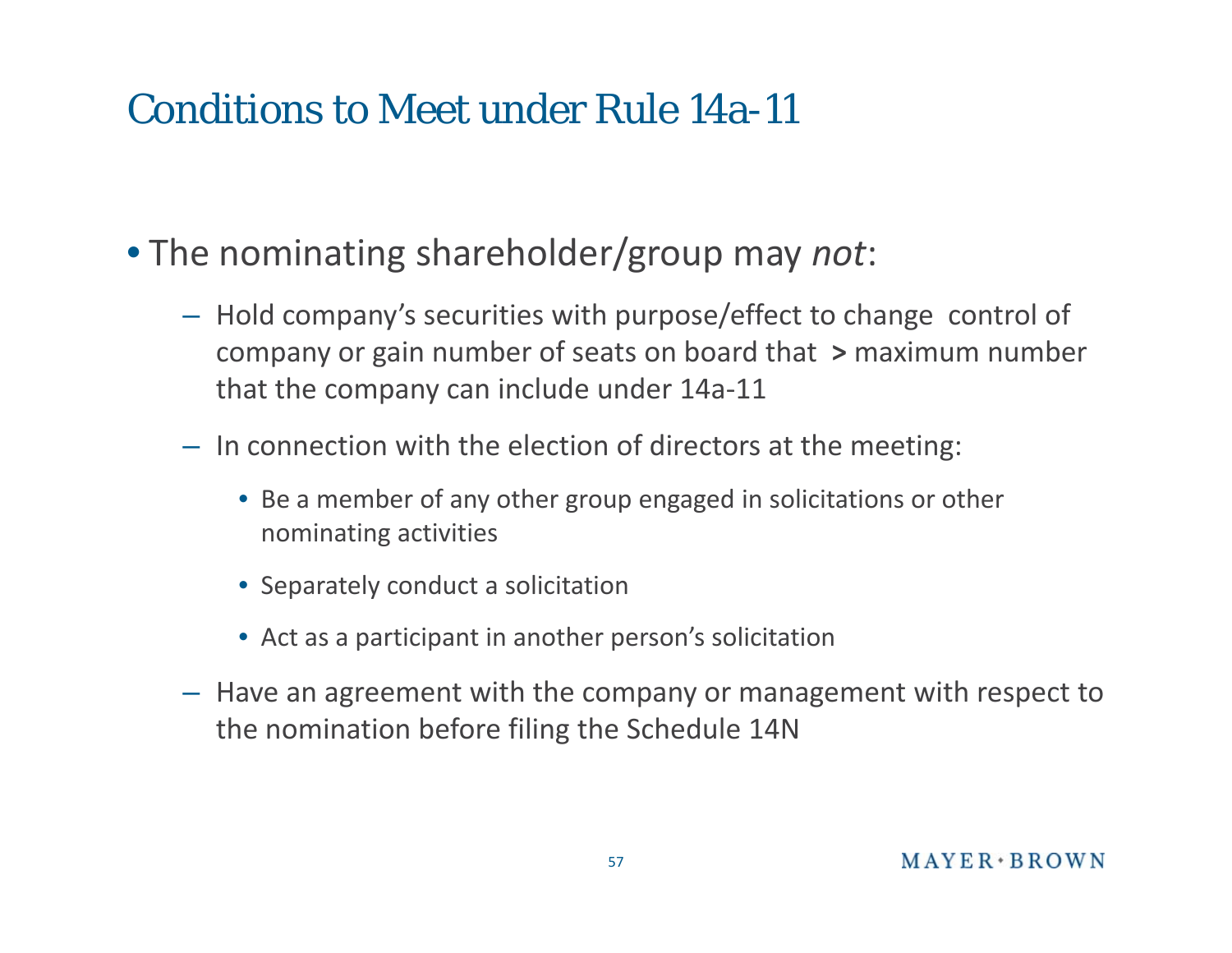#### • Nominee requirements

- Nominee may be excluded by company if:
	- Nominee's candidacy or board service violates federal, state or foreign law, or stock exchan g e re quirements
	- State or foreign law or company's charter or bylaws prohibit shareholders from nominating candidates
	- Nominee is not "independent" under "objective" standards under stock exchange rules (but not under subjective or board‐imposed standards)
- Limits: companies are only required to include the greater of (i) one shareholder nominee or (ii) number of shareholder nominees that represent 25% of the company's board
- Number of available slots allocated to nominees based on nominating shareholders holding highest % of voting securities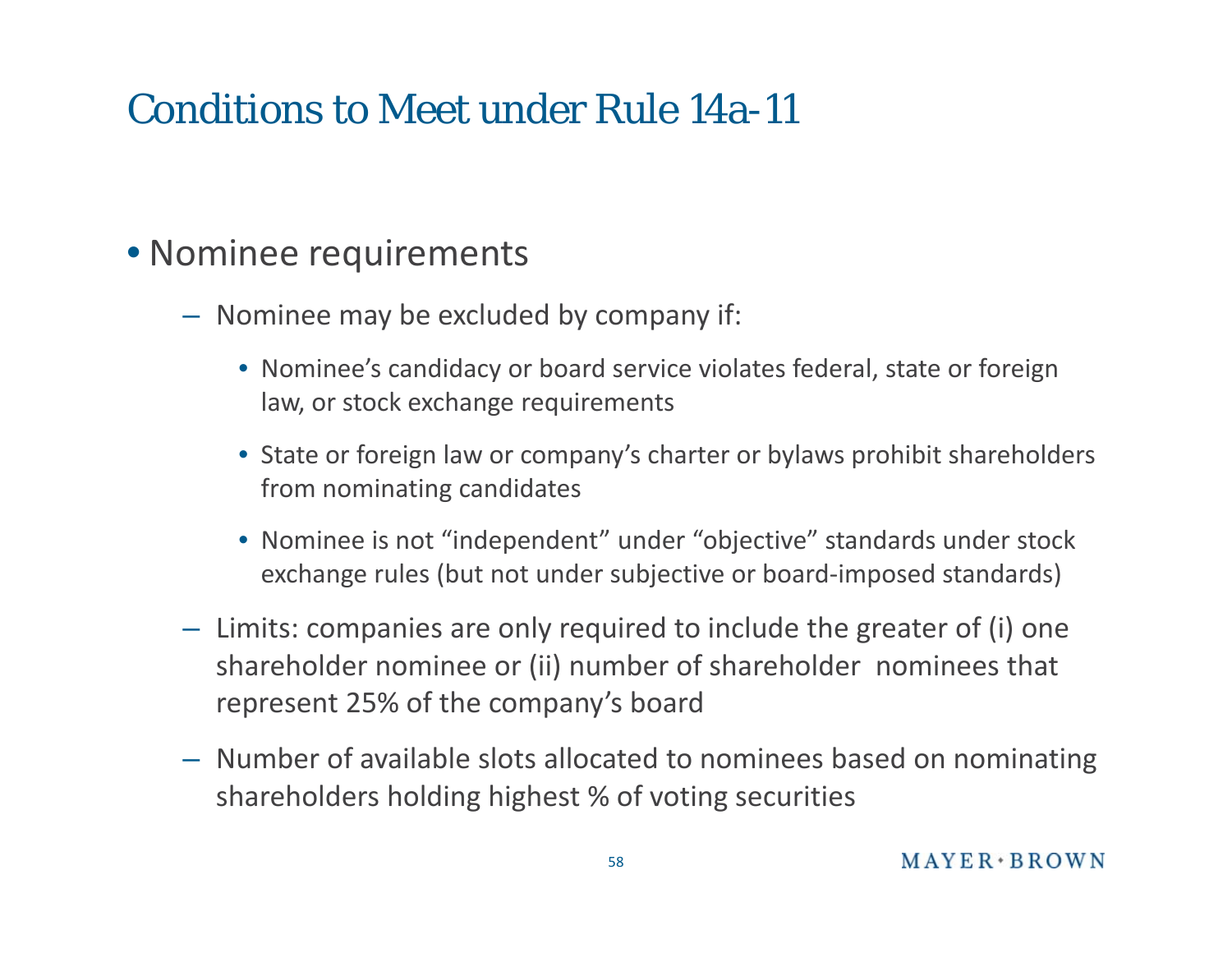#### • Schedule 14N

- Nominating shareholder/group must file notice on Schedule 14N and send notice to the company
	- Not earlier than 150 days and not later than 120 days before anniversary of date that company mailed proxy statements for prior year's meeting
- Schedule 14N must contain certifications by shareholder/group:
	- No purpose/effect to change control or to gain number of seats on board > maximum number company can include under Rule 14a‐11
	- Nominating shareholder and nominee eligibility
- Written statement from registered holder or brokers/banks regarding holding of qualifying shares for 3 years
- If desired, statement in support of nominee
- Must obtain codes from EDGAR system in order to file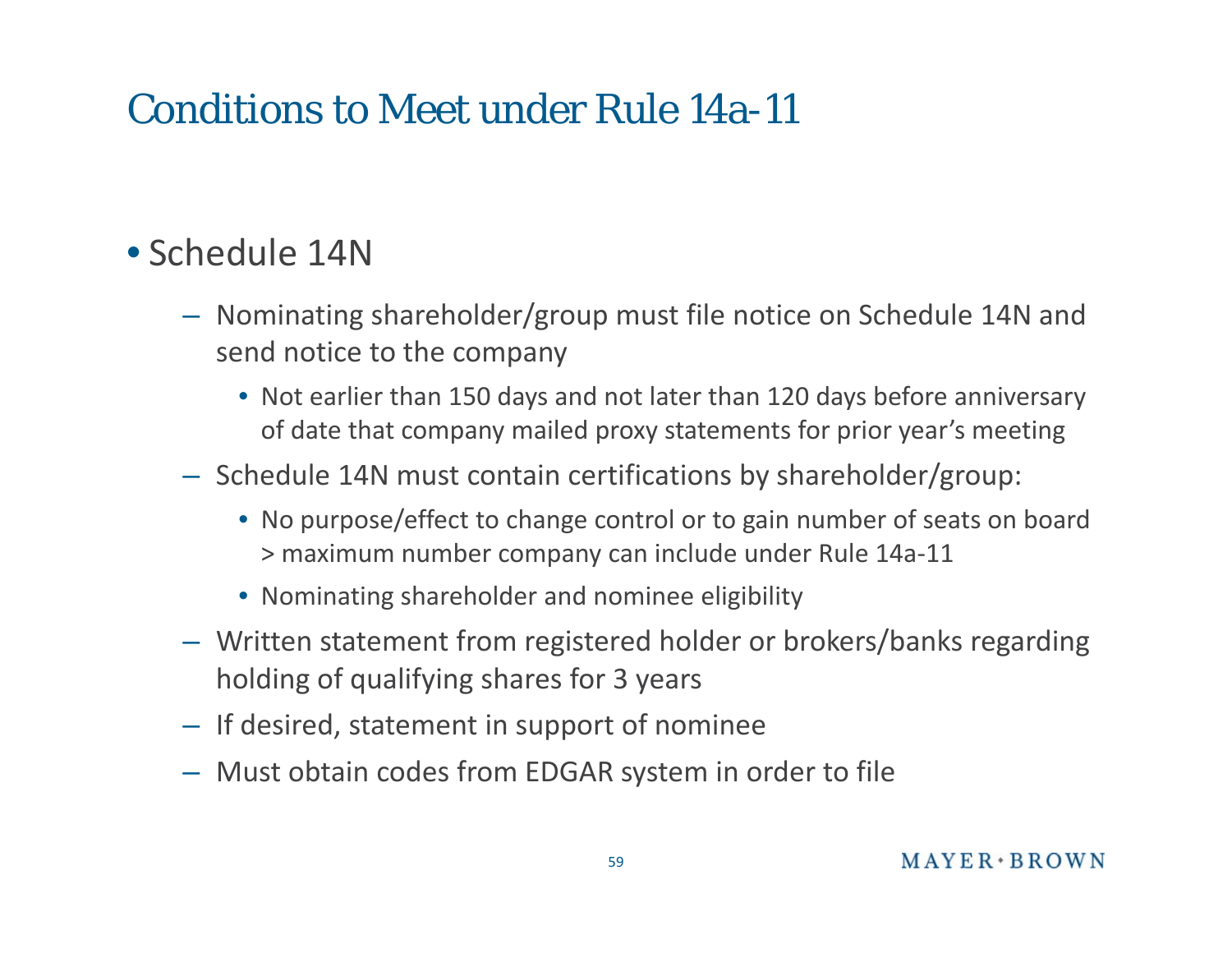# Procedures after Schedule 14N is filed

- Company may exclude nominee if:
	- Nominating shareholder/group or the nominee does not comply with Rule 14a ‐11 eligibility requirements
	- Company receives more nominees than it is required to include
- If company decides to exclude nominee:
	- $-$  It must notify nominating shareholder/group and SEC within 14 days after close of submission period
	- $-$  Company can seek no-action letter concurrence from staff
- Inclusion of nominee does not require company to file a preliminary proxy statement with SEC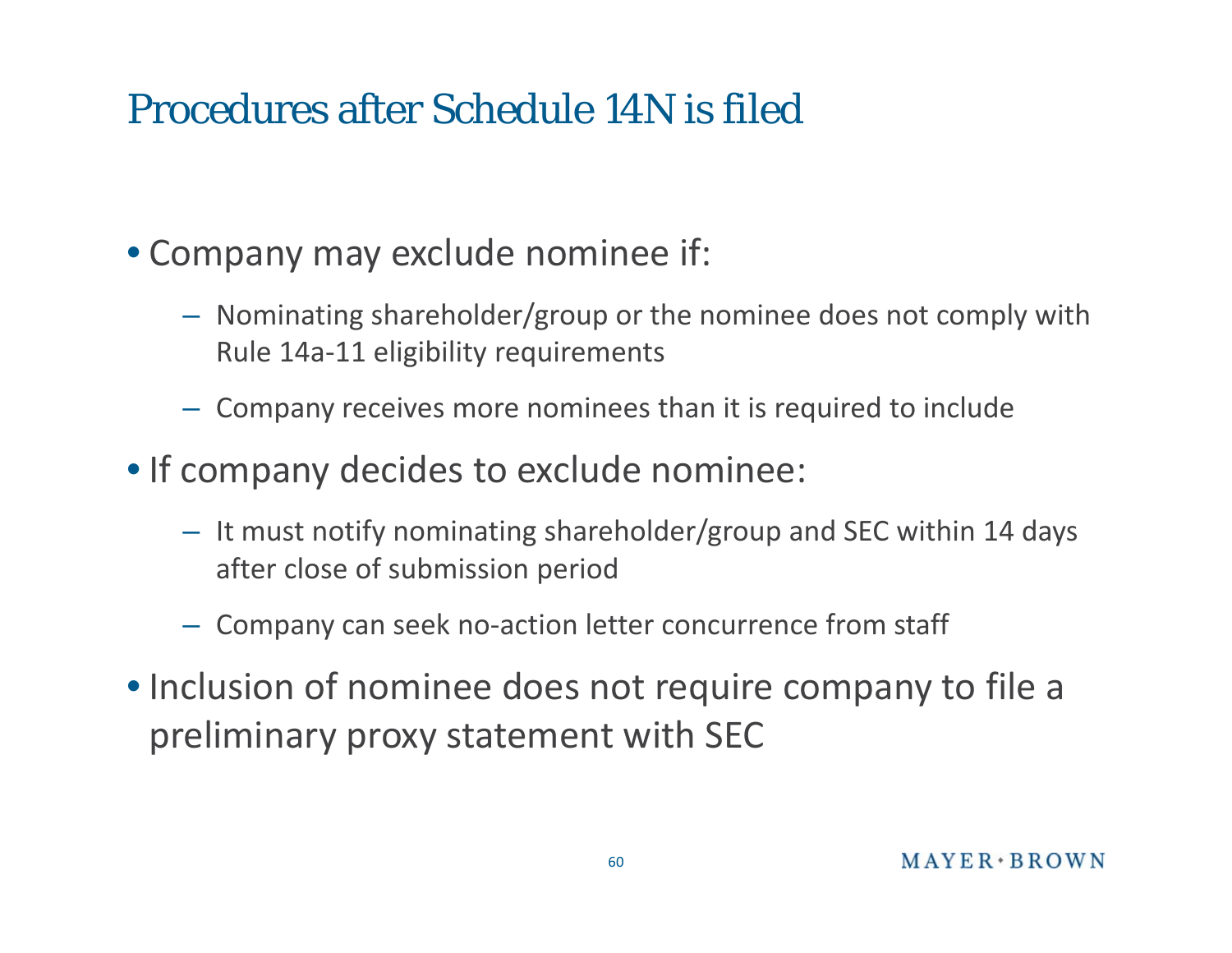## Time Frame for Proxy Access Procedures

| <b>Due Date</b>                                                                                                                                  | <b>Action Required</b>                                                                                           |
|--------------------------------------------------------------------------------------------------------------------------------------------------|------------------------------------------------------------------------------------------------------------------|
| No earlier than 150 days before, and no later than<br>120 days before, anniversary date of last year's<br>annual meeting proxy statement mailing | Nominating shareholder/group must file Schedule<br>14N and provide same to company                               |
| Not later than 14 calendar days after close of<br>window period for submissions                                                                  | Company must notify nominating shareholder/<br>group of decision not to include nominee<br>(deficiency notice)   |
| Not later than 14 calendar days after receipt of                                                                                                 | Nominating shareholder/group must respond to                                                                     |
| company's deficiency notice                                                                                                                      | deficiency notice & cure any defects                                                                             |
| Not later than 80 days before company files                                                                                                      | Company must notify SEC of its intention to                                                                      |
| definitive proxy material with SEC                                                                                                               | exclude nominee and basis therefor                                                                               |
| Not later than 14 days after shareholder/group                                                                                                   | Nominating shareholder/group may submit a                                                                        |
| receives notice of company's notifying SEC                                                                                                       | response to company's notice to SEC staff                                                                        |
| As soon as practicable, company can submit                                                                                                       | SEC staff, if it chooses, may provide no-action                                                                  |
| request for no-action letter from staff                                                                                                          | letter giving informal statement of its views                                                                    |
| Promptly following receipt of staff's no-action<br>letter or informal statement of its views                                                     | Company must provide notice to nominating<br>shareholder/group as to whether it will/will not<br>include nominee |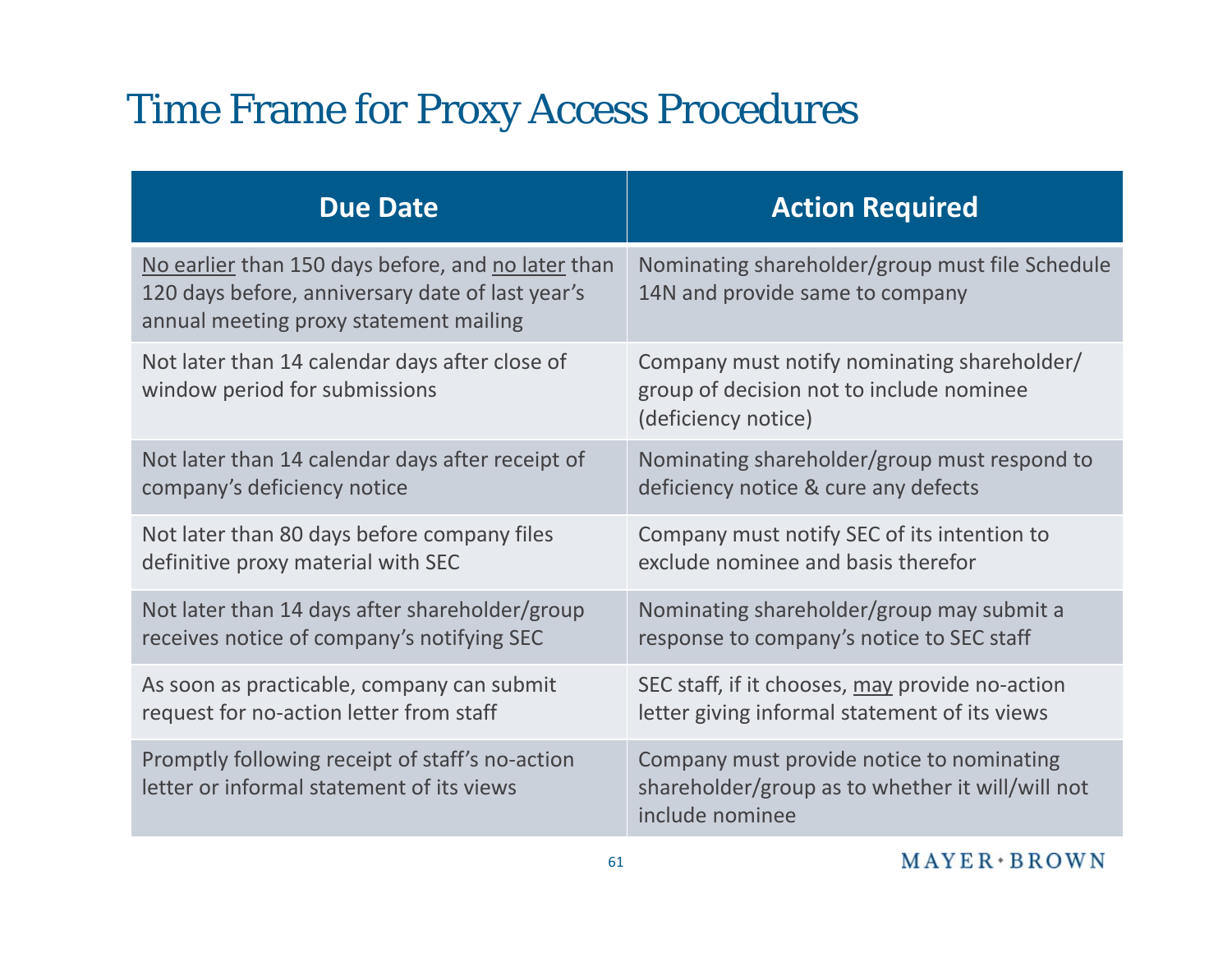# Other Changes

- If <sup>a</sup> shareholder nominee is included in proxy statement, the proxy card must provide for voting on each nominee – no voting for all of the company's nominees as <sup>a</sup> group
- No requirement for nominating shareholder/group to be present at shareholder meeting
- New exemptions from proxy solicitation rules for:
	- Solicitations to form <sup>a</sup> shareholder group under Rule 14a‐11
		- Except where purpose/effect is to change control of company or gain number of seats on board <sup>&</sup>gt; maximum number that the company can include under Rule 14a‐11
	- Solicitations in support of nominee that is/will be included in proxy statement under Rule 14a‐11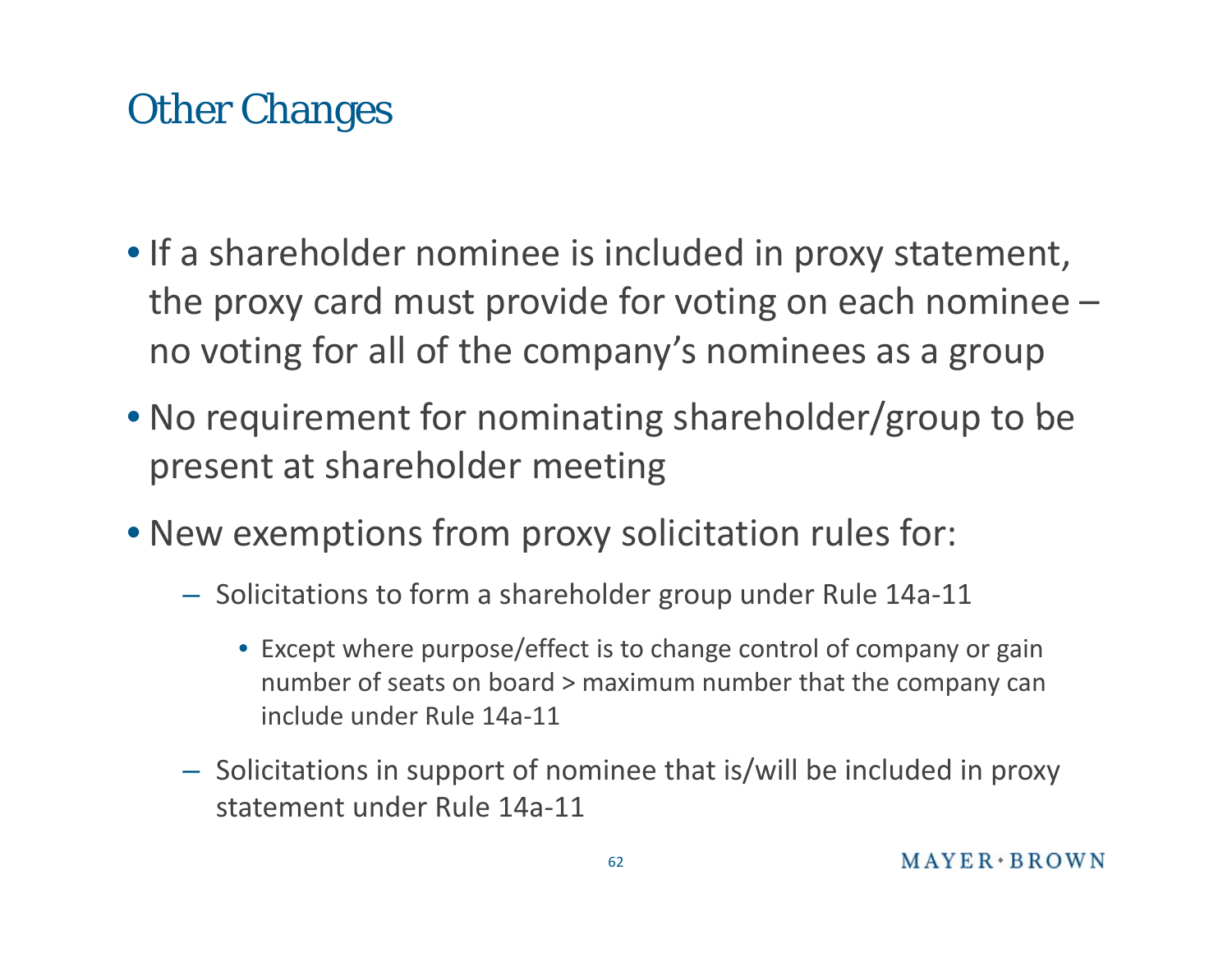### Shareholder Proposals and Nominating Procedures

- Under current Rule 14a ‐8(i)(8), companies may exclude shareholder proposals regarding a nomination or election for director, or procedure for such nomination/election
- New Rule 14a ‐8(i)(8) would require companies to include proposals to amend governing documents regarding nomination procedures or disclosures related thereto
	- But companies can *still* exclude proposals that would:
		- Disqualify a nominee standing for election
		- Remove a director before his term is expired
		- Question competence, business judgment or character of a nominee
		- Otherwise affect the outcome of the upcoming election of directors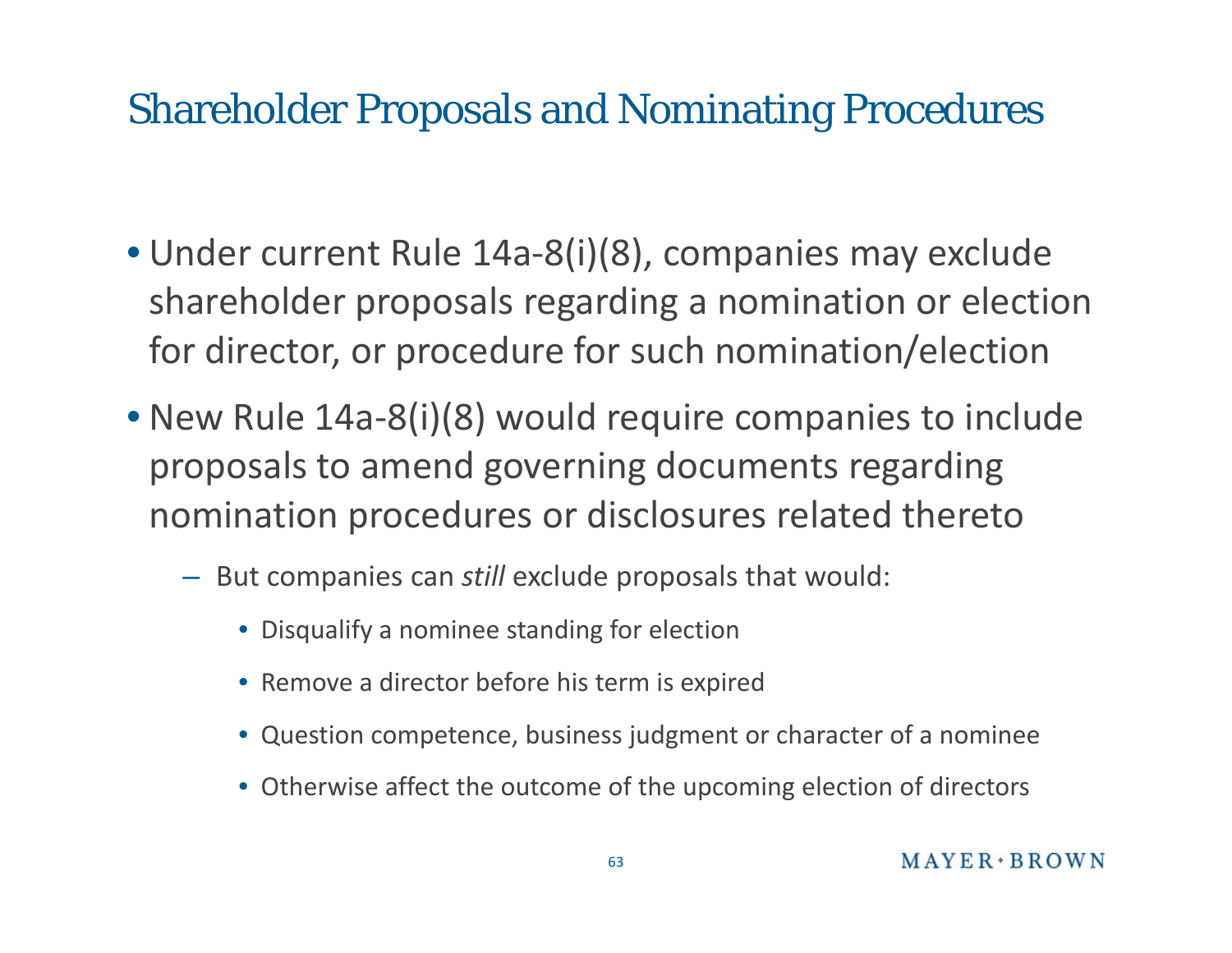### Shareholder Proposals and Nominating Procedures

- Also, a proposal that seeks to include a specific individual in a company's proxy materials could be excluded under Rule 14a ‐8(i)(8)
- Rule 14a ‐ 8 proposal process could not be used to nullify or restrict rights granted by Rule 14a ‐11 or state law
- However, new Rule 14a-8(i)(8) would permit proposals to amend bylaws to establish procedures for shareholder nominations that could establish different ownership thresholds, holding periods or other qualifications
	- An additional avenue for submitting shareholder nominees could not be substitute for, or restrict, operation of Rule 14a-11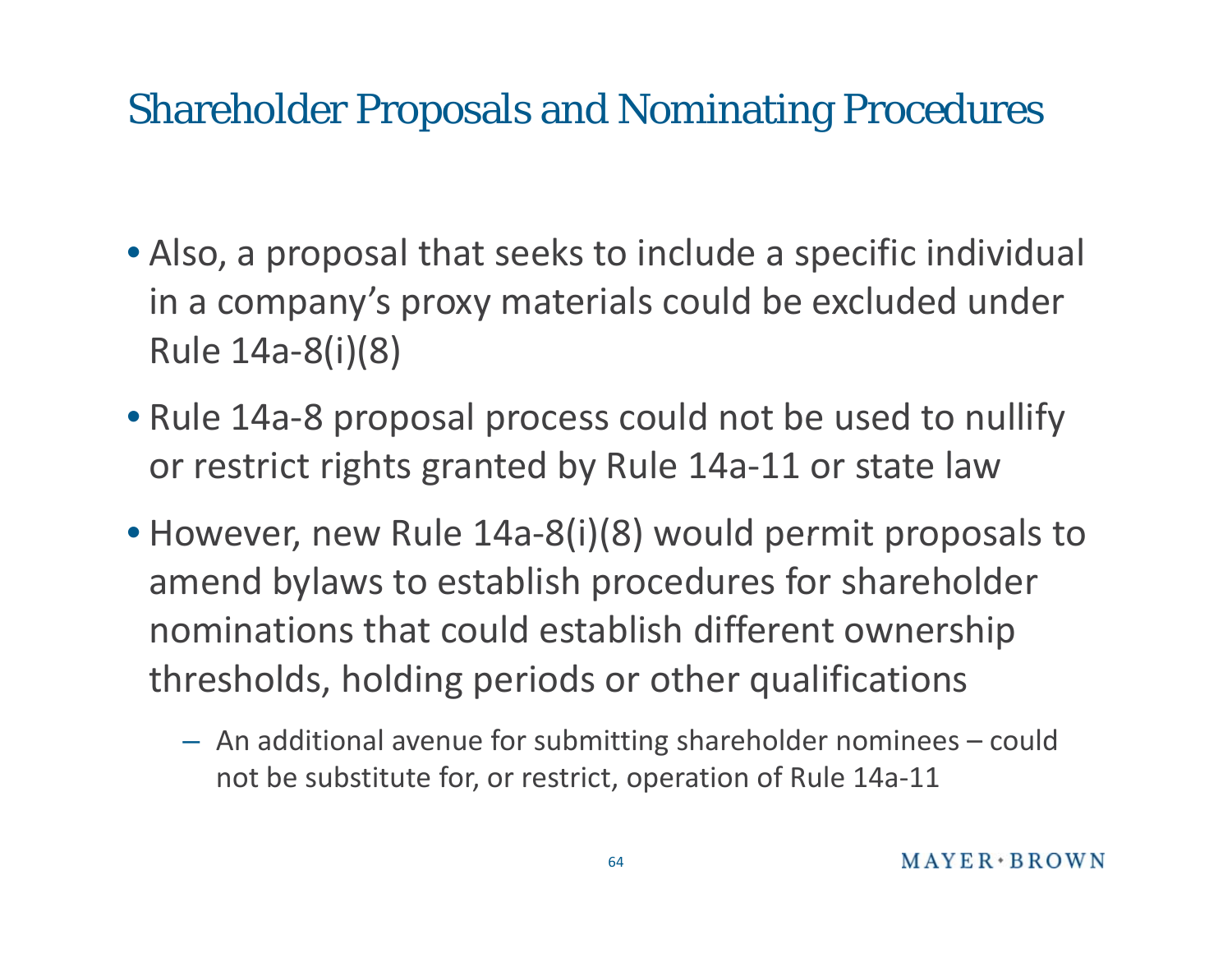### Other Items of Note

• Form 8‐K Item 5.08 ‐ If company did not hold annual meeting in prior year *or* date of annual meeting has changed by <sup>&</sup>gt; 30 days from date of prior year's meeting, company must file 8-K to disclose submission date for next annual meeting (a "reasonable time" before mailing)

#### – Note: failure to timely file 8‐K will result in loss of S‐3 eligibility

- Proxy contests ‐ Rule 14a‐11 applies if company is subject to <sup>a</sup> proxy contest at same time – but: nominating shareholder/group may not participate in proxy contest
- "Group" determinations and "affiliate" status
- Liabilities of nominating shareholder/group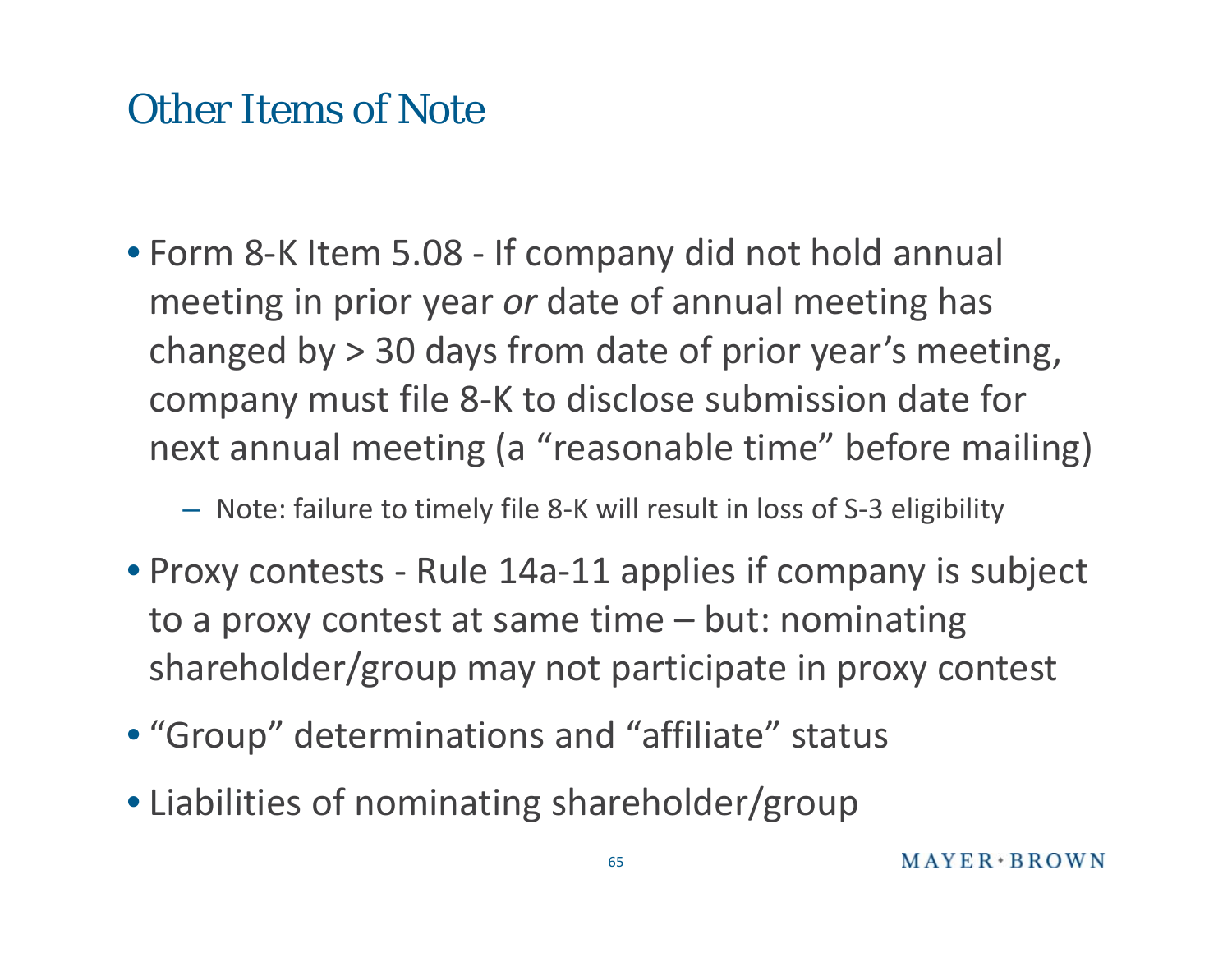### Practical Implications of Proxy Access Rules

- Majority voting provisions and advance notice bylaws should be reviewed
- Consider confidentiality agreements and policies for directors as matter of board qualification
- Review corporate governance guidelines, nominating committee charter and bylaws
	- Move director qualifications provisions to bylaws?
- Small- and mid-cap companies may be disproportionately affected to a greater degree by Rule 14a ‐11
- Consider changes to bylaws under Section 112 of Delaware General Corporation Law (2009)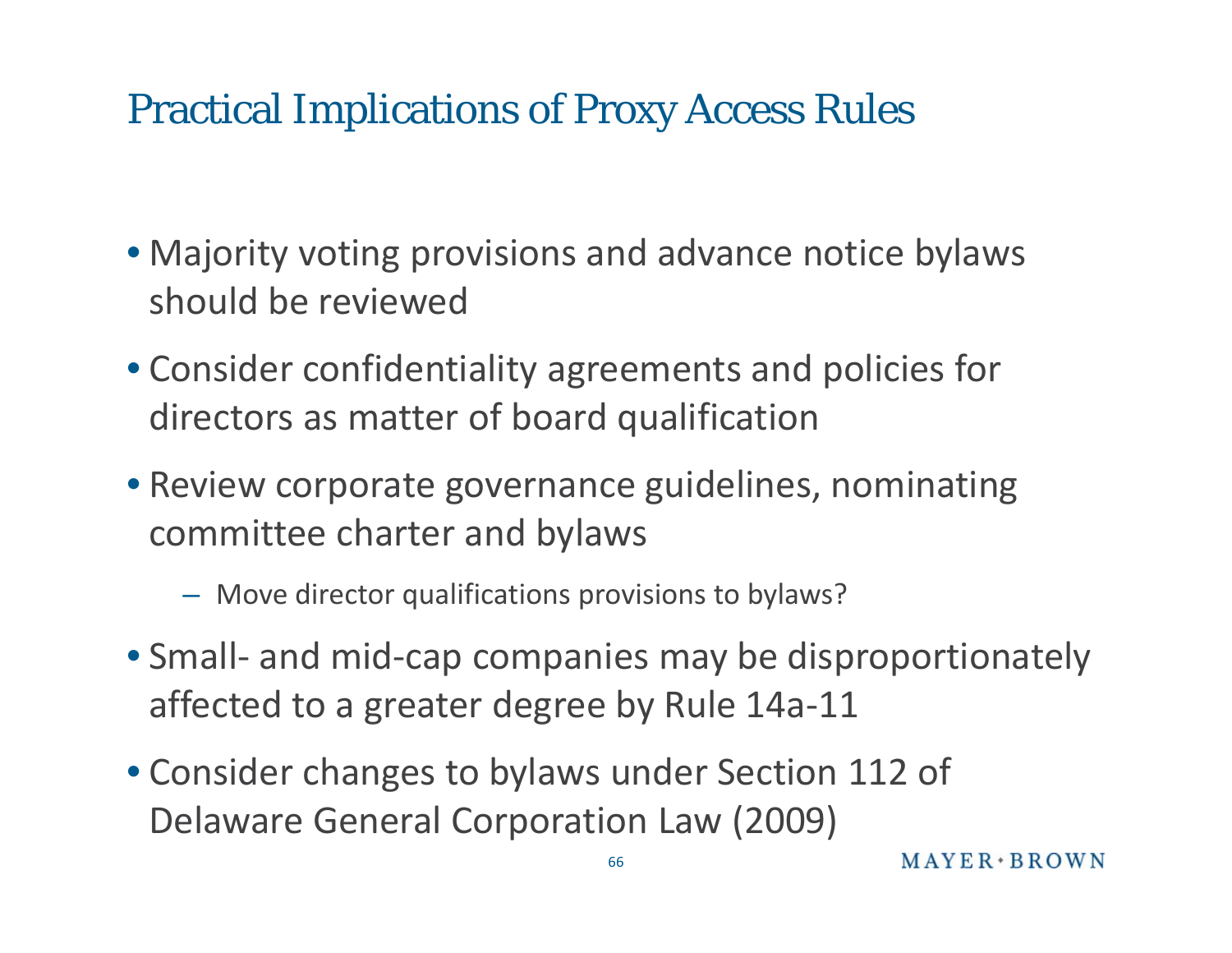## "Proxy Plumbing" Concept Release (Rel. No. 34- 62495, July 14, 2010)

- Addressed infrastructure & technical issues on soliciting, tabulating and voting proxies in US
	- Over ‐voting and under ‐voting
	- Vote confirmation
	- Proxy voting by institutional securities lenders
	- Proxy distribution fees
	- Issuer direct communication with shareholders
	- Means to increase retail investor participation
	- Data ‐tagging proxy ‐related materials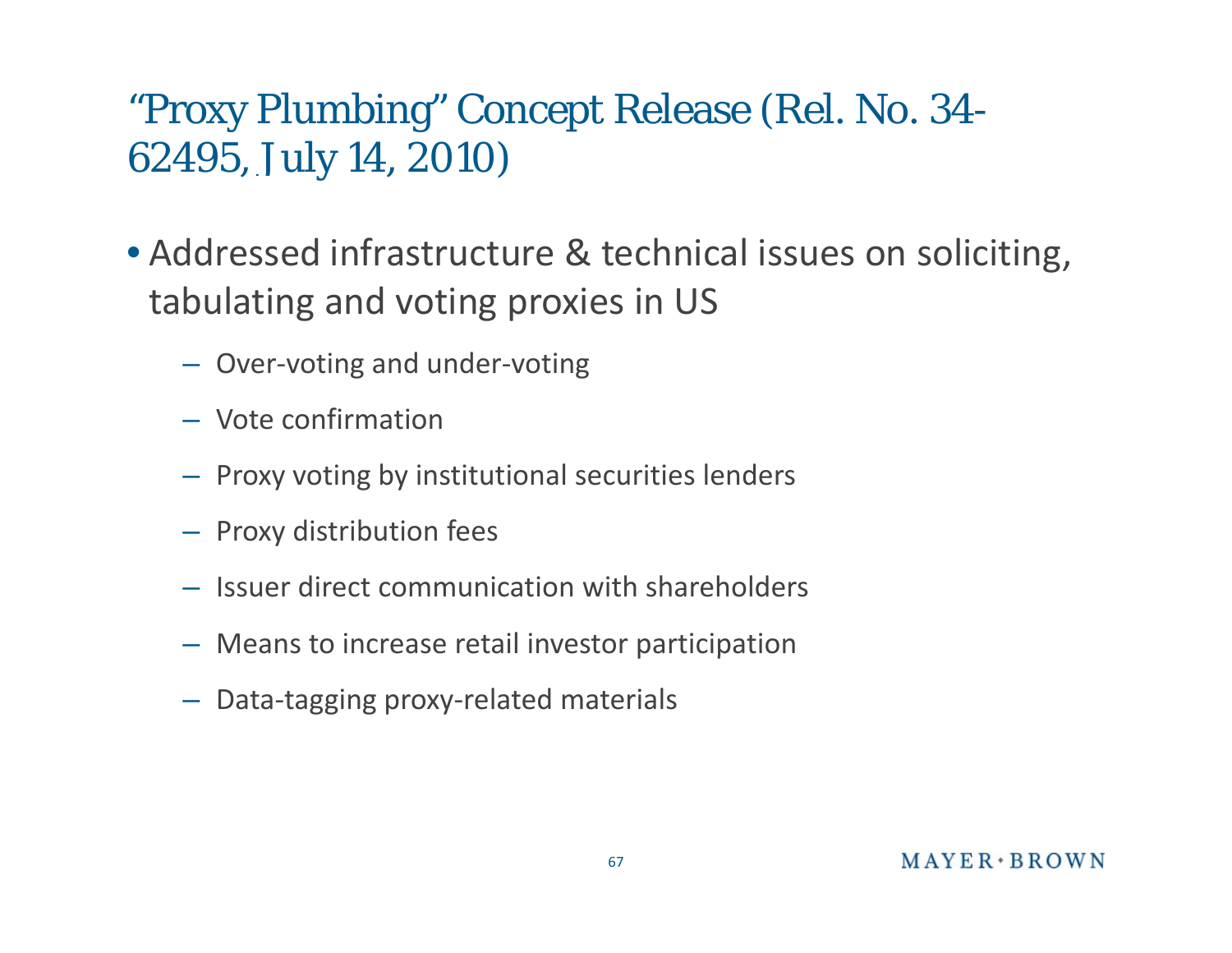### Proxy Plumbing Release (continued)

• Infrastructure & technical issues (continued)

- Proxy advisory firms
- Dual record dates
- $-$  Empty voting and related de-coupling issues
- Release poses many questions about these issues and gives companies and investors an opportunity to weigh in through comments process
	- Release says comments due by October 20, 2010